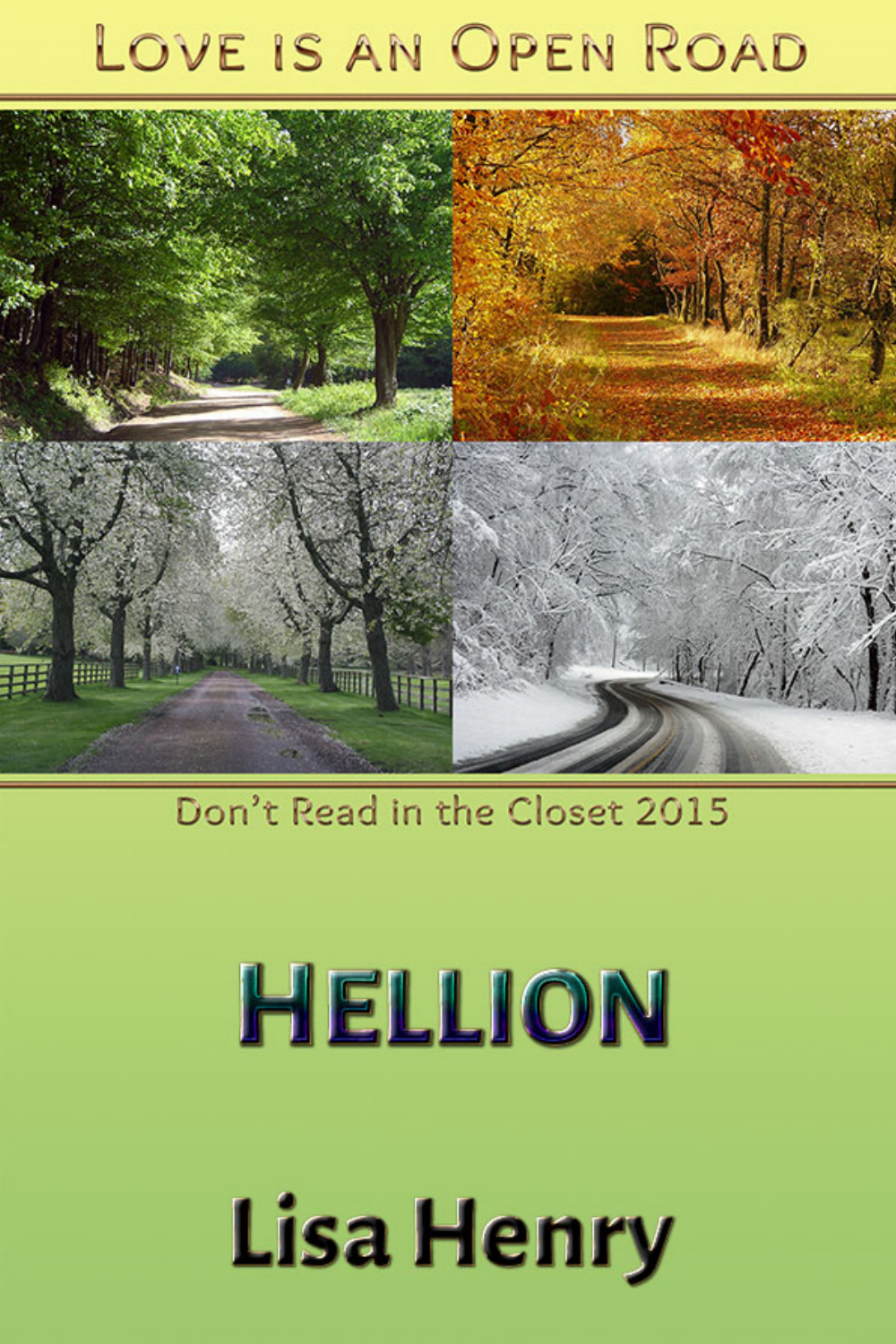## **Table of Contents**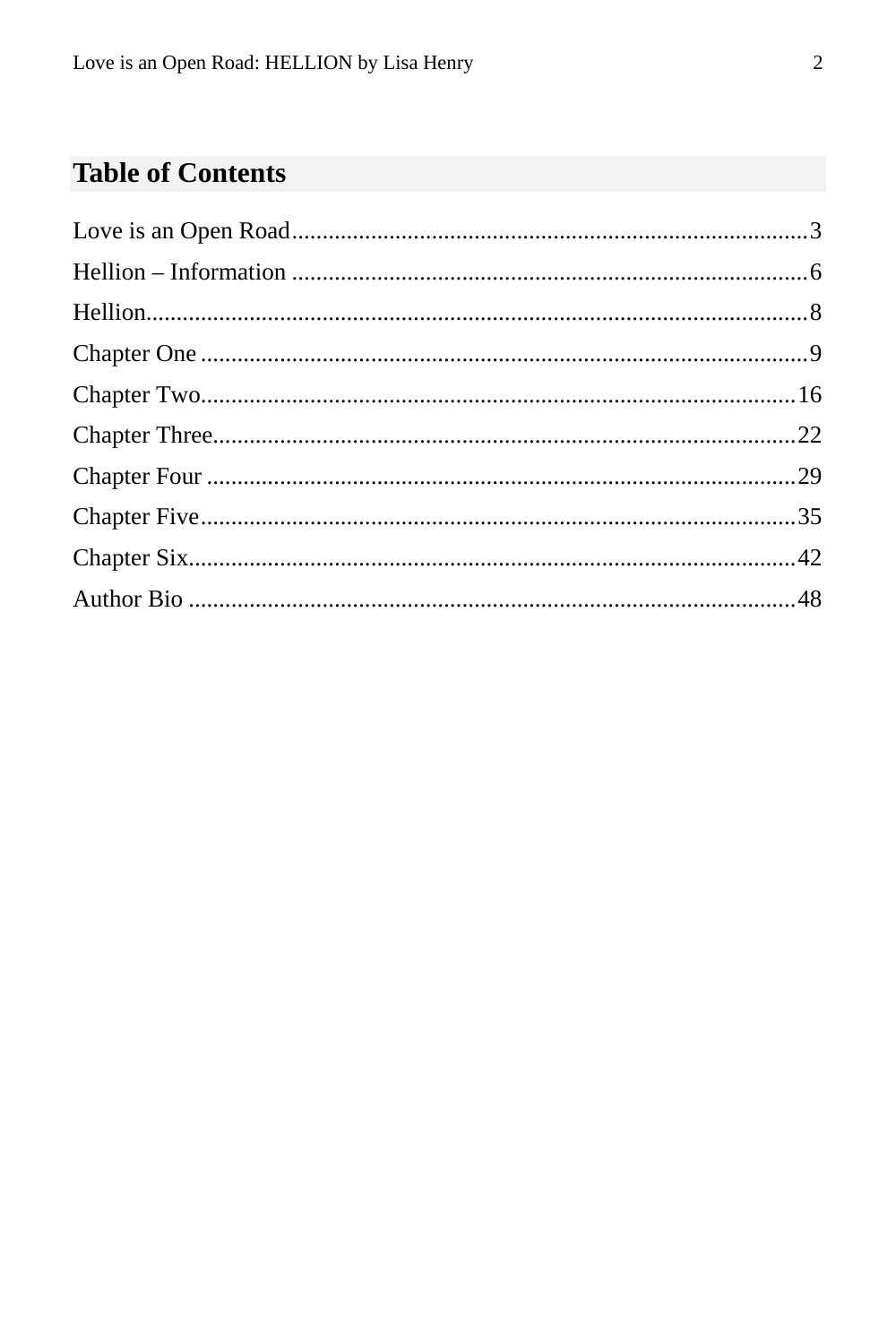# <span id="page-2-0"></span>**Love is an Open Road**

*An M/M Romance series*

## **HELLION**

## **By Lisa Henry**

#### **Introduction**

The story you are about to read celebrates love, sex and romance between men. It is a product of the *Love is an Open Road* promotion sponsored by the *Goodreads M/M Romance Group* and is published as a gift to you.

#### **What Is Love is an Open Road?**

The *Goodreads M/M Romance Group* invited members to choose a photo and pen a letter asking for a short M/M romance story inspired by the image; authors from the group were encouraged to select a letter and write an original tale. The result was an outpouring of creativity that shone a spotlight on the special bond between M/M romance writers and the people who love what these authors do.

A written description of the image that inspired this story is provided along with the original request letter. If you'd like to view the photo, please feel free to join the [Goodreads M/M Romance Group](http://www.goodreads.com/group/show/20149-m-m-romance) and visit the discussion section: *Love is an Open Road*.

No matter if you are a long-time devotee to M/M Romance, just new to the genre or fall somewhere in between, you are in for a delicious treat.

#### **Words of Caution**

This story may contain sexually explicit content and is **intended for adult readers.** It may contain content that is disagreeable or distressing to some readers. The *M/M Romance Group* strongly recommends that each reader review the General Information section before each story for story tags as well as for content warnings.

Each year, a dedicated group of Volunteers from the M/M Romance Group work hard behind the scenes to bring these stories to you. Our Editors, Formatters, Proofreaders, and those working on Quality Assurance, spend many long hours over a course of several months so that each Event is a success. As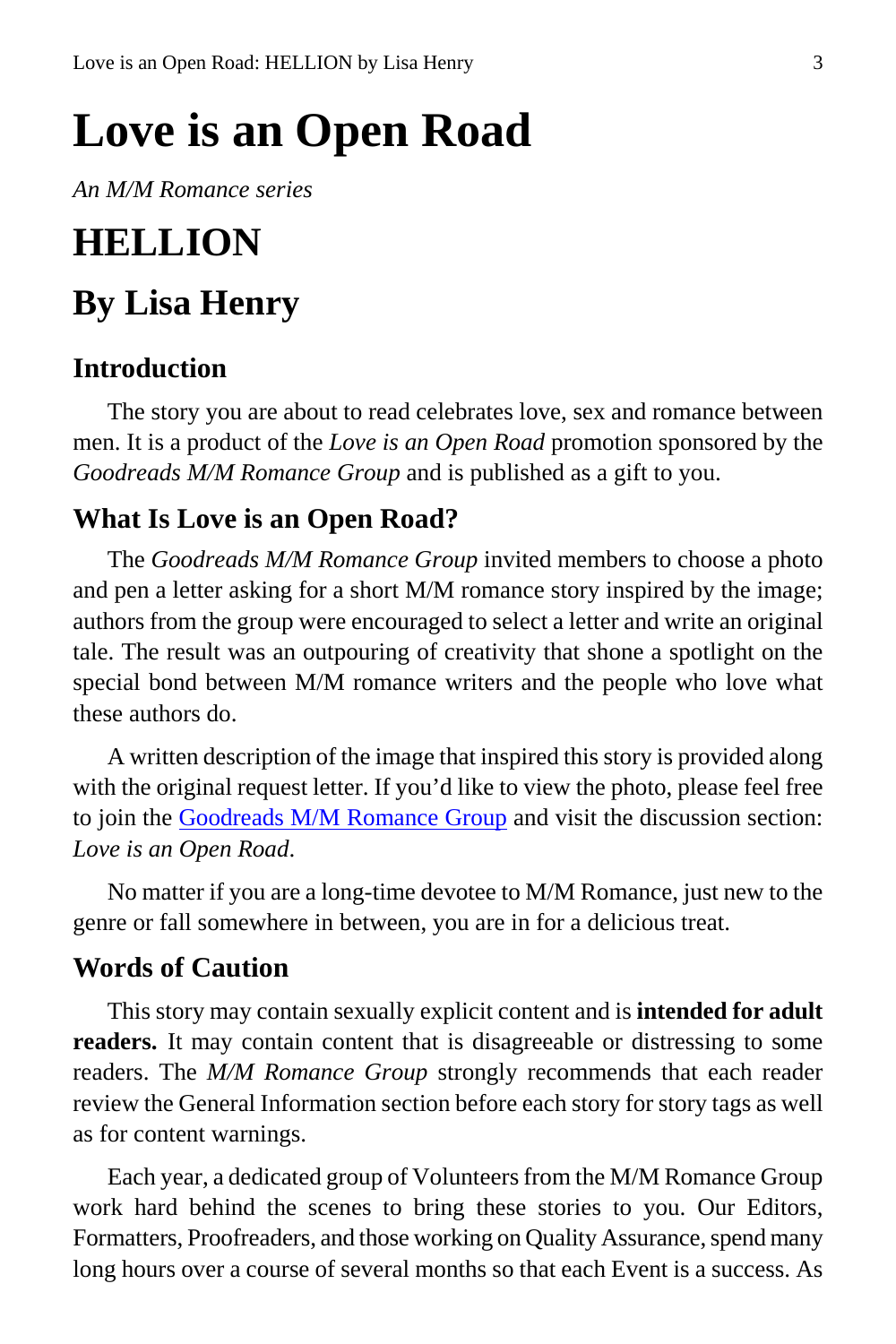each and every author also gives freely of their time and talent, it was decided that all edits suggested may be accepted or rejected by the author at any given time. For this reason, some stories will appear to be more tightly edited than others, depending on the choice of the author.

This story is a work of fiction. Names, characters, places and incidents are the products of the author's imagination or are used fictitiously. Any resemblance to actual events, locales, or persons, living or dead, is entirely coincidental.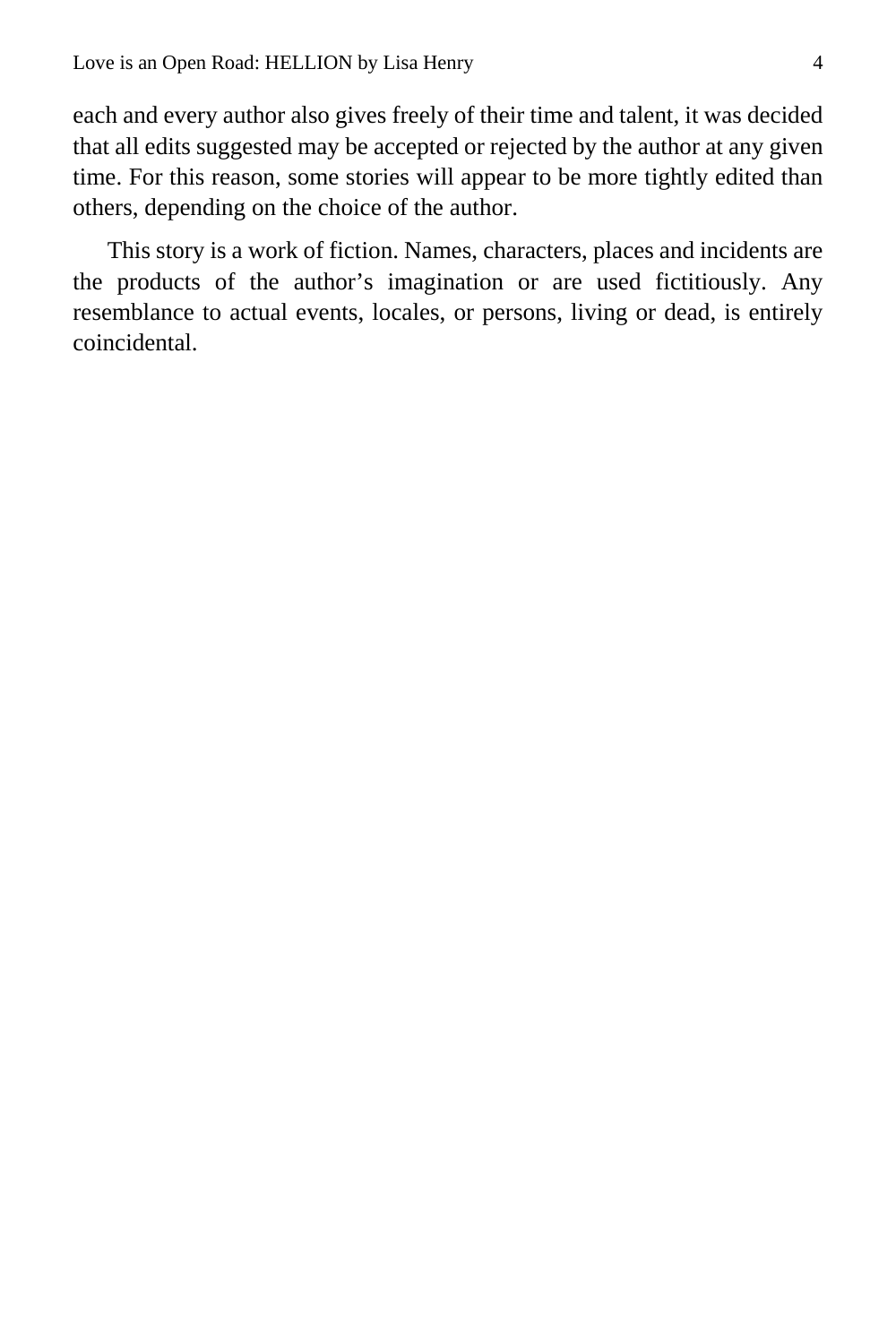All rights reserved worldwide.

This eBook may be distributed freely in its entirety courtesy of the Goodreads M/M Romance Group. This eBook may not be sold, manipulated or reproduced in any format without the express written permission of the author.

Hellion, Copyright © 2015 Lisa Henry

Cover Design by Goodreads M/M Romance Group Cover Photographs from [Pixabay.com](http://pixabay.com/en/) and [freeimages.com](http://www.freeimages.com/)

This ebook is published by the *M/M Romance Group* and is not directly endorsed by or affiliated with Goodreads Inc.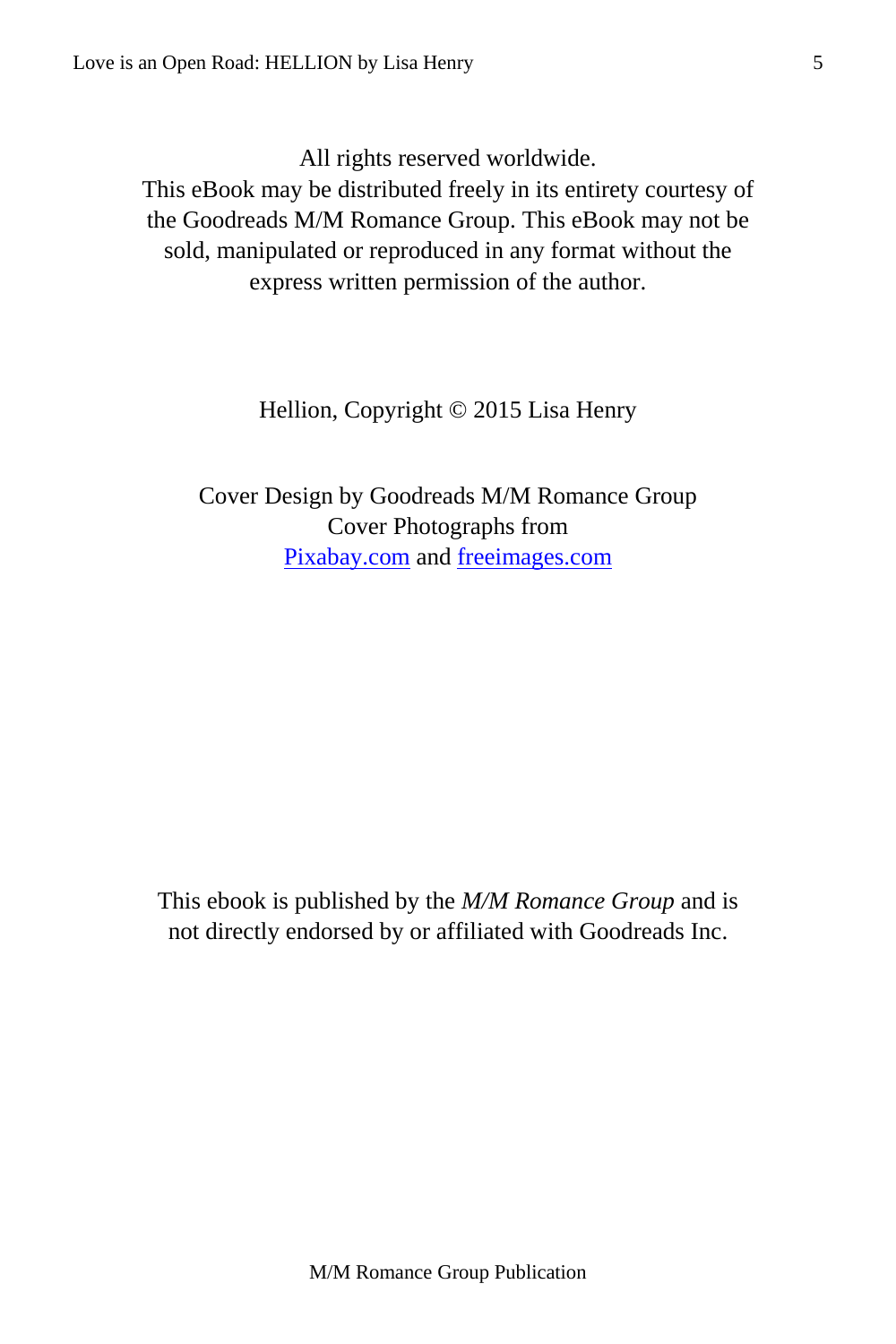# <span id="page-5-0"></span>**HELLION**

## **By Lisa Henry**

#### **Photo Description**

A stable. Two men in—but mostly out of—Regency-period clothing are grappling on the straw-covered floor, kissing. The younger man, one leg hooked around the older man, is naked except for his shirt. The older man is mostly clothed, although his breeches are pushed down around his thighs. The older man is on top, and he is definitely in charge of the situation.

#### **Story Letter**

#### *Dear Author,*

*I somehow inherited the care of a brat who either wants me or hates me it's hard to tell which. The first is unacceptable, and inappropriate, given our age difference and my status as his guardian (and maybe our genders, depending whether Author chooses "real" historical or an AU in which same sex relationships are accepted); the second I'd gladly deal with until he comes of age and we're both free. Sending him away to school helped, except for holidays, which he'd come home for, whether I sent for him or not. He's done with school now, though, and making life difficult for everyone. He's becoming a hellion. I need to figure out what's causing him to act out and rein him in, but I'm not sure I can without making things worse. He has me so in knots I don't know if I want to kiss him, spank him, kiss him and spank him, or send him as far away as possible to save us both. Can you settle things out before we destroy each other?*

In other words, this should be an old-school, bodice ripper, guardian-ward romance (except MM of course) with an age difference of 15-20 years (so 18- 20 and 33-39 would be perfect). It can be "real" historical or AU (in terms of society, not setting—earth only please), preferably set roughly in the Georgian or Regency era. No paranormal, and I'd prefer it if the characters didn't marry women or cheat once together.

*Sincerely,*

*Jennifer*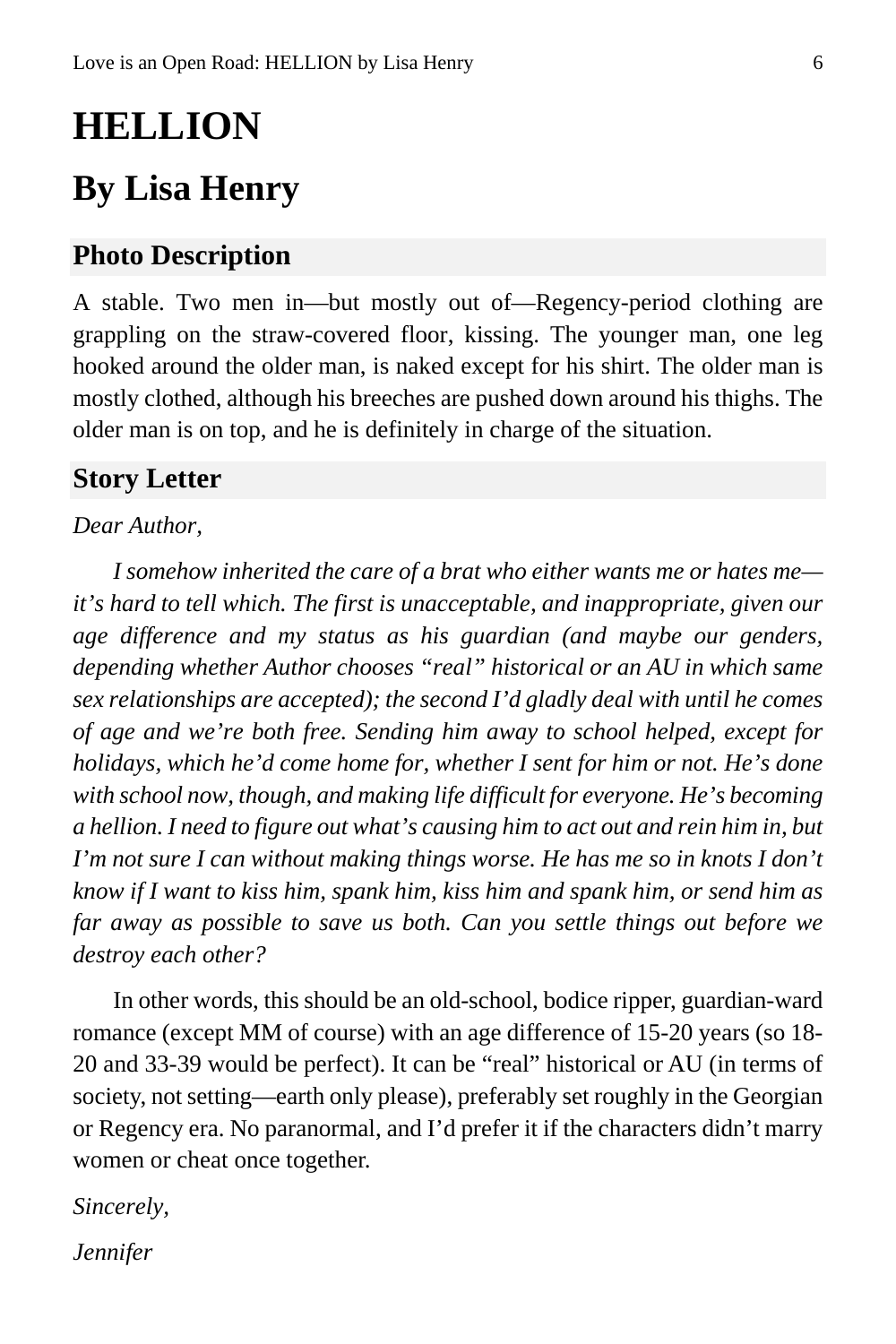### **Story Info**

**Genre:** historical

**Tags:** Regency Period-1800s England, first time, spanking, frottage, age gap, enemies to lovers

**Word Count:** 14,238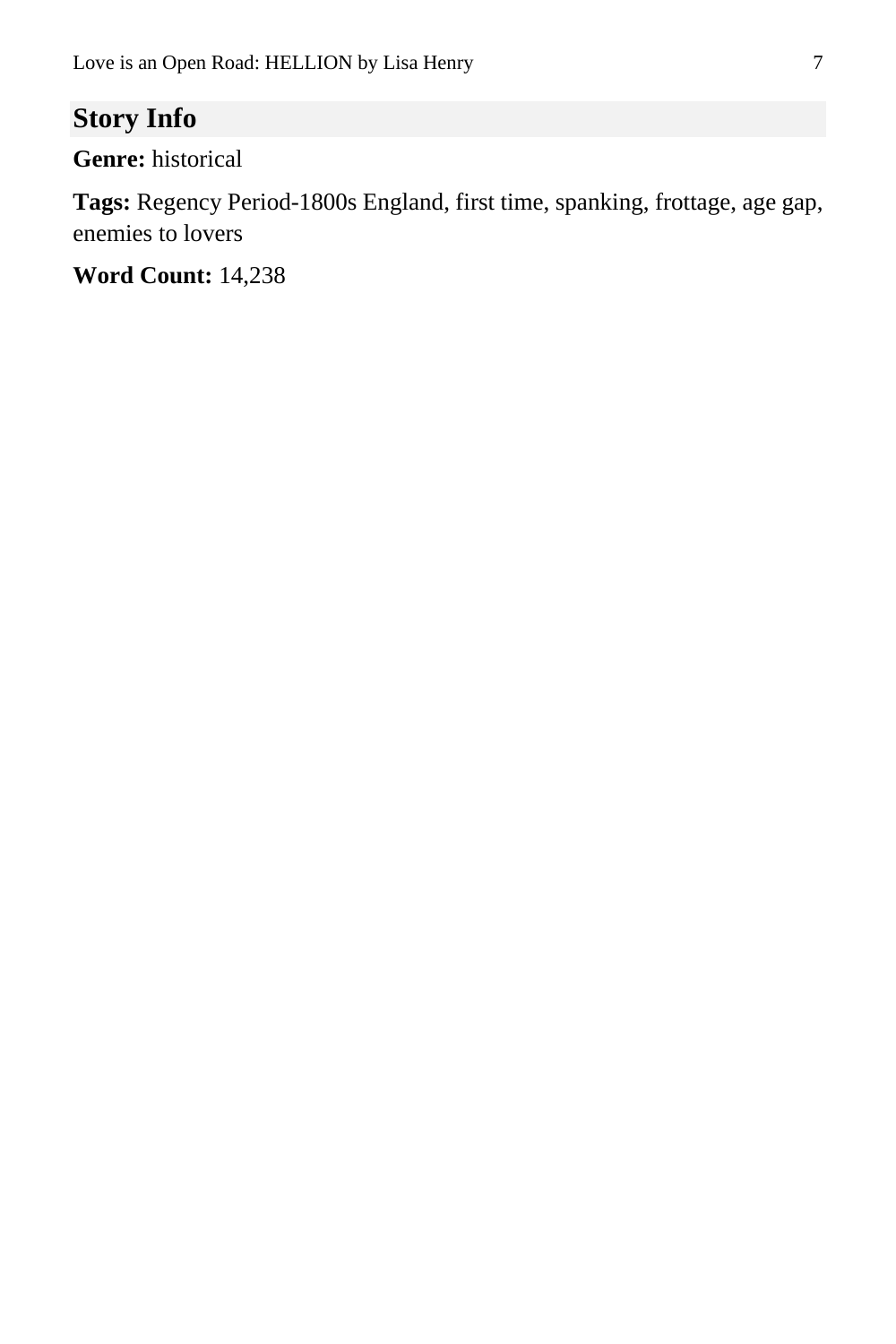# <span id="page-7-0"></span>**HELLION By Lisa Henry**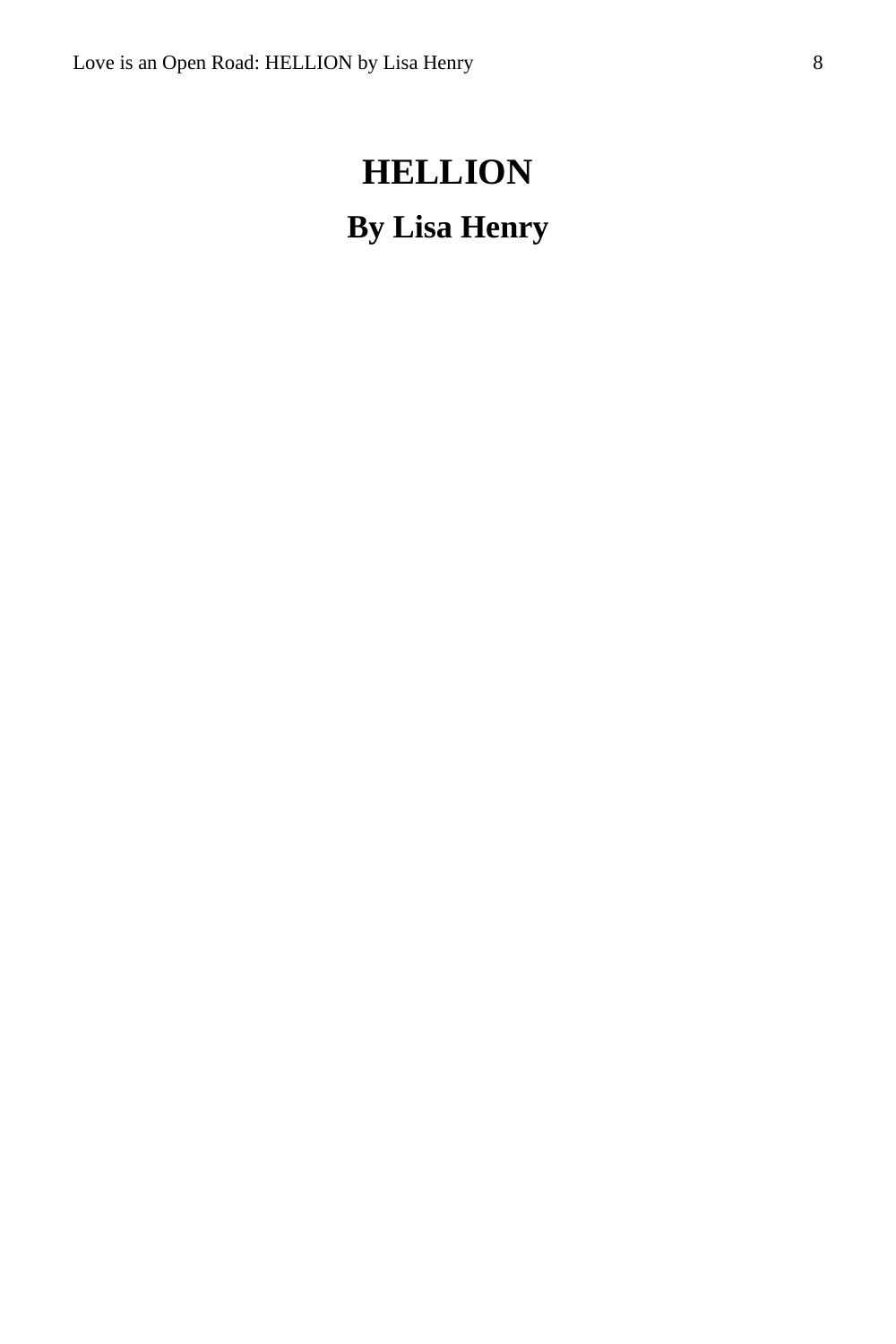#### **Chapter One**

#### <span id="page-8-0"></span>*Alderton, Suffolk, 1817*

Had Oliver Fitzwilliam ever been asked to give his considered opinion on the matter—and, unfortunately, he had not—he would have stated that the sooner the ton gave up the idea of a Season, the better. Not that Oliver was in any way a moralistic old bore. Quite the opposite, in fact. He loved the balls, parties, theatres, military reviews and masquerades that made up the frenzied London social calendar between late January and early July. He only hated the fact that, as with all good things, it had to come to an end, leaving the oncevibrant capital a veritable graveyard as everyone packed up and went home for the next six months.

Home, in Oliver's case, was Waverley, a more than modest estate in Suffolk that was so damned bucolic it set his teeth on edge. Even the sounds of the birds twittering in the trees drove him slowly mad. It wasn't that he hated the countryside—well, perhaps a little—it's just that he was so dreadfully *bored* by it. It wouldn't have been so bad if only he could have been left alone to perhaps read or draw, both of which he enjoyed, but he was a wealthy unmarried baronet, and the damned locals wouldn't give him a moment's peace.

There was one wittering on at him at that very moment, jowls jiggling as he talked animatedly about some upcoming ball at Major Clinton's estate, and how everyone would be *delighted* if Oliver attended. *Delighted*.

Oliver smiled and nodded as the Reverend Mr Bletchley buzzed on and on and on, as tiresome as a bluebottle trapped against a windowpane.

"Well, of course I should love to attend," he lied, pouring himself another brandy and holding the decanter up in question.

"Oh my goodness, I really oughtn't," the reverend said, but made no further protestation.

Oliver resisted the urge to roll his eyes as he poured him another drink, then looked up as a figure appeared briefly in the open library doorway. He was gone again, as fleeting as a shadow, but Oliver would know him anywhere.

Unfortunately.

Simon Cavendish.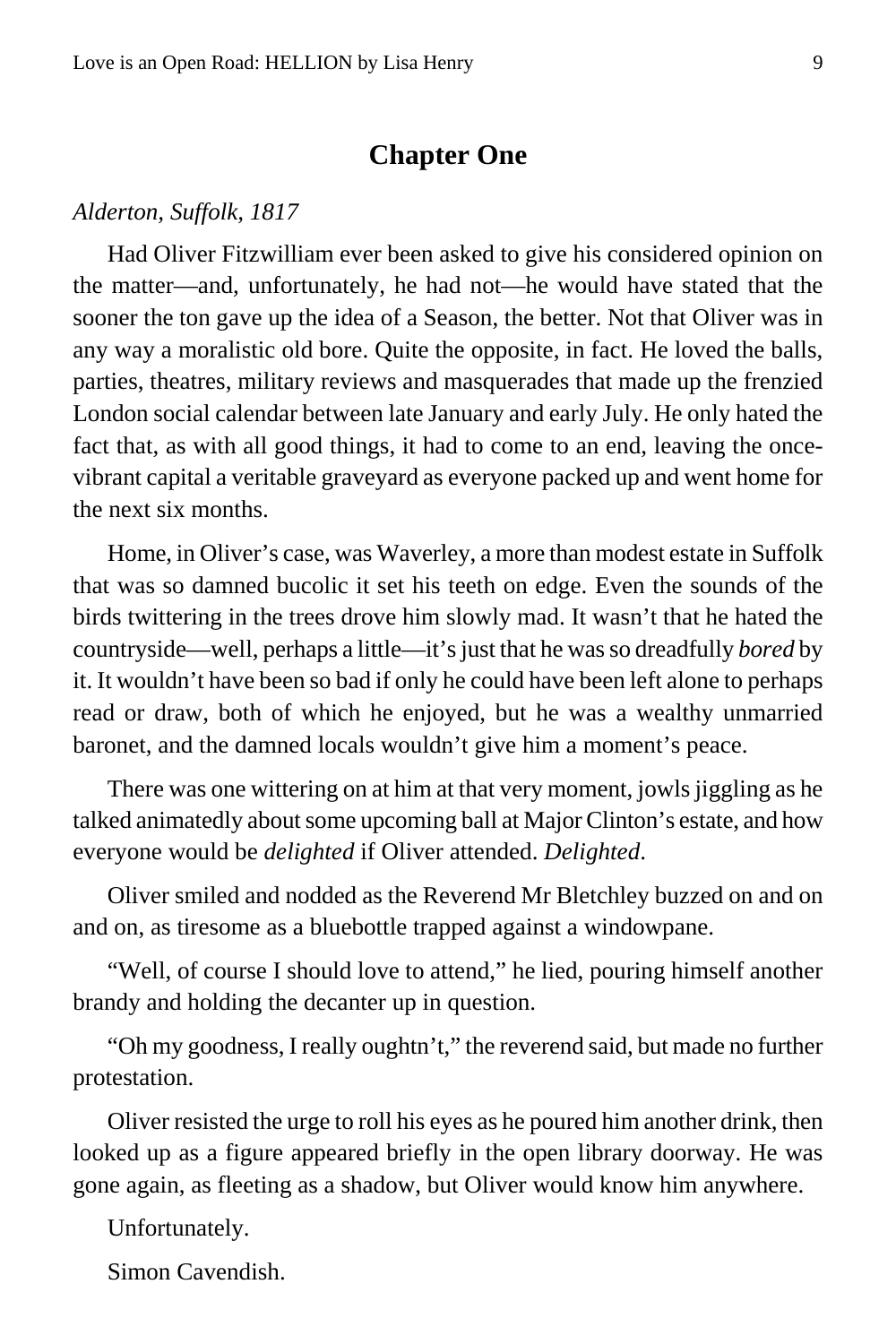The estate at Waverley had come with ten thousand acres of prime Suffolk farmland outside the village of Alderton, an income exceeding eight thousand pounds a year, the title of Baronet of Stockdale, and, regrettably, an unforeseen complication who went by the name of Simon Cavendish.

Complication, perhaps, was an exaggeration.

There wasn't terribly much that the boy could do to complicate Oliver's life. His duties to the estate, and to the boy, generally involved reading the correspondence that his manager sent him each month, which, for the first few years at least, had included the increasingly damning reports from the boy's schoolmasters.

Oliver had inherited the estate, and the boy, from a great-uncle. His uncle's lack of direct heir had proved extremely beneficial for Oliver, but he hadn't anticipated inheriting anything like Simon Cavendish.

Whether Oliver cared to admit it or not, the boy was another reason Oliver didn't spend more time at Waverley. He was fifteen when Oliver had first made his acquaintance. He was nineteen now. In two years he would attain his majority, and, with a more than generous settlement bestowed upon him, would be out of Oliver's hair for good. It wasn't that he detested the boy; he was just somewhat *confounded* by him.

He had been confounded the first time he'd met him, and remained confounded to this day.

Oliver had never delved into the specifics. He only knew that Simon Cavendish's father, the son of a previous manager at Waverley, had been a dear friend of Uncle William's son. They had been of an age, and had both died in the war against the French at Alexandria. A tragedy, certainly, and possibly old Uncle William had felt somewhat responsible for the orphaned boy whose mother had died in childbirth.

Oliver had the impression that Uncle William's responsibility hadn't extended far beyond the fiscal. From what he could glean, the boy had spent most of his childhood roaming the estate and eluding the string of increasingly frustrated tutors employed to educate him.

Four years ago, when Oliver had first made his acquaintance, Simon had been a dark-eyed, wild-haired, barefoot gypsy of a boy with a bottom lip that jutted out in displeasure, and a scowl he wore whenever he'd been dragged inside and forced to make conversation with his new guardian. Nothing much had changed.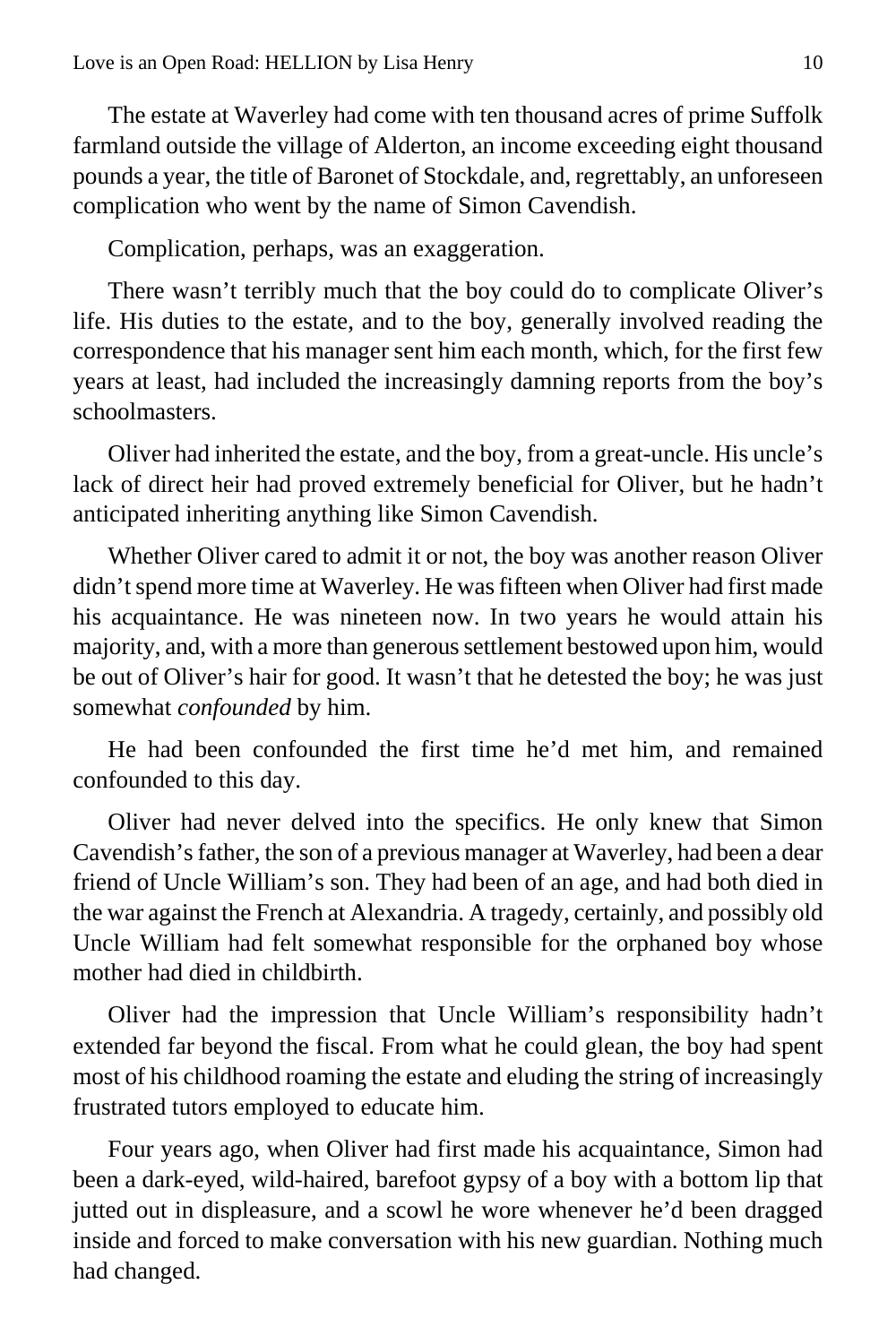Both of them, Oliver suspected, had disliked the other on sight, although Oliver was certainly more practiced at hiding it. A lifetime of negotiating the hazards and pitfalls of the ton had made Oliver an expert. The boy's obvious sullenness had been almost refreshing. Still, Oliver had very quickly run out of patience. When the boy had seen off yet another tutor, Oliver hadn't bothered to seek out a new one. He'd simply packed the brat off to school, which, in his opinion, should have been done ten years before.

Somehow, Simon had always managed to be at Waverley whenever Oliver visited. He had usually been between schools at the time. Oliver wondered if perhaps he'd had an attachment to some girl in the town, he'd been so desperate about escaping each school, but Mrs Forster had assured him that the boy rarely left the grounds of the estate. He spent most of his time in the stables, helping to look after the horses.

It was no occupation for a gentleman, even one as badly situated as Simon Cavendish. He was too poor to afford his own horses, and too well born to shovel their shit. Oliver sometimes wondered if the boy was deliberately obtuse, or if he really did think he could spend his life at Waverley living on Oliver's generosity.

Four years later, they were long finished with schools—the schools were certainly glad to see the back of the boy—and university was out of the question. How the boy expected to make himself a living as a schoolmaster or a man of the cloth with his appalling academic record—both highly suitable professions for a man of his class—Oliver didn't know. At this rate, he'd have to buy the boy a commission into the army to be properly rid of him.

Two years, and Oliver's obligation to his uncle's final wishes would be at an end, and then the boy could go and rot for all Oliver cared. He'd given him every chance to better himself, only to watch him squander those chances again and again as the doors to school after school were slammed shut behind him.

The boy was maddening.

Maddening.

"I'm so terribly sorry," Oliver said, realising that Mr Bletchley had stopped talking and, by the look of vague consternation on his face, was obviously waiting for a response to something he'd said. "Do repeat that, please."

"I was just saying, Sir Oliver, that I do hope I shall see you in church this Sunday. I don't know if you've met Mr Haywood, our new deacon. He has *four*  daughters."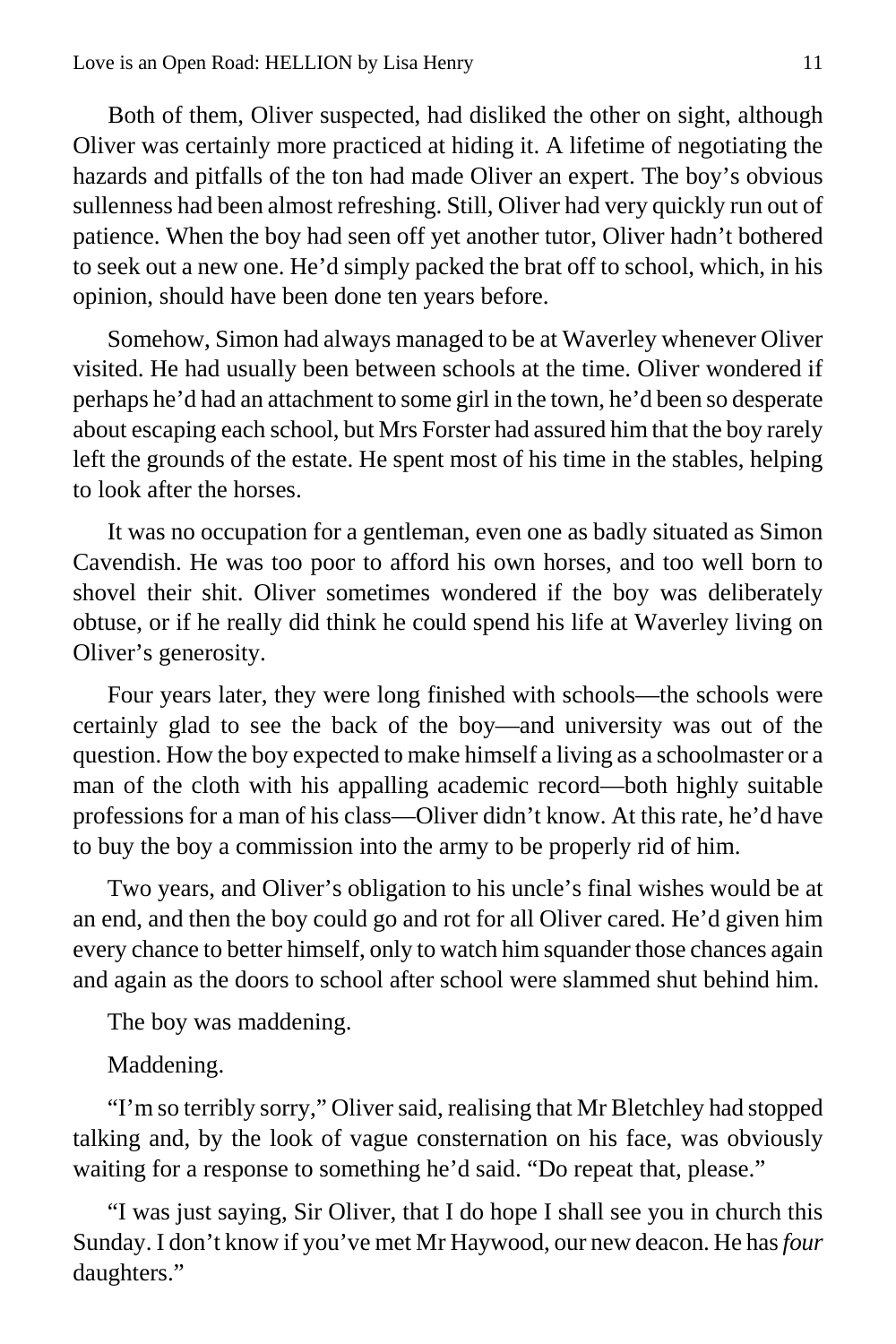Oliver wasn't sure what the expected response was for a statement like that. Congratulations or commiserations? And, while Oliver was used to having daughters of marriageable ages herded toward him on all social occasions, the daughters of a church deacon? Really?

"It's my hope that you might set an example for young Mr Cavendish," Mr Bletchley continued, "now that you're back at Waverley."

Ah. So the deacon's daughters weren't for Oliver after all; they were to be dangled in front of Simon to entice him onto the straight and narrow, were they? Oliver doubted it would work. He also doubted that once Mr Haywood had been properly apprised of Simon's reputation that he would be willing to let any of his daughters within several miles of the brat.

"I shall certainly try to impress upon him the importance of attending," Oliver said, while wondering how to get out of it himself. In London, during the Season, one went to church to see and be seen. In the village of Alderton, Oliver suspected, the experience would not be quite so diverting.

"Oh, yes," Mr Bletchley said eagerly, jowls jiggling again. "Mr Cavendish is quite the… the…"

"The hellion?" Oliver suggested, trying his best to hide his amusement. He wasn't sure what passed for a hellion in these parts.

"Well, quite!" Mr Bletchley looked relieved to find his opinion confirmed, and at the same time uncomfortable to reveal himself so uncharitable. "Of course, I know you've done all that you can with the young gentleman, as did Sir William, God rest him, but what can one do when one is rebuffed at every turn? I myself have tried to speak to Mr Cavendish many times about where he might find proper guidance in the scriptures, but I fear he is the sheep that wanders heedless from the flock."

Oliver tried not to smile at that. Perhaps he and Simon had something in common after all: an utter disinterest in the Reverend Mr Bletchley's sermonising.

"I'm sure that your presence at Waverley will provide young Mr Cavendish with the proper influence, Sir Oliver," Mr Bletchley continued earnestly.

*Hardly*, Oliver thought wryly, but he nodded. "I certainly hope so."

Oliver let the reverend prattle on for a little while longer, before the man finally excused himself. Not because he'd run out of things to say—Oliver had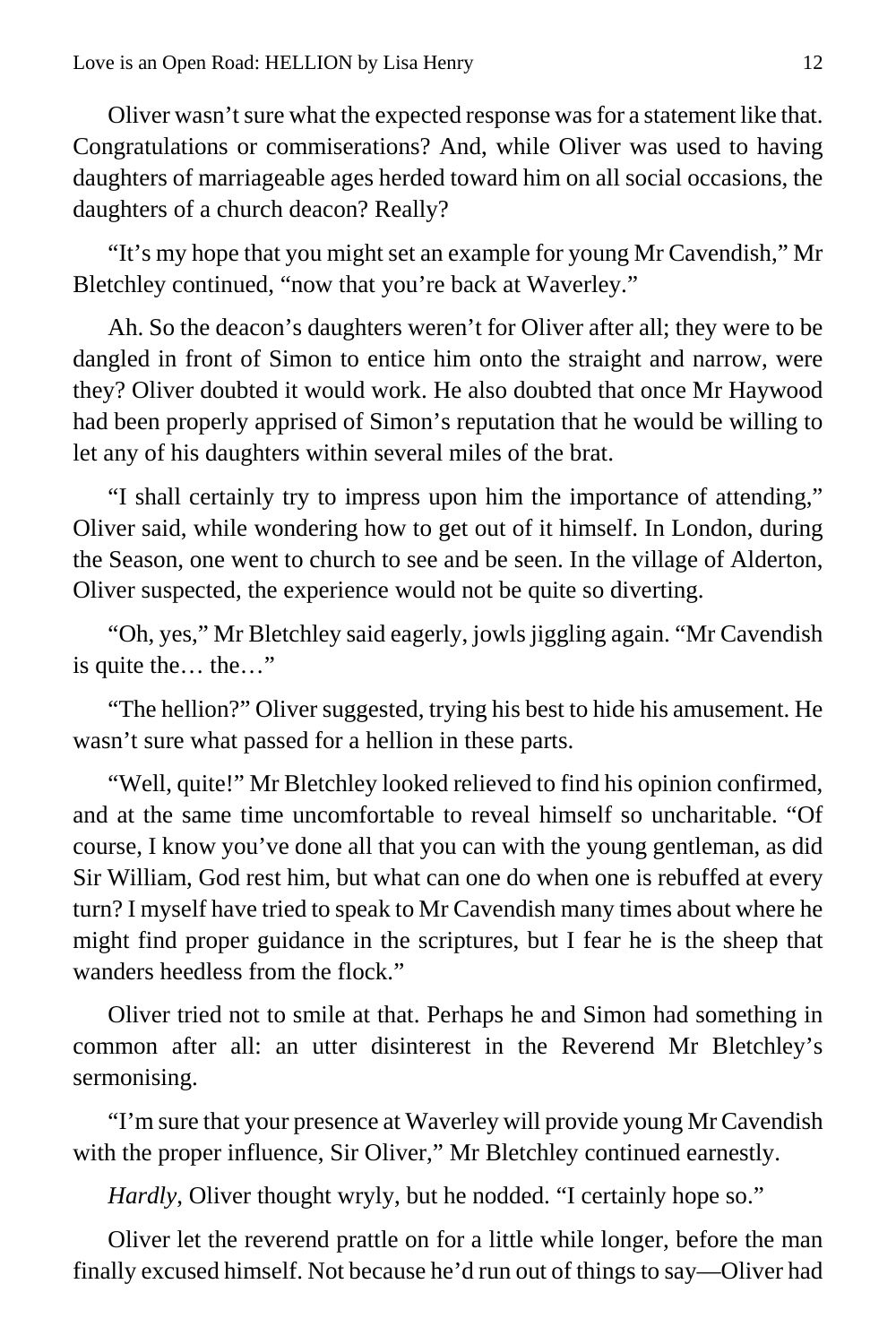the impression he could have kept going for hours yet—but because he was so dreadfully busy and had other visits to make today.

Oliver couldn't see him off soon enough.

The moment he was gone, Oliver tipped the rest of his glass of brandy down his throat in one burning swallow, and wished, again, that he didn't have months of this yet to come. God. He couldn't wait for his friend Nicholas to arrive tomorrow. Tedium shared, hopefully, was tedium halved.

\*\*\*\*

The boy still hadn't shown his face by dinner, which was irksome. Oliver ate alone with Captain Durant, the manager of the estate. Durant was a longfaced fellow, a thin white scar bisecting his hollow cheek, courtesy of his military days. He spoke in clipped, short sentences, and, despite the man's advancing age, Oliver was sure he kept the servants on their toes.

At the other end of the table, Simon's plate went cold. Oliver knew that the boy customarily ate with the servants, and certainly didn't begrudge him. But was it really too much to expect that when Oliver was in residence, his recalcitrant ward could at least do him the barest courtesy of dining with him?

Not that Simon was much of a conversationalist. Since Oliver had arrived back at Waverley, the brat had hardly spoken more than two words to him.

"Welcome home," he'd said when Oliver had levered his aching body out of the carriage. Then Mrs Forster had elbowed him in the ribs, and he'd tacked on a reluctant, "Sir."

Oliver glowered at his dinner for a while, stabbing a piece of mutton around and around the plate. The problem was that Waverley had never felt like home, and not just because it wasn't London. It had never felt like home because the housekeeper had come with the place, the servants had, and Simon had, and Oliver felt absolutely no attachment to either the place or the people who lived here.

"Mrs Forster," he said when the housekeeper brought in the dish of vegetables, "did I not give express instructions that young Mr Cavendish was to dine with me tonight?"

Her mouth tightened. "You did, Sir Oliver."

"And you told him?"

"Yes, Sir Oliver." Mrs Forster was a small, round woman, with dark eyes set in a pale face like currants in dough.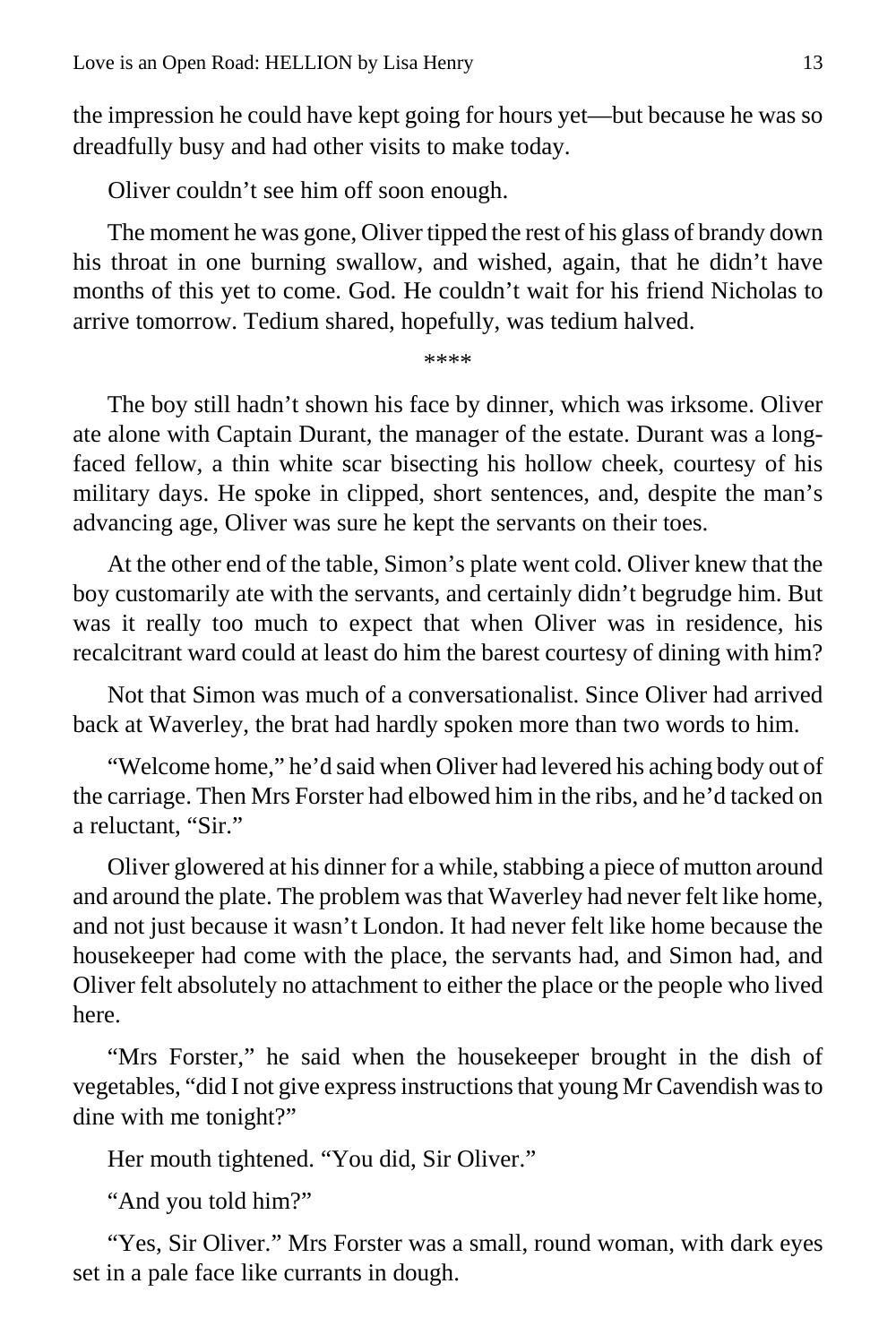"Well," Oliver said mildly. "How disappointing."

Mrs Forster scurried from the room.

"Damned nuisance, that boy," Captain Durant said. "Pardon my language, Sir Oliver."

Oliver waved the apology away.

Oliver had finished his piece of mutton and had started on his potatoes when Simon finally sidled through the dining room door.

Oliver tightened his grip on his silverware. "Good evening, Simon."

The boy's dark brows drew together. "Good evening, sir."

The legs of his chair scraped across the floor as he sat.

In the candlelight, Simon was striking. Dark haired, sloe-eyed, with a stubborn pout that Oliver was certain he didn't intend to be alluring. In the flickering glow, however, Oliver couldn't help but imagine him with a little kohl around his eyes and a little colour painted on his lips and cheeks, like the boys, or rather the girls, from the molly houses. Not that Simon Cavendish could summon a coquettish smile if his damned life depended on it. Dour little brat.

"Are you always so late for dinner?" he asked the boy.

"Major Clinton's man came to see the pups, sir." Simon ground out his words like they hurt him. He smoothed the front of his ill-fitting coat. "The Major might want some for hunting dogs."

"Surely someone else could have shown him," Oliver said, raising his brows.

Simon frowned. "I know the dogs."

Captain Durant snorted.

Oliver wouldn't have been surprised to find out he rolled around in the dirt with them, given his general slovenly appearance and the fact that growling appeared to be his main form of communication. "What is it that you actually *do* here, Simon?"

The brat paused with his fork halfway to his mouth, and then laid it down on his plate. "Sir?"

Oliver waved his hand. "What do you do, Simon? Given that the estate pays for your food and your keep, and for that disastrous attempt at your schooling,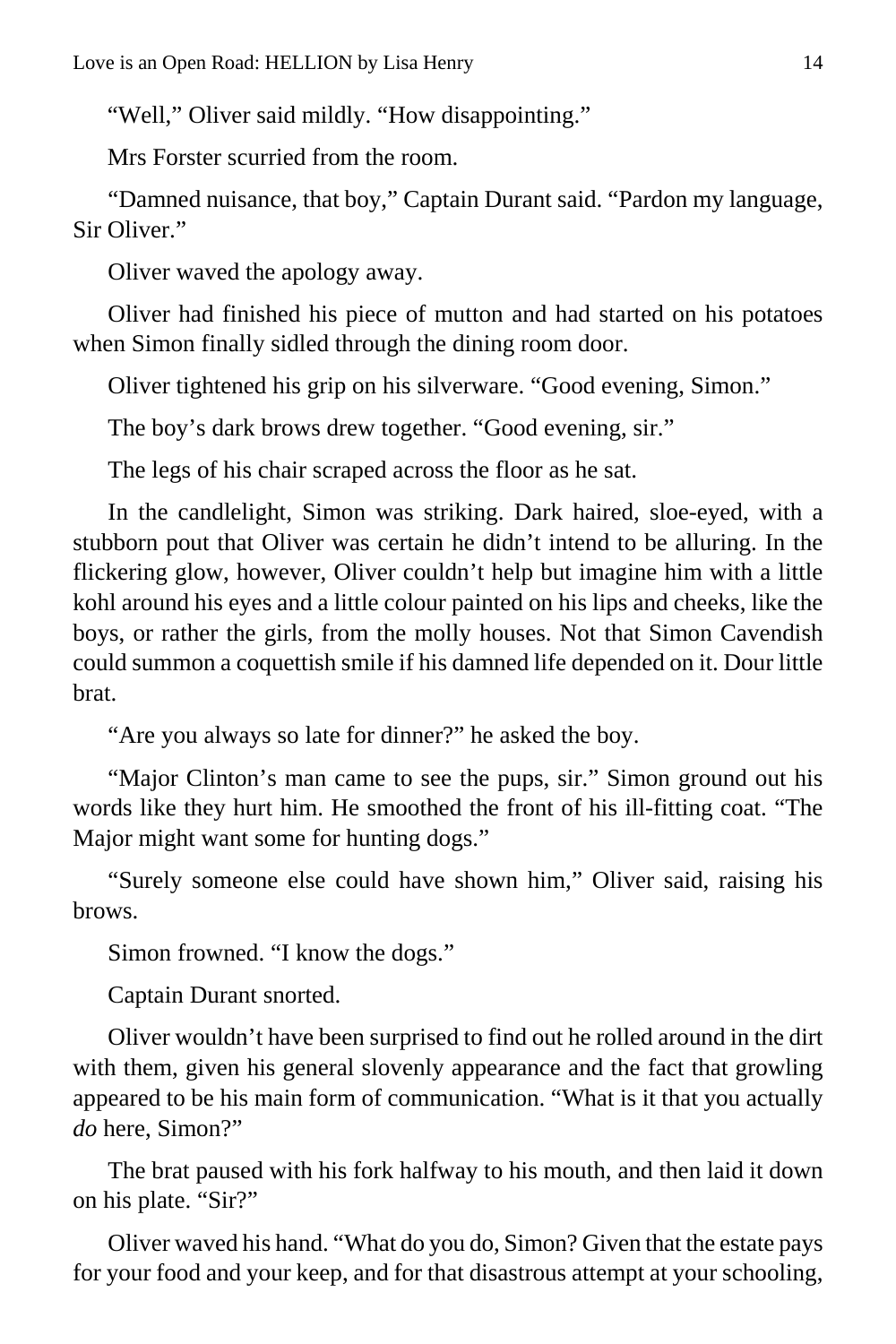I'm interested to know. What do you *do*? And, more to the point, what do you intend to do when you turn twenty-one and no longer have my charity to live on?"

"I look after the dogs," the boy said, jutting out his chin a little.

From anyone else, Oliver might have taken the boy's pouting hostility as a challenge. There was sometimes an incredibly fine line between hate and want, but it was one Oliver had never had trouble reading before. Simon though… well, it was entirely possible that Simon just plainly hated him.

Captain Durant snorted again.

"Oh, what a fine gentleman you are," Oliver said, a smile tugging at his lips. "And what a fine ambition in life, to look after the dogs."

Simon shoved his plate away and stood. He shot Oliver a baleful glare, and fled the dining room.

Well. So much for a dinner conversation with his ward.

"High time he was brought down a peg or two, sir," Captain Durant said, and huffed approvingly.

Oliver listened to the sound of Simon's footsteps fading, and shook his head. Good Lord. The brat really was wild.

He and Captain Durant finished their meal in companionable silence.

\*\*\*\*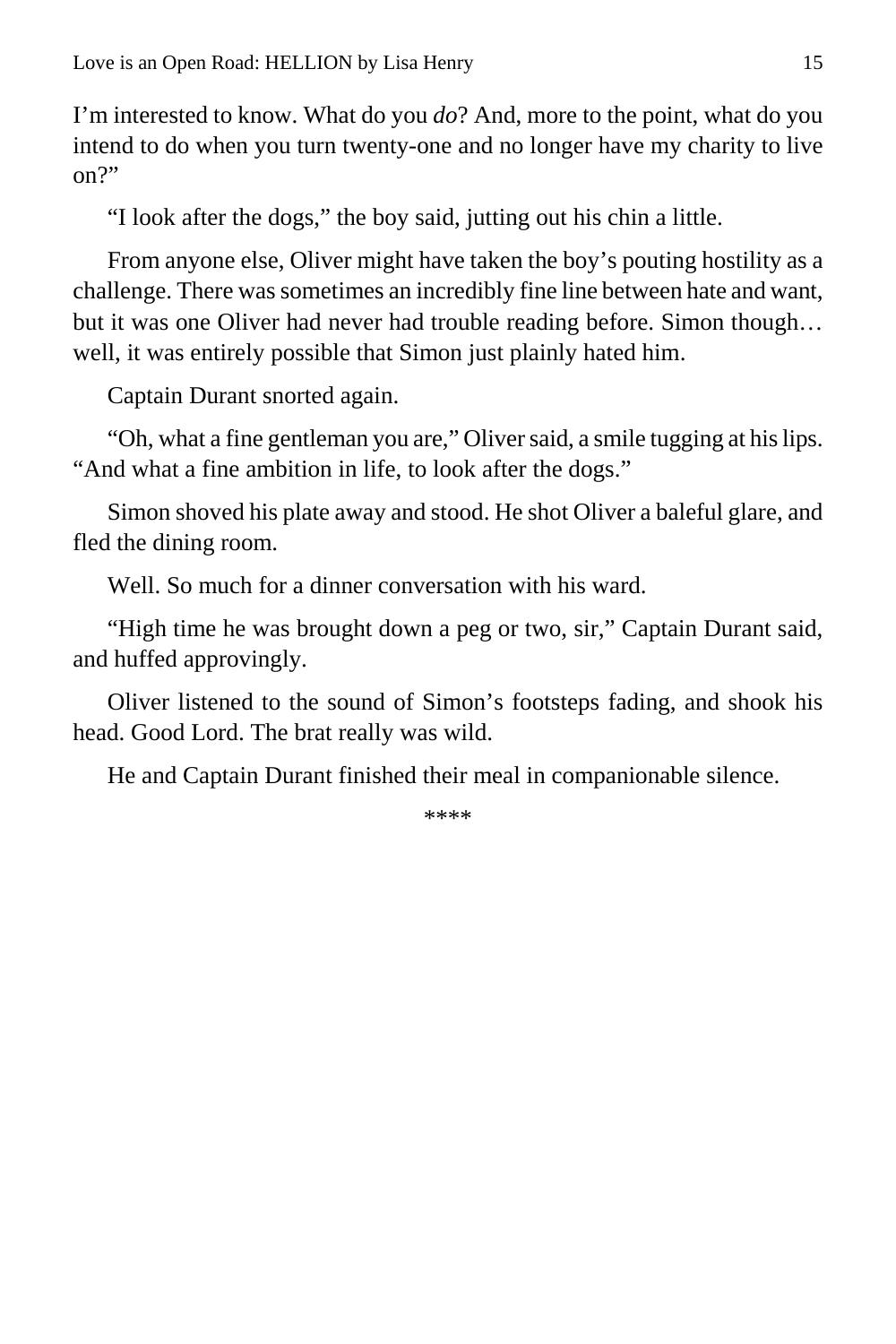#### **Chapter Two**

<span id="page-15-0"></span>"Simon!" Mrs Forster called from the stable doors. "*Simon*!"

Simon Cavendish struggled awake, blinking at the roof. He thought for a moment about ignoring her, but she probably knew he was in the hayloft, and he wouldn't have put it past her to climb up the ladder with a pitchfork to drive him out.

"You are a mess," she clucked when he finally slid down the ladder. She reached up and picked a piece of straw out of his wild hair. "Simon, what did we say?"

Simon felt like a chastened child. He wilted a little under her worried stare. "I'm sorry, Mrs Forster."

"You were late for dinner last night," she sighed. "And then you ran away like the devil was at your heels!" She huffed. Behind her, through the open stable door, Simon could see the sunlight starting to chase the early morning mist away. "I thought you wanted to tell Sir Oliver about the pups."

Simon's stomach clenched. "I wanted to, but…" He shrugged.

But Captain Durant had been there, as ill-tempered and disapproving as always. And then there was Sir Oliver himself: *"What a fine ambition in life, to look after the dogs."* Heat crept up the back of Simon's neck as he thought of the man. Sir Oliver had sharp, clever features, a hawkish nose, and high cheekbones. His lips inclined a little to thinness, and were most often curled into something faintly mocking when his gaze was fixed on Simon. Angry heat flared in Simon's belly whenever Sir Oliver looked at him, because he knew the man was laughing at him.

Mrs Forster clipped him over the ear. "Captain Durant will certainly take the credit, if you let him!"

Simon scowled.

The *credit*? There was very little credit to be had yet. Simon had eight dogs, and a new litter of six pups, all of them kept in the half of the stables he'd converted to kennels in the past year. Certainly Sir William had never been terribly interested in hunting. He'd had a few dogs for fowling, but he'd never been serious about maintaining a kennel. Neither was Sir Oliver, so far as Simon could tell. Major Clinton from neighbouring Argyle Park was a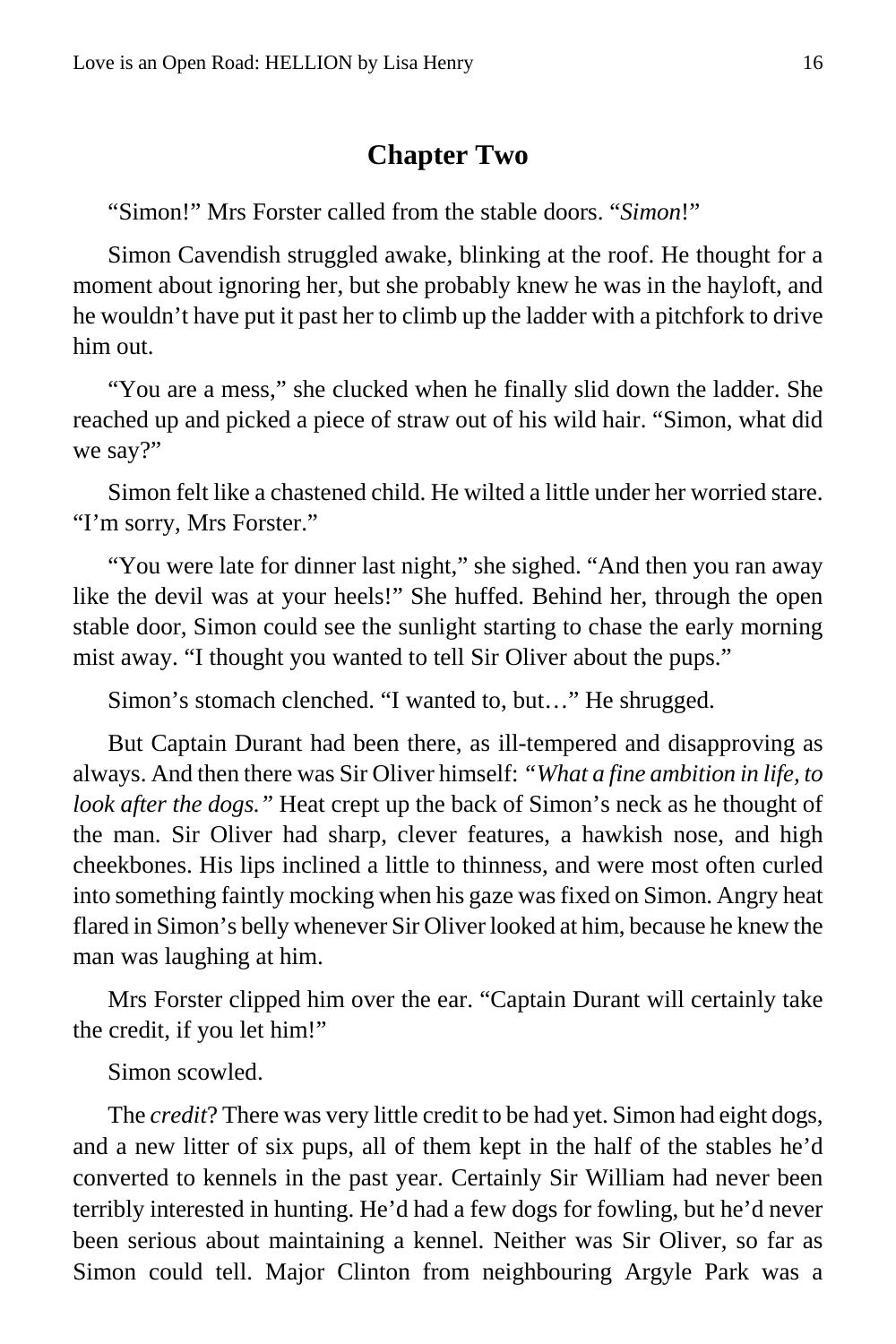sportsman though, and had ambitions toward establishing a local hunt. Simon had offered him his pick of the litter, at forty pounds for each pup. It was a price Major Clinton seemed willing to pay, given the pedigrees of both the sire and dam. With a little more capital, Simon knew he could set up proper kennels, and increase his breeding stock, but in order to do so, he'd have to approach Sir Oliver, and Sir Oliver clearly despised him.

The feeling was returned with fervour.

Sir William, the old baronet, hadn't had much time for his ward. Simon hadn't been raised with any guidance at all, except whatever Mrs Forster had been able to beat into him with whatever implement she'd had on hand at the time. That had lasted until Simon was about six and could outrun her. After that he'd been almost like a wild thing, roaming the grounds of the estate and easily escaping into the woods whenever his tutors were calling for him. He turned up at the kitchen door whenever he was hungry. Like a stray tom, Mrs Forster said, instead of a gentleman.

Simon had never felt much like a gentleman at all. He was happiest on his own, free of the stifling confines of dining rooms and drawing rooms and stilted conversations that made his skin itch with the need to escape. He was happiest with the dogs and the horses and the woodland animals. He even preferred to sleep in the stables, especially when Sir Oliver was in residence.

When he'd been younger, Simon had always made sure he was home from school when Sir Oliver was in residence. He hadn't even been sure why, since the man clearly didn't care for him. They butted heads whenever they were in the same room, but there was something intoxicating about it, a flare of heat that was part anger and part something else. From the moment Simon had first met his new guardian, he'd wanted *something* from the man, he just didn't know exactly what. He only knew that he wanted to crack the man's cool composure, to see him break with frustration the way he so easily broke Simon, but Sir Oliver never had, and Simon hated him for it.

"He doesn't care about the dogs," Simon said, scowling. Or about anything, or *anyone* else.

Mrs Forster clicked her tongue at him. "And how do you know that, if you don't ask him?"

"He doesn't care about the dogs because he doesn't care about anything to do with Waverley!"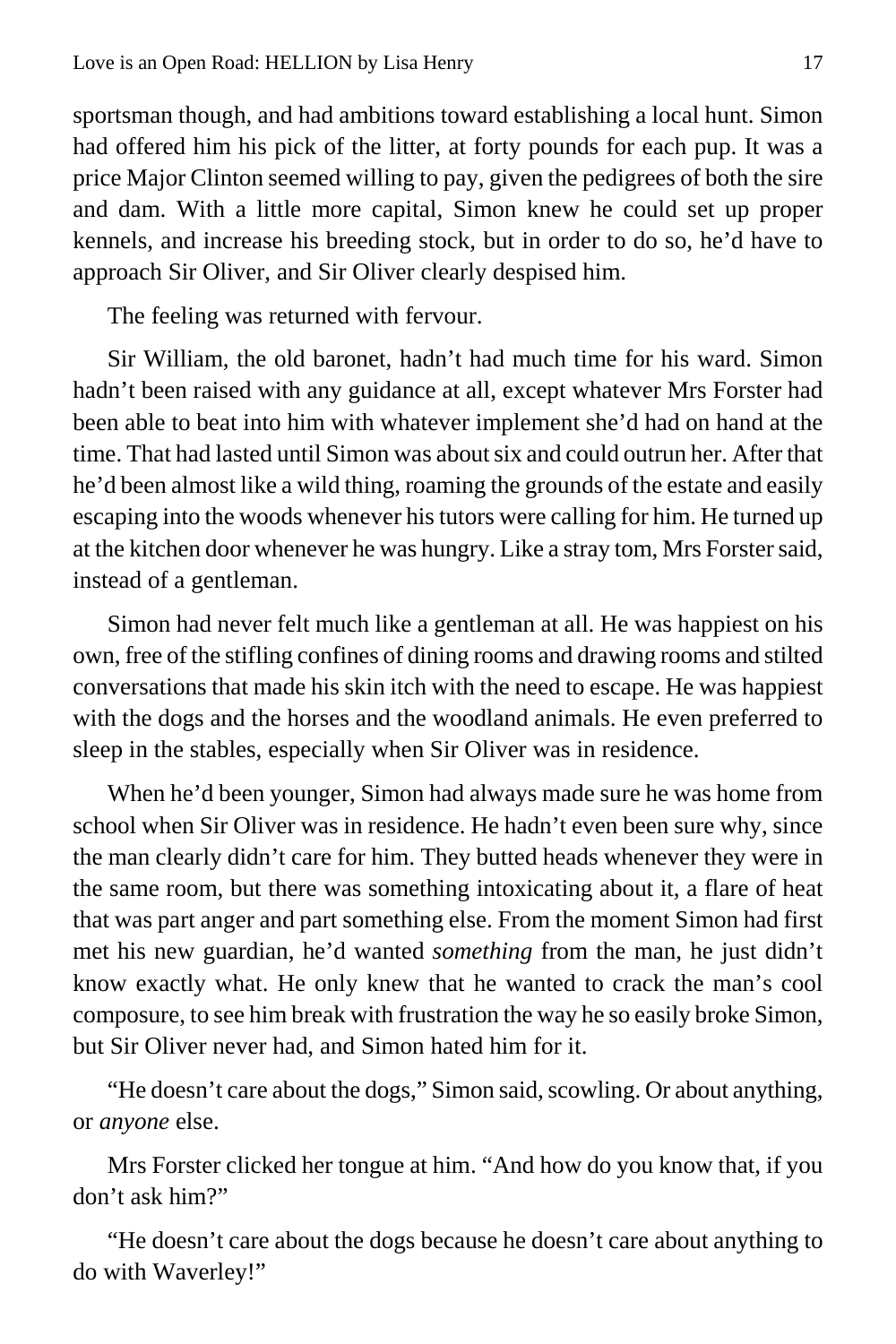"Oh, you are the most foolish, stubborn boy sometimes!" Mrs Forster huffed, folding her arms across her bosom. Then something like sympathy softened her features. "There's bread and cheese for you in the tack room."

"Thank you, Mrs Forster."

Simon watched her go. Her bad temper might not have lasted, he knew, but his own would. It had settled over him like a dark cloud the moment Sir Oliver had returned to Waverley, and would no doubt remain until the man went back to London in a few months' time.

Simon waited until Mrs Forster was swallowed up by the glow of the hazy morning light, and turned back into the stables.

The stables were Simon's territory. They were old, and a little ramshackle. The previous head groom, Harnett, had slept in a spare tack room at the back of the stables when he'd still been alive. After he'd died, Simon had taken over the small room. He liked to be close to the horses, and now the dogs. Waverley had two grooms, but they slept in the servants' quarters at the back of the main house. Simon most often worked late, and fell asleep in the tack room, or in the hayloft, rather than going back into the house.

He was no gentleman at all.

He moved down the length of the stalls, the horses whickering and stamping for his attention. He shushed them. The grooms would be along shortly.

The dogs were glad to see him, tails wagging and thumping against the walls of the stalls. Simon checked Lady and the pups next, cloistered in their own stall so that the pups didn't have to fight for food. They were a few weeks old now, all of them fattening up nicely, apart from the runt. She was still half the size of the others, and Simon's favourite. Simon sometimes tucked her into his shirt as he worked.

He fetched food and water for Lady and the pups, and then let the other dogs out to run. In the group of seven, he had three terriers and four harriers. Lady and the pups were harriers too. Simon wasn't a hunter himself, and certainly nobody in the area would ever invite him to a hunt. It wasn't the first time that Simon thought he would have been better off born the son of one of the stablemen, rather than a gentleman.

Outside the stables, the dogs leapt around him, eager for their morning run. Simon set out in his usual direction, heading south from the stables, where the terraced gardens gave way quickly to the fields, and the fields to the woods. His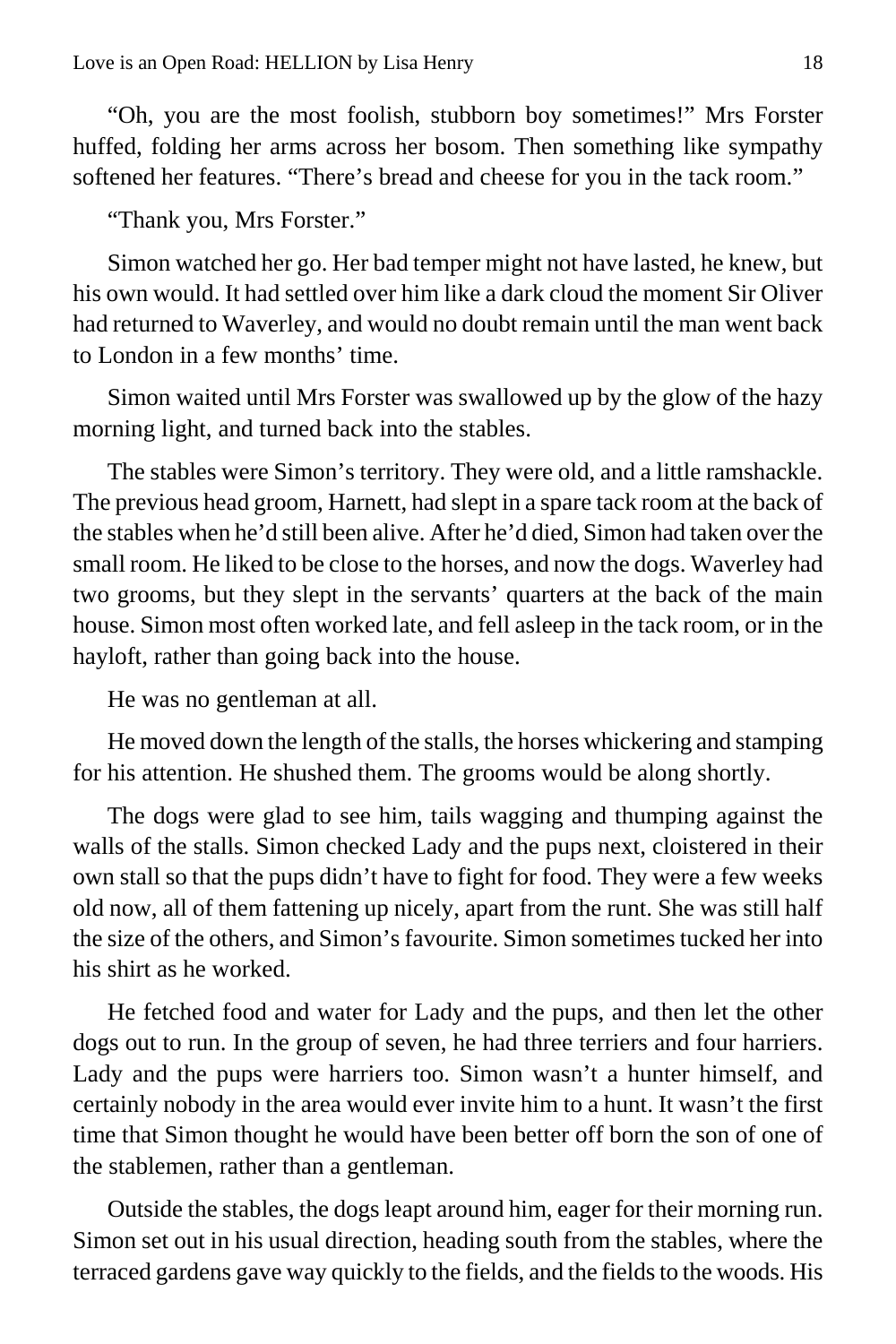belly growled a little, and he rubbed it. He was looking forward to breakfast as much as the dogs.

When they reached the first screen of trees, the dogs surged ahead. Simon stopped and pissed, and then yawned and stretched. The morning was hazy and warm, with a heaviness in the air that promised, perhaps, a late thunderstorm. He had planned to go into Alderton to see if the books he'd ordered from London had arrived yet, but that was a journey more suited for better weather.

He cast a look back at Waverley. In the morning light it was illuminated, the house having taken on a rosy glow. From this distance it appeared almost magical, something that if Simon reached out to touch might suddenly disappear.

He turned his back on it and headed into the woods.

\*\*\*\*

Late in the afternoon, just as the clouds were drawing in, Simon was sitting by the edge of the lake, reading, with Lady's snoring runt tucked into his shirt. The lake was man-made, and had been dug out of the estate during the baronetcy of Sir Philip, Sir William's father, who had spent most of his fortune redesigning first the house, and then the gardens. The gardens and the lake had been the work of Capability Brown, and took a team of six men to maintain. Often, people would come just to see the house and gardens, and to sign the visitor book that Mrs Forster kept diligently.

When he first heard the crunch of hooves and carriage wheels on the gravel drive, Simon assumed it was tourists. He saw his mistake when the carriages came into sight around the bend of the lake: both were piled high with luggage and servants.

Simon's lip curled.

These would be Sir Oliver's guests, then. From Town.

He rose to his feet and headed for the house. Cutting through the gardens, he arrived at the front of the house just as the carriages pulled up. The servants climbed down, and were met by Mrs Forster and two of Sir Oliver's footmen. Doors were opened, steps folded down, and Simon bit back a laugh as a man almost nosedived out of the first carriage. He was both gangly and rotund, like a frog with its legs extended in midleap, and he had straw-coloured hair that was immediately pulled into mad tufts by the wind.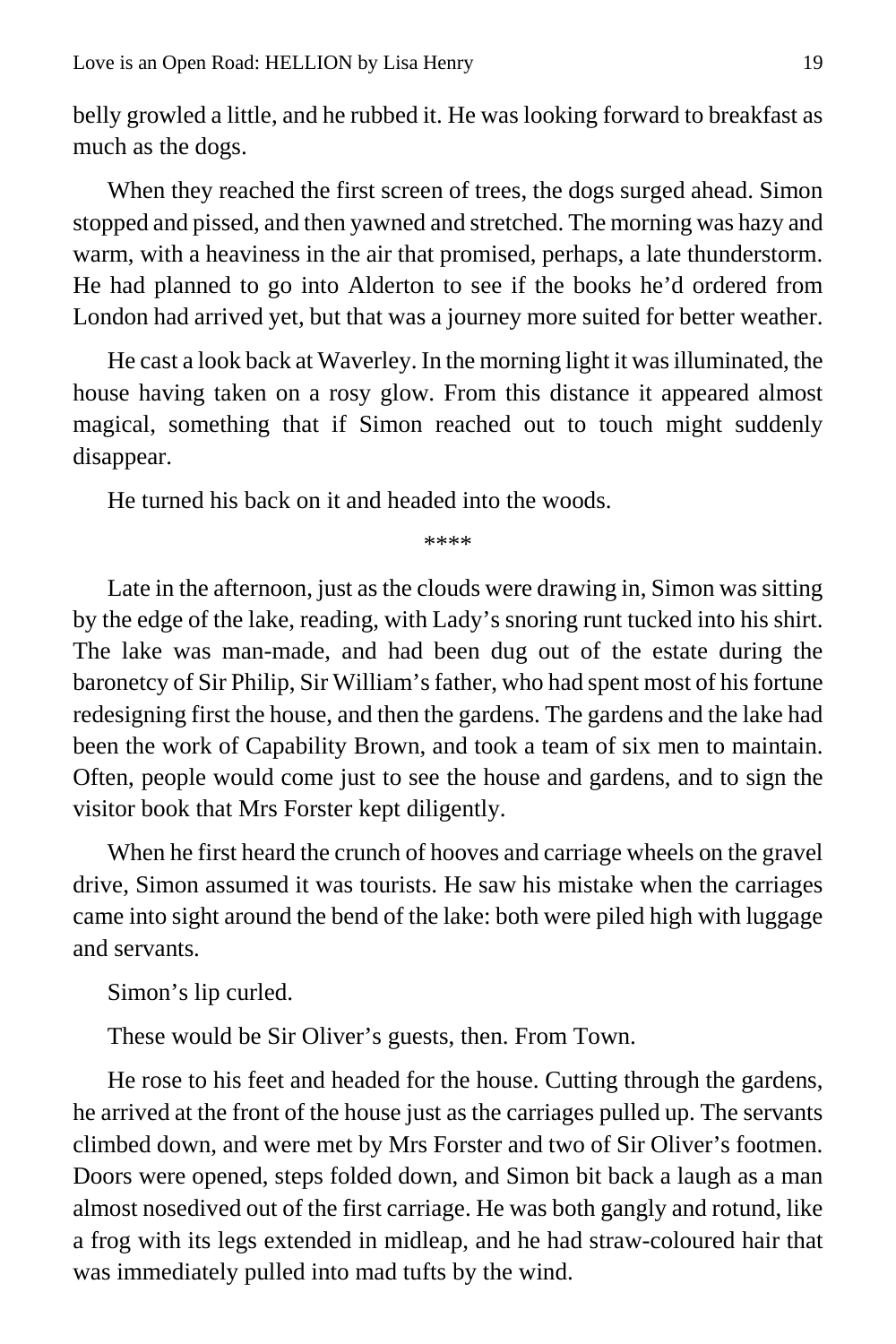Simon leaned against the statue of some wood nymph and watched as Sir Oliver appeared, striding down the steps, and laid a steadying hand on his friend's shoulder.

A woman descended from the carriage with a lot more grace.

Simon was too far away to hear what was said between Sir Oliver and his friends, but he saw the easy smile that settled over Sir Oliver's face. Something that felt almost like jealousy burned for a moment in his stomach, and then he shook it off and headed back around the house toward the stables.

Whatever friends Sir Oliver had were no business, nor any interest, of his.

\*\*\*\*

"And here we have the stables," Sir Oliver said, his voice preceding him through the doors, "and, oh, of course, my recalcitrant ward, Simon Cavendish."

Simon was caught unawares, one pup squirming in his grasp and the others grappling together around his boots. He set the pup down, flushing, and wiped his palm on his shirt before offering it.

"Simon Cavendish," Sir Oliver said, "this is my dearest friend, Sir Nicholas Hammond."

"Nicholas," the straw-haired frog said with a disarming smile, taking his hand and shaking it. "Or Nick, whichever you prefer."

Sir Oliver rolled his eyes. "And his sister, Miss Hammond."

Miss Hammond smiled. She had the same wide mouth, large eyes, and pink complexion as her brother, but they fitted together a lot more generously on her. "Oh, what delightful pups. Might I hold one?"

Simon bent down and picked up the runt, and held her out. Miss Hammond's gloved fingers touched his own, and then she was cradling the pup against her chest.

"She's quite beautiful! Does she have a name?"

Simon glanced at Sir Oliver who looked, as usual, partly bored and partly contemptuous. "Um, not exactly, Miss Hammond. She's recorded as Waverley Sextillis, because she's the sixth in the litter and—"

"Sextillis was the sixth month of the Roman calendar," Miss Hammond finished for him, her smile growing.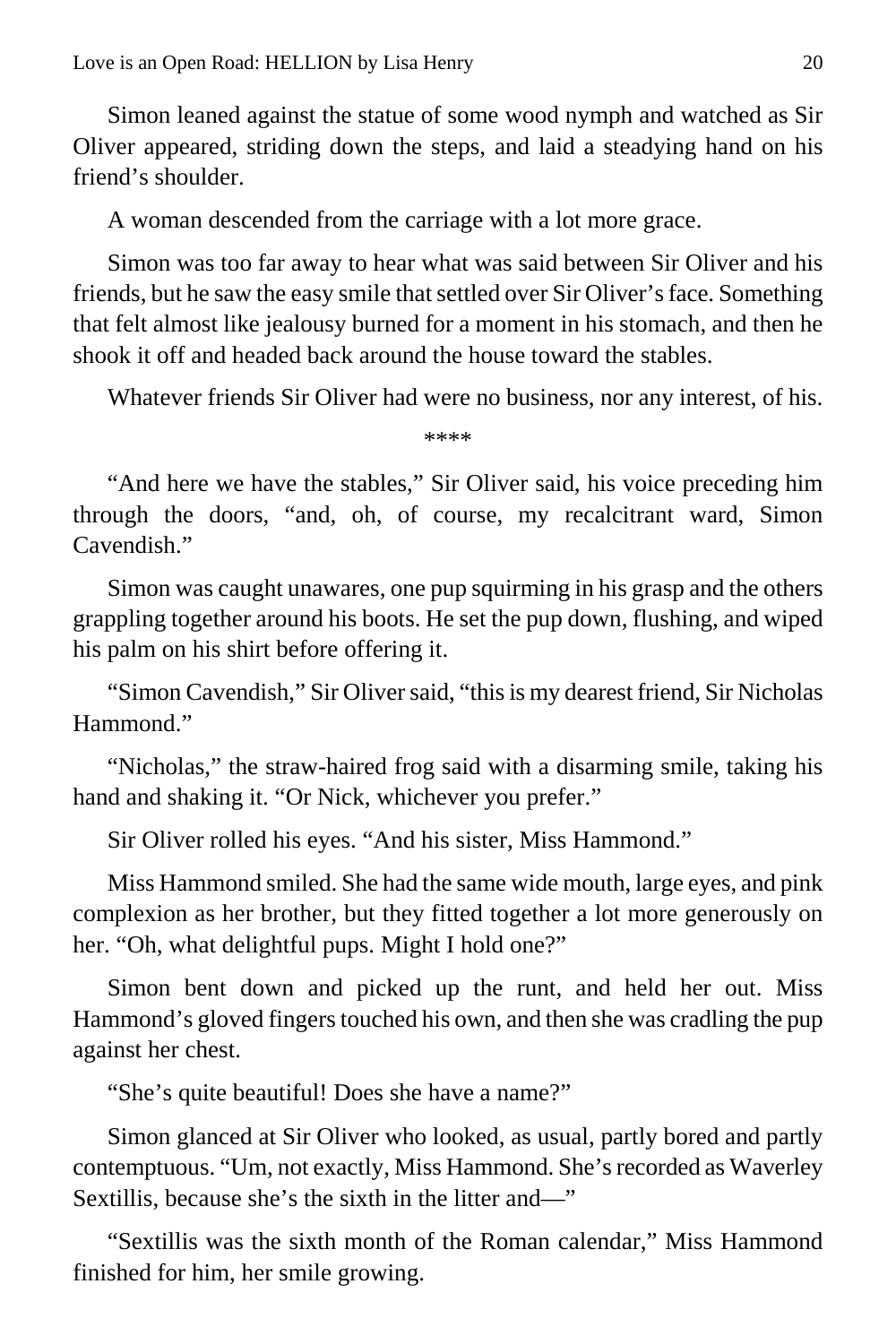"Are you breeding them?" Nicholas asked, his tone curious.

Simon glanced at Sir Oliver and away again. "I, um, I hope to, sir. I'm keeping a book of their bloodlines, and Major Clinton thinks he might take some of this litter."

"What are you charging?" Nicholas asked.

"Forty pounds."

Sir Oliver's brows quirked up. "*Each*?"

"My uncle paid seventy-five for a terrier last year," Nicholas said. "If the bloodline proves good, you'll have buyers beating a path to your door." He clapped Sir Oliver on the shoulder. "You really ought to spend your time in the country doing more than sulking about it. You might actually learn a thing or two!"

Sir Oliver snorted and began to walk away.

Nicholas followed him, grinning.

"I think," said Miss Hammond, lifting the pup and pressing a kiss to her head, "that I shall need to come and visit this little dear every day. If you have no objections, Mr Cavendish."

"No, Miss Hammond." He took the pup back.

"Good," she said, her smile digging dimples into her cheeks. "And you are joining us for dinner, aren't you?"

Simon opened his mouth to answer.

"Simon would rather spend his time with the dogs than in two-legged company," Sir Oliver said over his shoulder. "Isn't that right, Simon?"

Miss Hammond's smile faltered.

"Yes," Simon said before her expression turned pitying. "That's right, sir."

He turned his back on them and headed for the tack room.

\*\*\*\*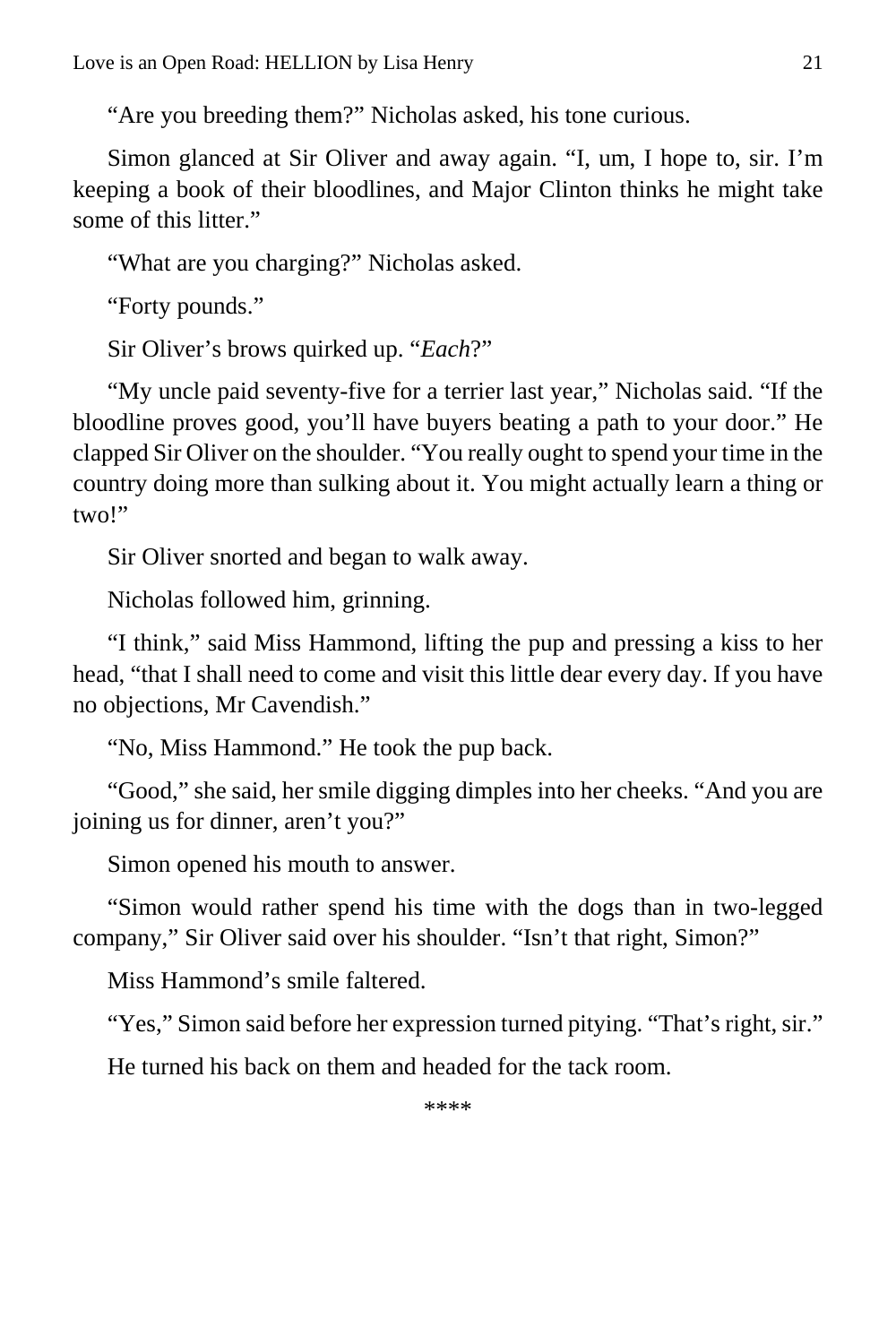#### **Chapter Three**

<span id="page-21-0"></span>"Well," said Nicholas at breakfast the next morning. "Here's how it is. If you don't apologise to your ward for being appallingly rude to him and uninviting him to dinner last night, Jane will hate you, and me, for the remainder of our visit. Possibly longer." He popped a piece of carrot into his mouth. "*Probably* longer. And then I shall have to hate you as well, for making the rest of my life not worth the living."

Oliver sighed and groaned. "Was I *that* rude? Really? I'm sure I've said things a hundred times worse to members of the ton."

"Oh, but the ton thrives on spite," Nicholas said cheerily. "Death of a thousand cuts, with us, and we love every minute of it. But what you have there, my dear friend, is a poor, sad orphan boy who was holding a puppy. I'm not sure I can sufficiently illustrate Jane's sudden depth of feeling any more than that. It was probably the puppy that clinched it, wasn't it, Jane?"

Jane, sitting across the other side of the table, rolled her eyes. "I'm ignoring you."

"You're doing a terrible job of it," Nicholas commented.

She wrinkled her nose at him.

"So," Nicholas continued, "be a good chap and apologise to the fellow, and all will be right with the world again."

"He's confounding," Oliver said. "He *glares*."

Nicholas stared at him narrowly for a moment, before he suddenly laughed. "Good Lord! I think you're actually scared of your own ward!"

"Scared?" Oliver sat up straighter, offended.

Nicholas laughed again. "Is this why you hate coming to the country so much? Not because you're bored, but because he *glares* at you?"

"I am not scared of Simon Cavendish!" Oliver objected. The idea was ludicrous! He shook his head as Nicholas laughed and clapped his hands together like a child delighted with a new discovery. "Nick!"

It was laughable. Oliver didn't dislike Waverley just because Simon was here. He disliked Waverley because it was so damn *tedious*. And he certainly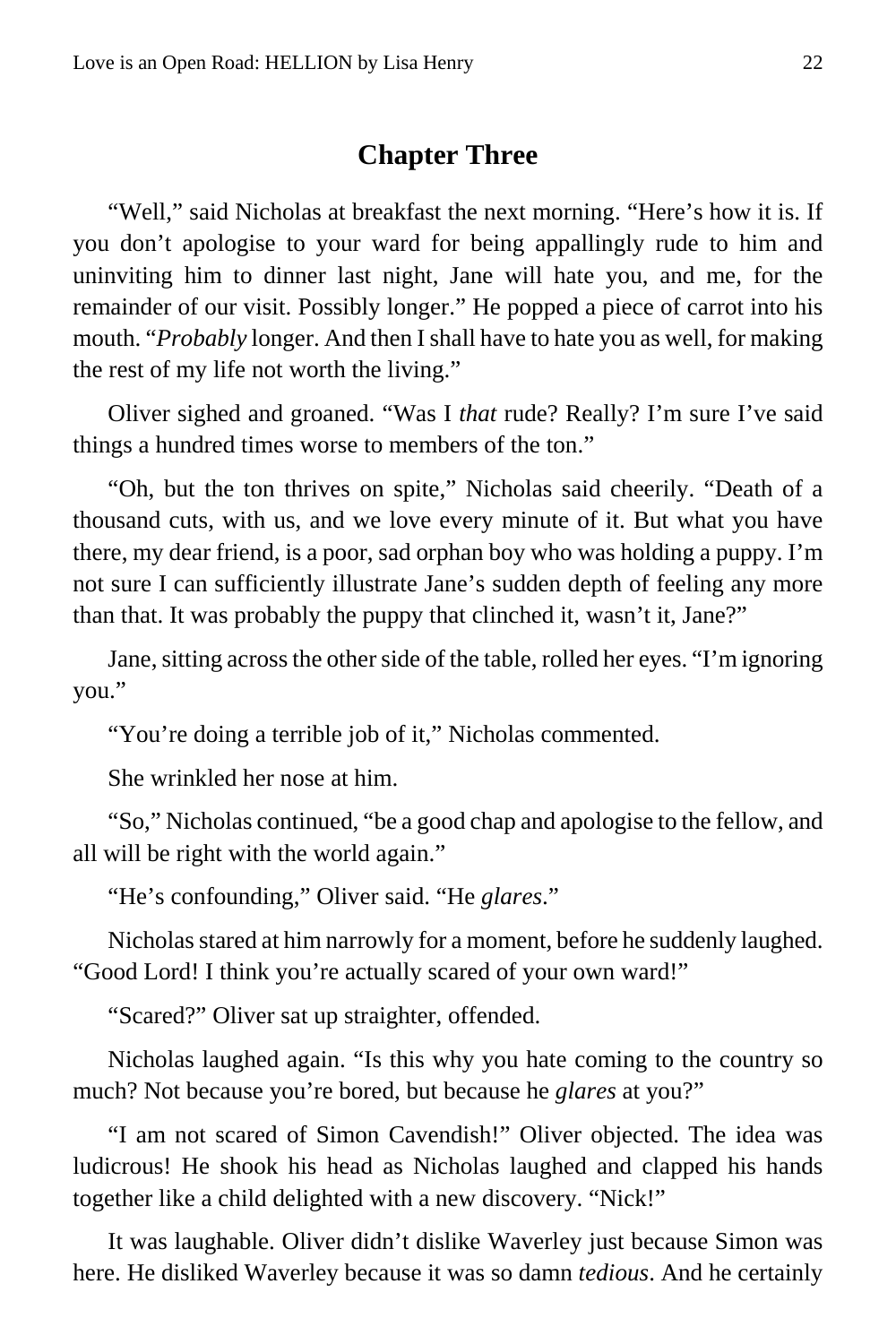wasn't afraid of Simon. Simon could glare and glower all he wanted, and Oliver was more than up to the challenge. It was just that lately, ever since the boy had shot up and filled out, Oliver had found himself itching to meet that defiant glower in unexpected and entirely inappropriate ways.

Entirely inappropriate.

Oliver cast a beseeching look in Jane's direction, and discovered she was not-too-successfully hiding a smile behind a piece of toast.

"*Et tu*, Jane?" he muttered, stabbing his fork into his eggs.

She flashed a smile at him—as sharp-edged as a razor—and raised her brows. "Nick does seem to have hit on a point, Oliver."

"Rubbish," Oliver scoffed. "Absolute rubbish!"

\*\*\*\*

In the afternoon, Jane commandeered Simon to guide them around the estate. Simon, Oliver couldn't help but begrudgingly notice, actually proved himself useful. He rode alongside them, pointing out little features of the estate that even Oliver didn't know. When they passed several of the tenant farmers, Simon addressed each one by name. The tenant farmers, Oliver noted, were a lot more respectful toward Simon than he would have expected. Lower standards, probably.

Oliver confided as much in Nicholas when they rode a little ahead.

Nicholas arched his brows. "Really, Oliver? That's what you took from that?"

"What else was there to take?"

"Oh, I simply can't imagine," Nicholas said. "How about the fact that he not only knew their names, but that he asked about their crops, and their livestock, and asked that one fellow if his little daughter, who he knew by name, had recovered from her fever?"

Oliver considered that for a moment. "Good Lord. He's actually capable of holding a conversation."

Nicholas rolled his eyes.

When they stopped for a picnic lunch on the hillside to the east of the estate, Simon helped Jane from the saddle and tied the horses up.

"This is a pretty view," Nicholas commented, sighing as he sat.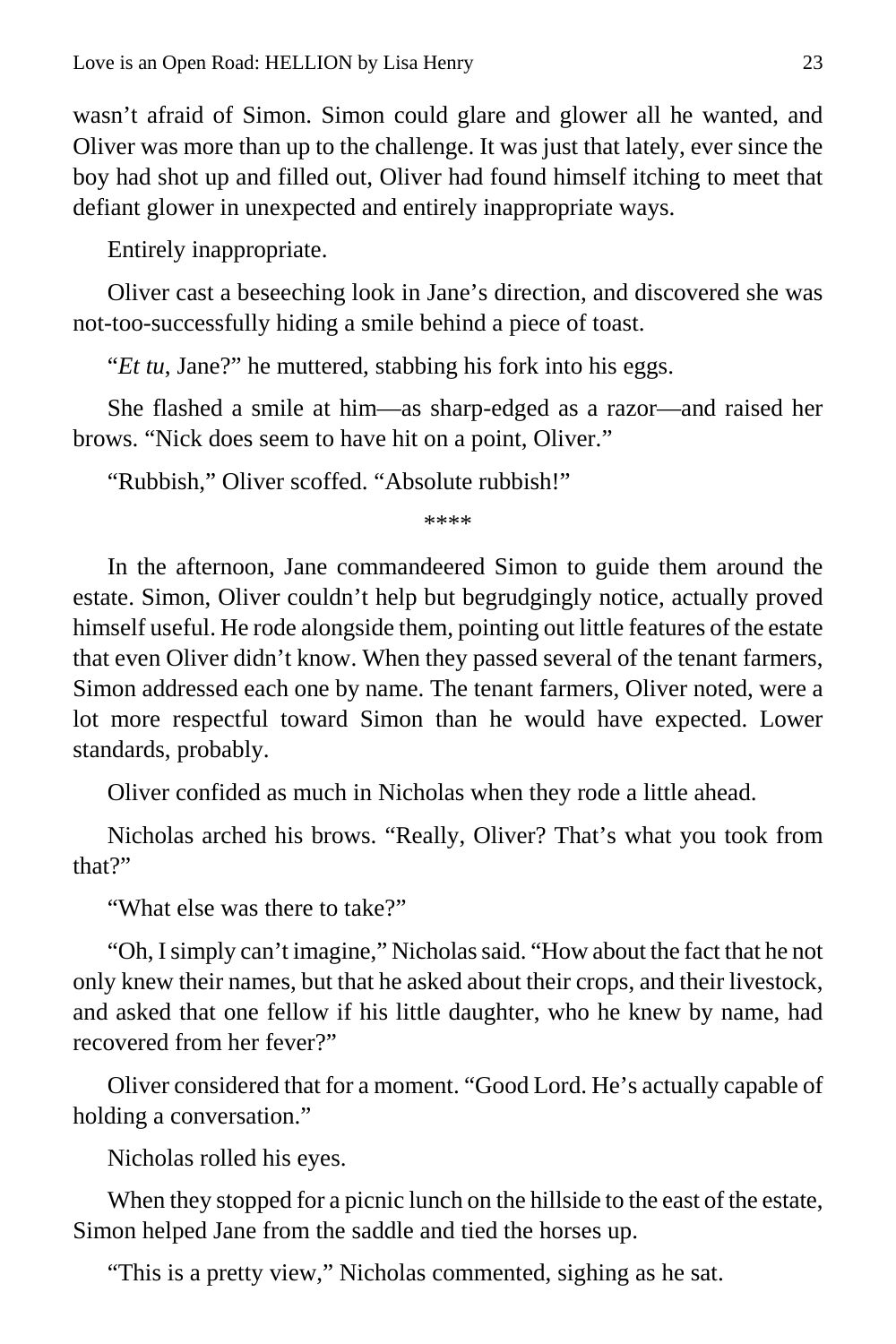From this distance, the house seemed warm and welcoming. The day was too grey for the sunlight to sparkle off the waters of the lake, but it made everything appear more deeply verdant. The gardens and fields were spread out like a patchwork counterpane, green and yellow and brown.

Jane sat on the edge of the rug and reached out and plucked a dandelion. She twisted it between her thumb and forefinger, smiling as the seeds shook free and sailed away on the breeze. "You should invite Simon to sit with us, Oliver."

Oliver glanced over at Simon. He was lurking near the horses, scratching their noses and butting his knuckles against their heads. "He seems perfectly happy where he is."

"Mr Cavendish!" Jane called. "Come and share some sandwiches."

"It's going to rain," Simon called back, looking at the clouds. Then he turned his back on them and fussed over the horses.

Nicholas's eyebrows shot up. "Good Lord. He really is a stubborn little thing, isn't he?"

"Apparently a real hellion," Oliver said, snorting.

"A hellion?" Nicholas asked. "What on earth does one do to be called a hellion in *Suffolk*?"

"Runs about startling the chickens, as far as I can tell."

Nicholas laughed. "Oh, yes. Very last days of Rome and whatnot."

Oliver bit into a sandwich and glanced at Simon again. While not anything approaching a hellion by Town definition, he could see where Simon had built the reputation for himself in Alderton. He'd been sent down from more schools than even Oliver could remember offhand. He didn't go to church, he roamed about like a vagabond, and he quite simply refused to behave like a gentleman. Oliver might have actually enjoyed the spectacle the boy made of himself, if it didn't reflect so poorly upon Waverley and, by extension, himself. Like it or not, he was the boy's guardian.

He didn't like it. Not a whit.

"Mr Bletchley, the local reverend, wants me to try, I think, to marry him off to some poor unfortunate girl. Apparently the new deacon has a veritable brace of daughters."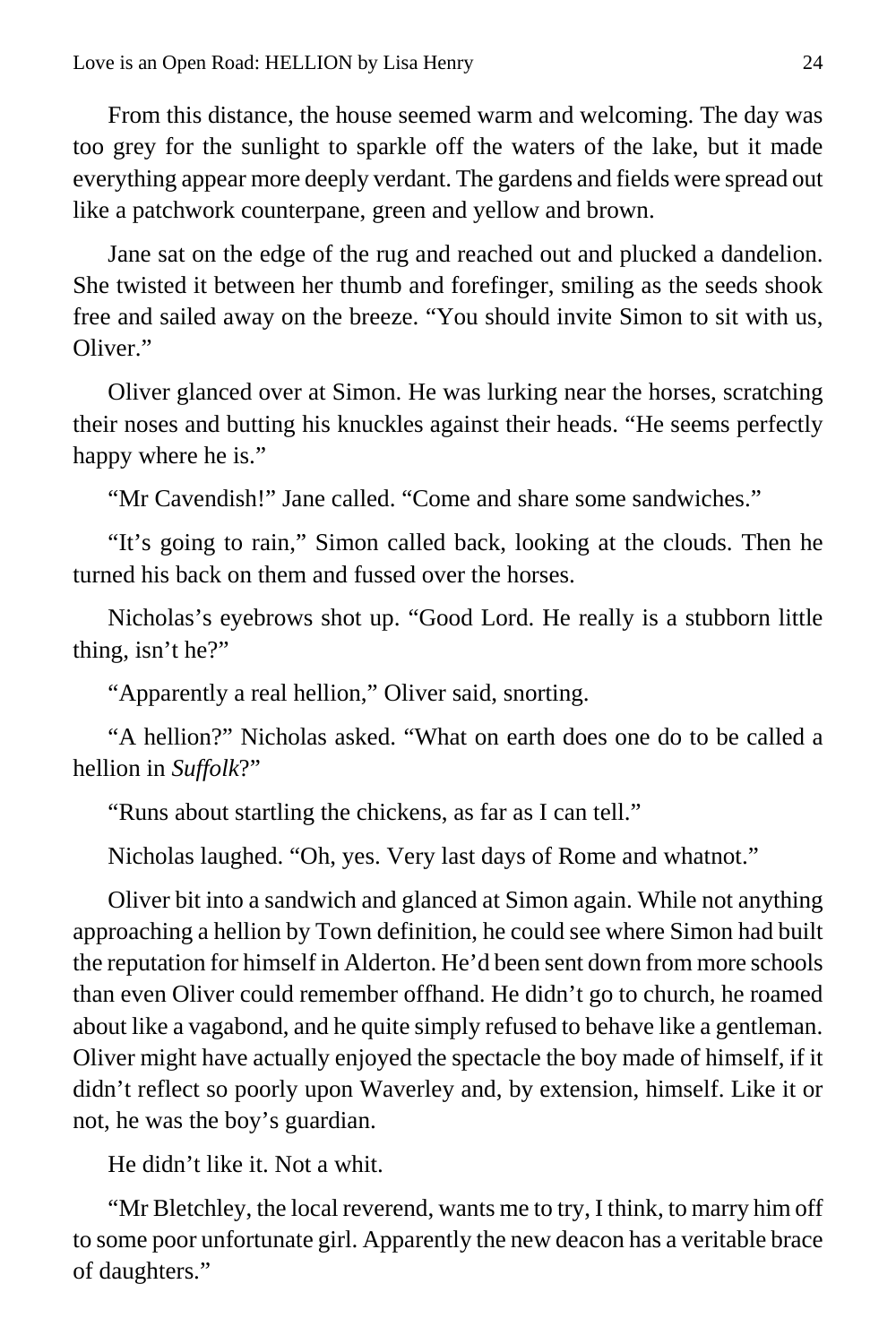"Hmm." Jane raised her brows. "That's all well and good, but has he any prospects?"

Simon was head to head with Bayard, his fingers tangled in the horse's mane as he whispered something to him.

"Prospects? Hardly. Look at him. He's a gypsy!"

Oliver spoke more loudly than he realised, or Simon had the hearing of a bat, because he turned sharply. For a moment Oliver thought he'd actually offended the brat, but the flash of hurt he thought he read on the boy's face was very quickly replaced by his usual glower.

"Simon," he attempted in a conciliatory tone. "Come and have some lunch."

"I don't want any lunch," the boy said.

Oliver sighed. "Simon—"

"Why don't you just go back to London where you belong?" Simon swung himself up onto Bayard's back, twisted the reins in his fist, and kicked the horse into a gallop.

"What in Hades brought that on?" Oliver asked, a little startled at the vehemence of the brat's outburst.

Nicholas raised his eyebrows.

"Oh, Oliver," Jane said. "You really are horribly rude to poor Mr Cavendish."

"Rude?" he huffed. "And who exactly is it currently riding away in a snit?"

Jane rolled her eyes.

A few moments later it started to rain, and their plans for a picnic lunch were ruined.

\*\*\*\*

"I do hope Mr Cavendish is somewhere out of this dreadful weather," Jane said later that afternoon, peering worriedly out the library window.

Oliver turned a page of his book. "He'll be fine. He's like a cat. He'll have holed up somewhere dry."

Speaking of cats, Nicholas had fetched one up from somewhere and was currently dangling a length of ribbon at it for its entertainment. "You really do seem determined to hate him."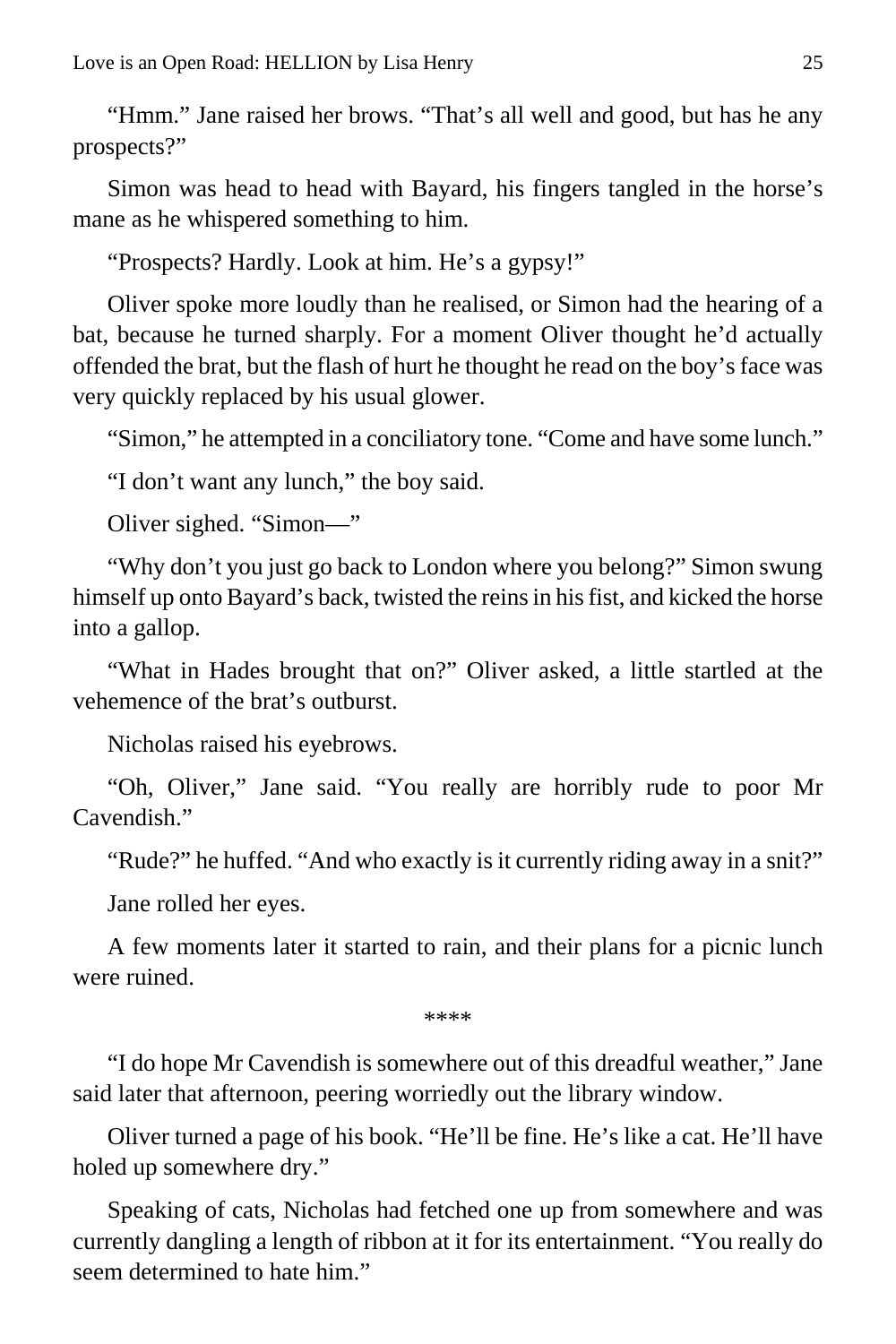"I don't hate him," Oliver replied. "Hate requires much more strength of feeling than I can be bothered to harness on the brat's account." He set his book aside. "And where the hell did that cat even come from?"

Jane ignored his language. She knew him rather too well.

"Its name is Muffin, and it belongs to your housekeeper," Nicholas informed him.

"Muffin," Oliver muttered peevishly.

"You really are becoming an old curmudgeon," Jane commented.

"I'm thirty-four!" he exclaimed. "I'm not old!"

"Notice that he doesn't deny the charge of curmudgeon," Nicholas told Jane with a knowing look. "Of course, he's been this way since I've known him. Really, nothing much has changed."

"If I can be an old maid at twenty-three, you can certainly be an old curmudgeon at thirty-four," Jane said.

Nicholas laughed as the cat pounced at the dancing ribbon. "Never mind, Janey, I'm sure we'll find you some mad old thing to marry next Season. If we don't, Mother is certain to have a fit."

Jane made a face. "I expect that sooner or later I'll have to just give in and marry Oliver."

Oliver huffed and picked up his book again. "You're far too good for me, Jane."

"I certainly am," she told him. "If you'd be so kind as to let my mother know, I'd be eternally grateful."

Oliver snorted.

At least his own family had stopped badgering him about marriage. As a woman, Jane wasn't so fortunate. All of her sisters had been successfully married off to men with just the right sort of titles and bank balances, but Jane showed very little interest in following that path. Their mother despaired, Nicholas had confided to Oliver, but Jane was particular. She wouldn't settle for just any dandy. She certainly wouldn't settle for Oliver Fitzwilliam either, and good luck to her.

Oliver had no intentions of marrying. Not just because his proclivities took him in the opposite direction of feminine charms—that particular vice was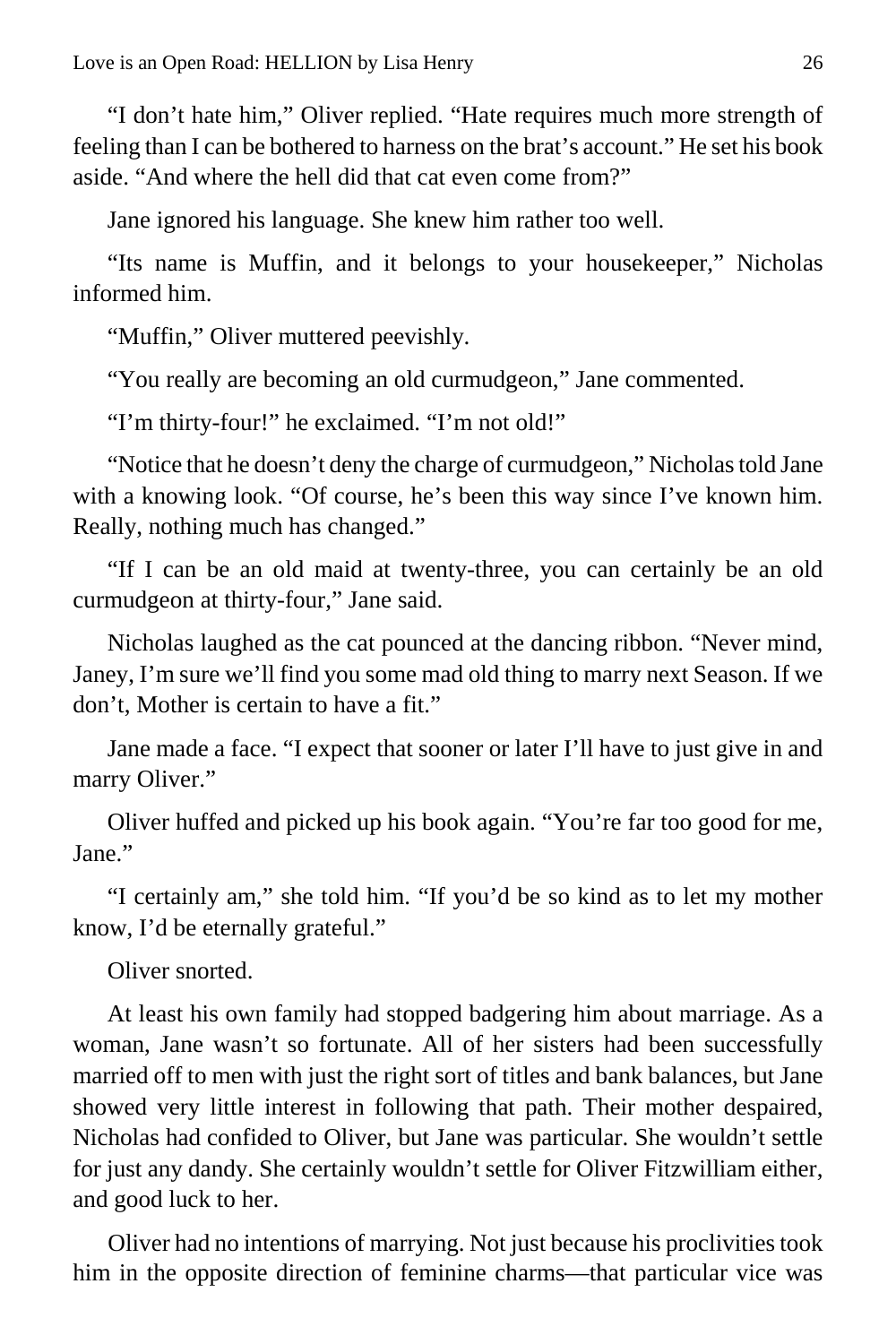certainly no reason not to marry, as a large proportion of the ton could privately attest—but because marriage had never interested him. Oliver wasn't attracted to women, and while he could imagine himself living quite happily with a woman as sharp and fun as Jane, it certainly wasn't a situation he felt necessary to seek out. Oliver had a younger brother who already had two sons, so the baronetcy would remain in the family.

"You ought to invite Mr Cavendish for dinner tonight," Jane said at last.

"Why are you so determined I should accommodate him in everything we  $d\Omega$ <sup>?</sup>

Jane arched her brows. "Why are you so determined you shouldn't?"

Oliver immediately changed his mind about ever marrying a woman like her. She'd drive him mad.

At length, Jane excused herself to return to her room and write letters home, and Nicholas set off to return the cat to Mrs Forster. Oliver tried to read, but soon gave up.

He was far too annoyed to concentrate.

The storm had passed by dusk, although the rain still fell gently. Oliver, pacing the library, saw the faint glow of light coming from the stables, and realised that Simon must have returned from wherever his fit of temper had driven him. He scowled at the stables, and then poured himself a liberal amount of claret, trusting it to drown the worst of his irritation before he went and lectured the boy. Or apologised, as Jane had insisted. But no, the boy deserved a lecture more than an apology. The wilful, proud, stubborn brat of a boy who clearly had no idea of how to conduct himself like an adult, let alone a gentleman.

Oliver downed his claret, and left the house. His hair and the shoulders of his coat were wet before he'd even made it across the yard to the stables. He slipped inside the doors.

In the faint glow of low light, the horses in the stalls whickered and snuffled. Bayard was back, and Oliver was pleased to note he was wearing a blanket and nosebag. At least Simon had shown the good sense to look after the animal after riding him through a storm.

The light was coming from the old tack room. Oliver moved forward, the steady, soft patter of the rain on the roof deadening his footsteps. He opened his mouth to announce himself as he arrived at the doorway, then immediately clamped his jaw shut.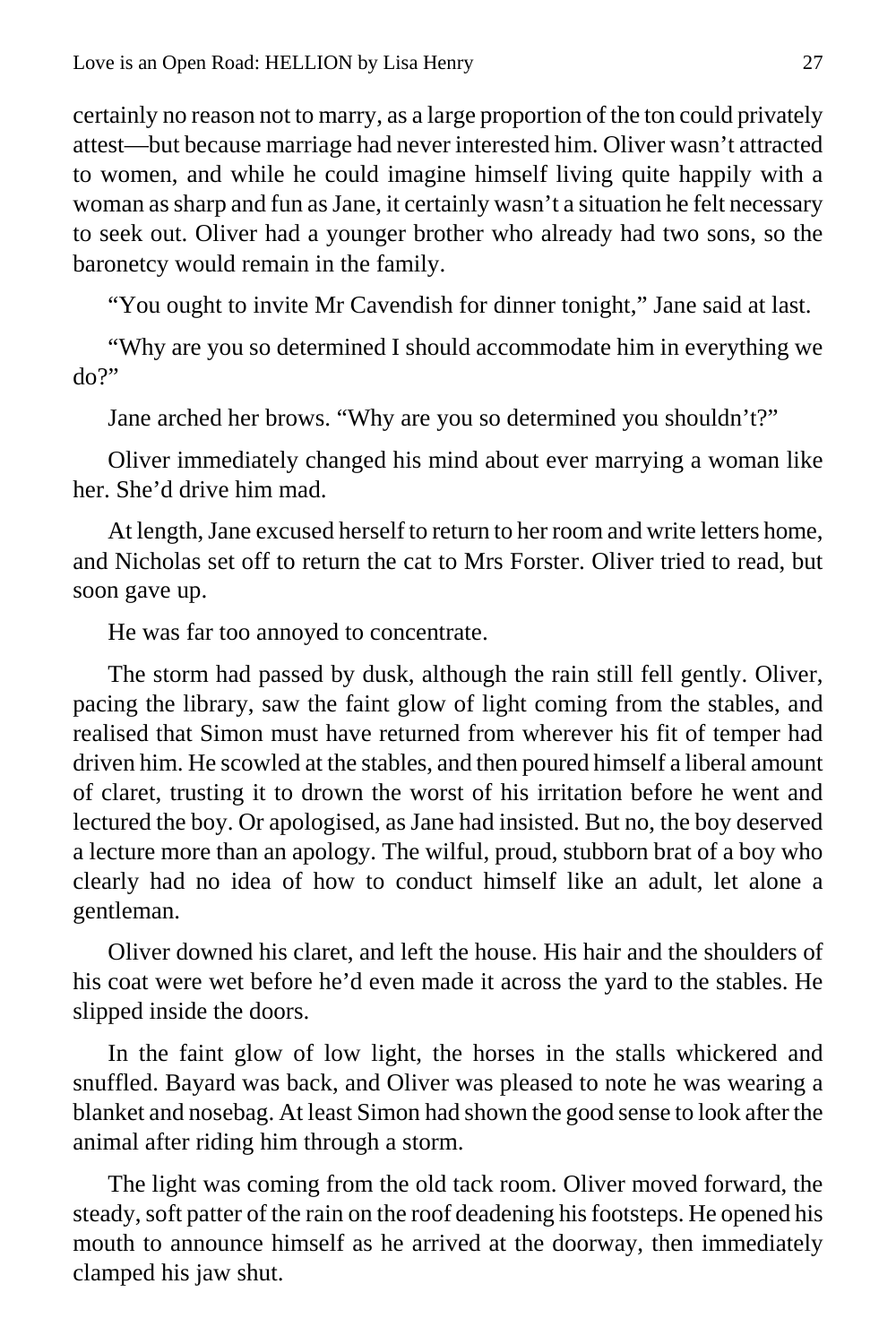Simon was asleep on a narrow cot. His wet clothes hung on a line strung between hooks in the roof. A lamp was burning on the table beside the cot, the shadows dancing off the books and ledgers stacked there. One of Simon's arms hung over the edge of the cot, his fingers grazing the floor.

He was naked.

Not a stitch on him.

All right, so perhaps the blanket currently pooled on the floor had started off by protecting his modesty, but it had most certainly failed.

Completely naked.

And he was completely lovely.

He was sleeping on his stomach, one leg drawn up slightly, and Oliver's gaze, naturally, was drawn straight to his arse. And what a delightful arse it was. It was a study of perfection; the sort of arse that belonged on some statue of Hadrian's beloved boy Antinous, not on a rustic brat with coarser manners and less charm than a Billingsgate fishwife.

It was an utter travesty.

It was also an utter tragedy in that an arse so untouchable had to remain untouched.

Oliver let his gaze slide up the line of the boy's spine, from the narrow hips to the wider shoulders. Simon's hair was still wet, lying slick and shining against the nape of his neck. Simon's dark lashes lay against his cheeks. In the embrace of sleep, his mouth was lax. No surly pout in sight. Oliver wondered what it would feel like to run his thumb along that full bottom lip.

Simon was beautiful. What a shame the boy was so infuriating when he was awake.

Oliver stepped forward quietly, and stooped to pick up the blanket. He laid it over Simon almost regretfully. Well, if he was the sort of guardian who'd burn in hell for having lascivious thoughts about his ward, he could at least do the boy the service of making sure he didn't come down with a fever. That had to count for something, surely.

Oliver left the tack room and headed back to the house.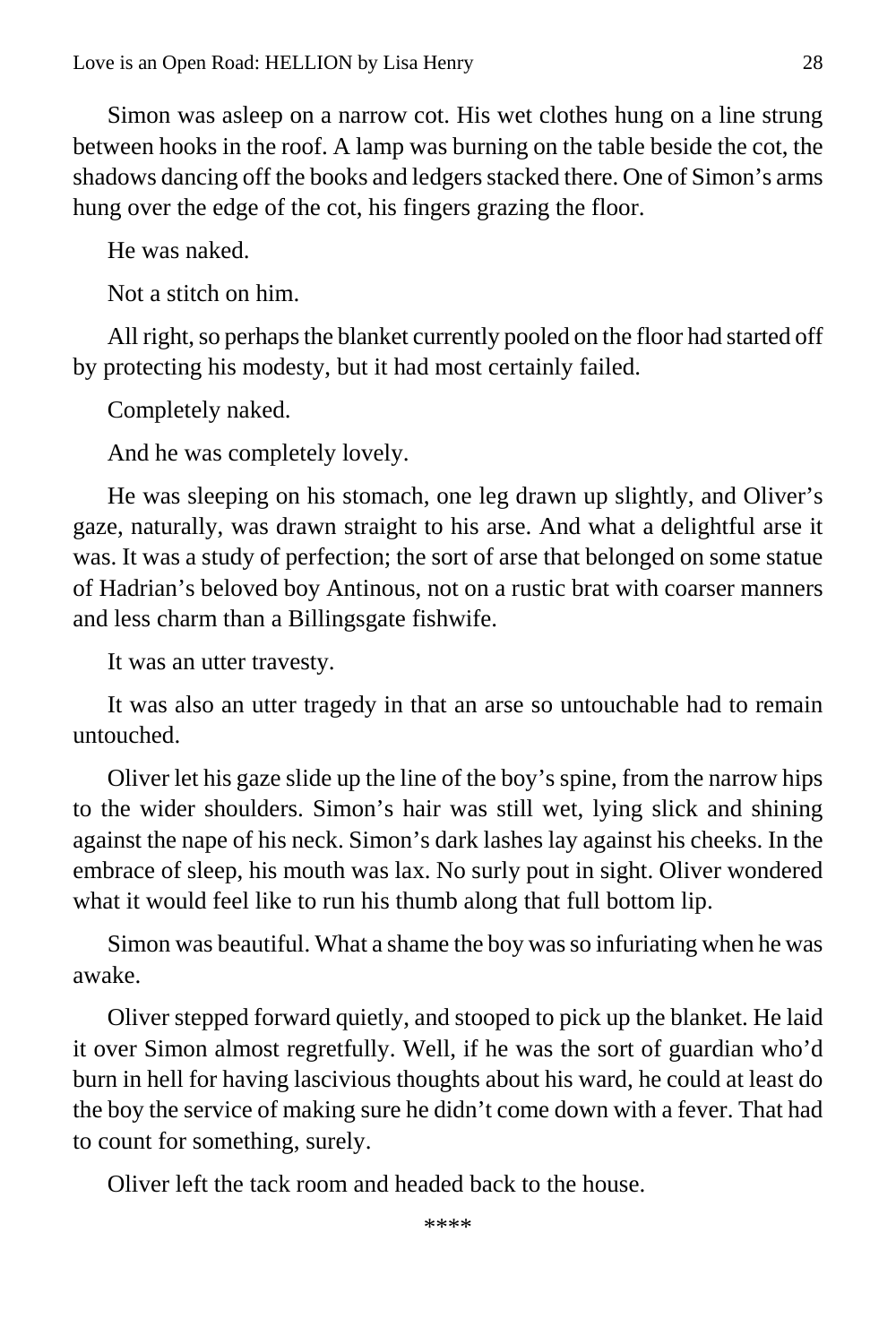#### **Chapter Four**

<span id="page-28-0"></span>Simon hated balls and parties, even though invitations rarely came his way. But this was Major Clinton's ball, and he liked Major Clinton. So, dressed in a manner that Miss Hammond declared 'handsome' and Sir Oliver declared 'tolerable', Simon was prepared to grit his teeth and attempt to be respectable for an evening.

"I hear Mr Haywood, the new deacon, and all four of his daughters will be attending," Sir Oliver said with a smirk as the carriage rattled along toward Argyle Park.

Simon straightened his cravat and stared out the window.

Jane leaned forward and smacked Sir Oliver on the knee with her fan. "Don't tease, Oliver!"

Simon felt more out of his depth than he had a moment ago. He didn't doubt that Sir Oliver was teasing him—baiting him, more like—but he didn't see *how*. He tugged his cuffs down, and resolved not to say anything. He still needed to approach Sir Oliver about capital for expanding the kennels, and he was already on a terrible footing with the man. His temper, as Mrs Forster liked to remind him, was his worst enemy.

Sir Oliver had been acting a little strangely with him since he'd ridden off into the rain a few days ago. Simon had been expecting to be yelled at for being disrespectful, but Sir Oliver hadn't even mentioned it. And whenever the man's gaze had fallen on him since, Simon had felt that for a fraction of a second there had been something new there, something questioning, something *indefinable*, before Sir Oliver affected his usual cool demeanour with an expression that landed somewhere between boredom and contempt.

Simon glanced at him now quickly. Sir Oliver was staring out the window, his gaze distant. A lock of reddish hair fell over his eye as the carriage bounced over a rut, and he lifted a lean long-fingered hand to push it back, his thin lips twitching in irritation. He had a cold, handsome face.

Simon looked away again, and worried at a button on his coat.

He listened to Sir Nicholas and Miss Hammond talking about people they knew back in London, about engagements made and broken, and friendships formed and finished over the course of the Season. The members of the ton, for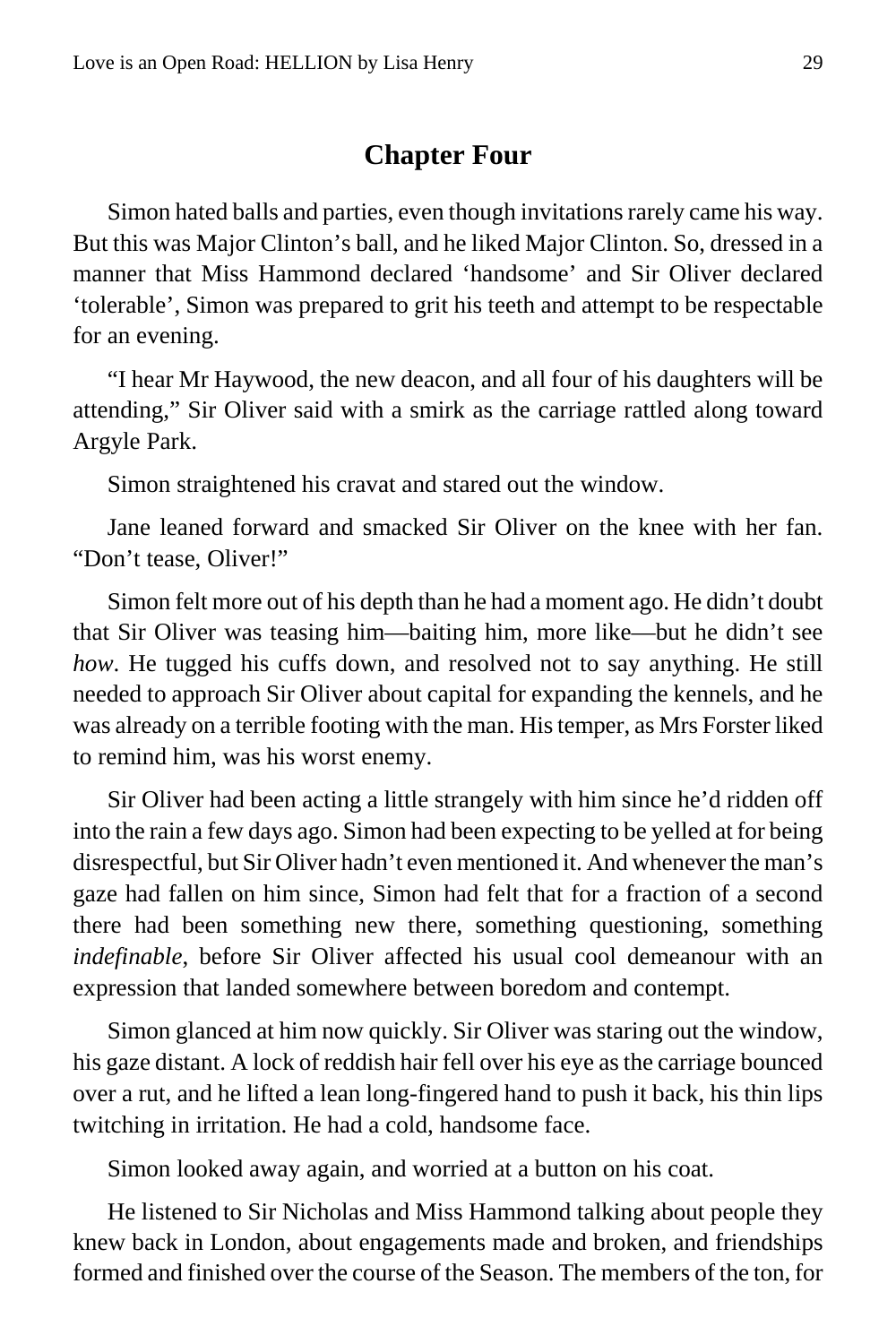all their affectations, were just the same as the pups in the stables: bloodlines and pedigree and breeding and market value.

Argyle Park was Waverley's closest neighbour. It sat just the other side of a small wooded rise that Simon knew intimately. On clear days, the smoke from Argyle Park's chimneys was visible from Waverley. The house wasn't as large as Waverley, and the gardens certainly paled in comparison, but the stables and kennels… they were magnificent.

The curving drive from the front gates to the house was lit with lanterns, flickering and guttering in the cool wind. The front of the house was also ablaze with light. Simon could hear the faint strains of music, and of laughter and voices from inside. As soon as the carriage stopped, Simon climbed out. He tugged the step down for Miss Hammond without waiting for the approaching footman, and held out his hand to assist her down.

She smiled at him. "Thank you, Mr Cavendish."

"Simon," Sir Oliver said, straightening his coat as he stepped down from the carriage. "Do try not to embarrass me, won't you?"

Simon scowled, heat rising. "Yes, sir."

"Good," said Sir Oliver.

Simon adjusted his cravat one last time and followed Sir Oliver and his friends into the house.

\*\*\*\*

Simon did not know how to dance a quadrille. He stood at the edge of the ballroom instead, and watched as the people moved through the steps, easily, gracefully, in patterns that Simon didn't understand. Sir Oliver and Miss Hammond made up one of the four couples, while Sir Nicholas was partnered with a pretty young lady Simon didn't recognise. Her face was framed with dark ringlets that bounced whenever she took a step.

Simon took a glass of port from a tray on the sideboard, and took a few sips. He looked around the ballroom, hoping to spot their host. He caught a glimpse of Major Clinton over near the musicians, and took a few steps in that direction before he realised the Reverend Mr Bletchley was already talking to the major.

Simon backed away again.

The last time Mr Bletchley had cornered him, he hadn't been able to escape for at least half an hour, and he'd first had to suffer through a rambling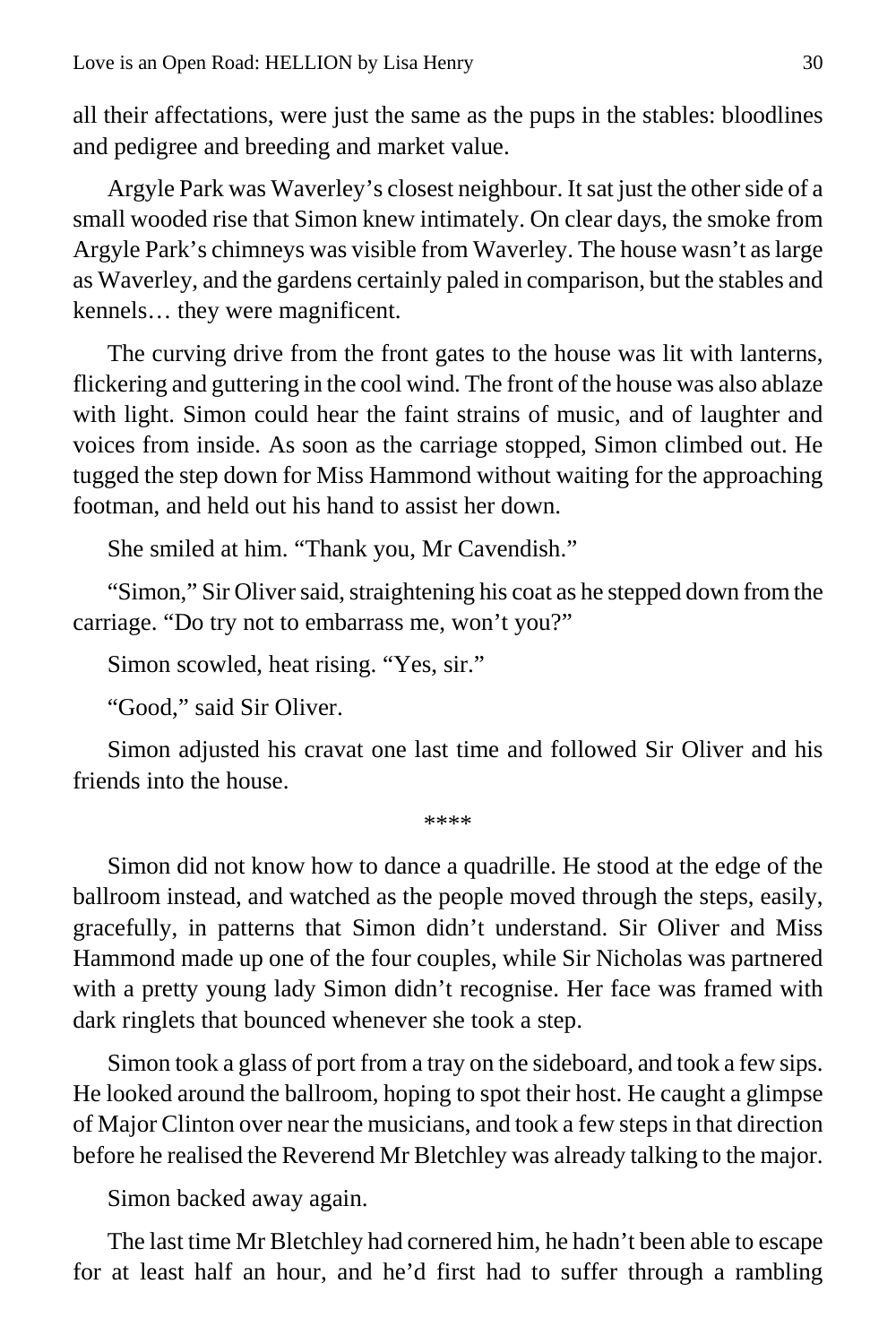impromptu lecture about keeping his spirit fortified against temptation. Simon's only temptation had been to punch him in the face and run. Fortunately he'd only succumbed to the second.

Simon resolved to do the same again right now, and speak with Major Clinton later. He was just edging around the side of the ballroom, keeping his eyes averted, when the quadrille ended, and Sir Oliver was at his side.

"Simon," he said. "Do come and meet Mr Haywood and his daughters."

Sir Oliver put a hand firmly against the small of his back and guided him toward a kind-looking gentleman with receding grey hair, wrinkles in the corners of his eyes, and a knot of girls standing behind him. One of them, Simon thought, had been Sir Nicholas's dance partner for the quadrille.

 $T$ "

Sir Oliver's smile was strained. "Simon, you're going to let me introduce you to Mr Haywood, you're going to tell him that you hope to get a commission in the army when you come of age—"

"The army?" Simon's stomach clenched, and the blood drained from his face.

Sir Oliver raised his brows. "Or join the church, but who's going to believe that?" He looked Simon up and down. "And then you're going to pick one of his daughters, try to remember her name, and dance with her like a proper gentleman, and possibly, just possibly, walk away from tonight without the entire district thinking you're some sort of hellion."

A *hellion*? Simon could suddenly feel every eye in the place on him, every ear tuned toward him, every gossip waiting with bated breath. He swallowed, and stepped away from Sir Oliver. He shook his head.

"Simon," Sir Oliver said in a low, warning tone.

Simon was aware that, around them, a few conversations had sunk into silence. "Leave me alone," he muttered, clenching his fingers into fists to keep them from shaking. "Just leave me alone!"

He turned his back on Sir Oliver and strode out of the ballroom.

\*\*\*\*

Simon was well known to Major Clinton's men, so had no trouble getting into the kennels. He usually paused a moment in admiration of the major's set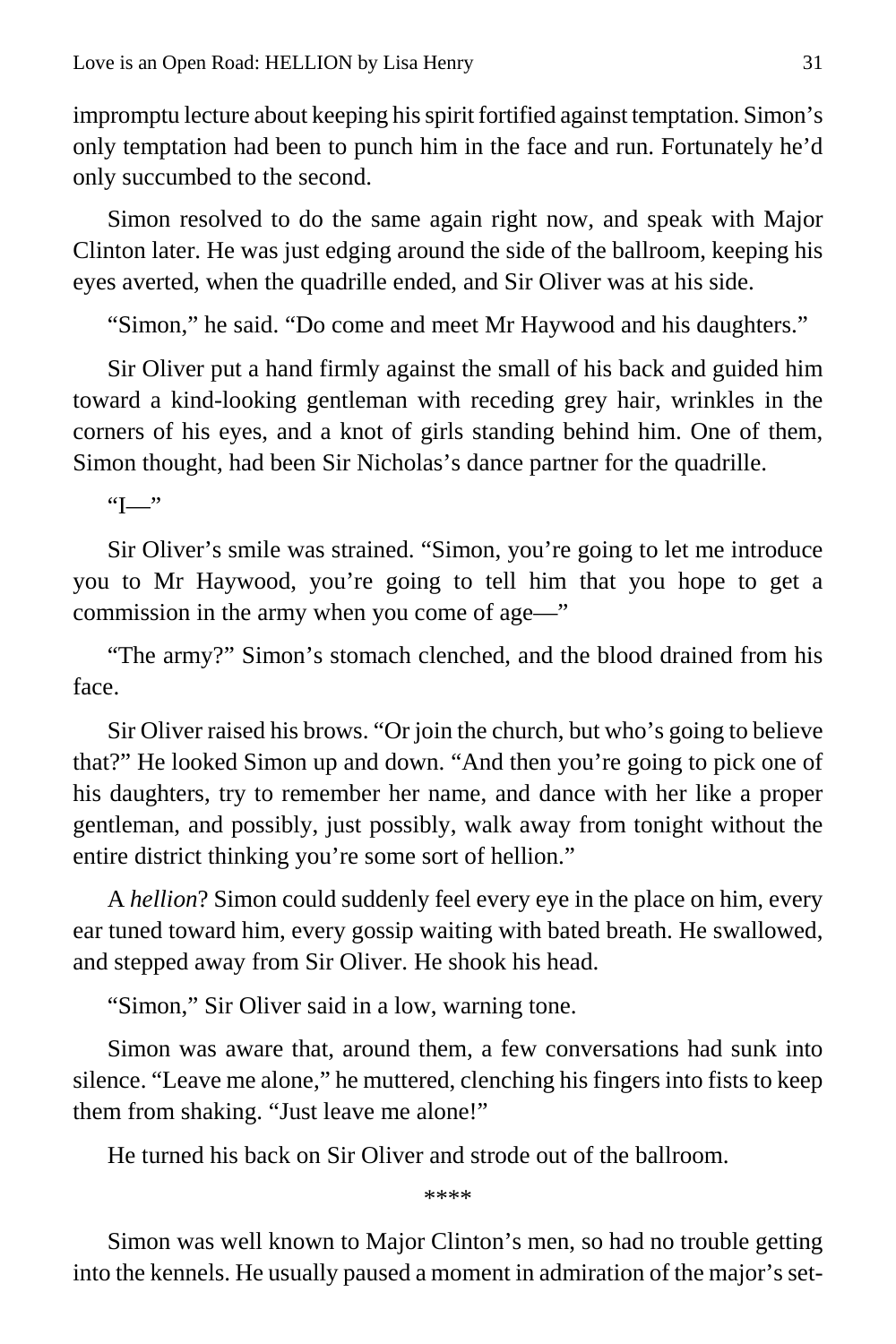up, but tonight he was too upset. He went straight for the dogs. The major had twelve dogs already, both harriers and terriers, but he wanted to build up a good hunting pack. Each dog had its own stall, its name on a brass plate on the door. The kennels were clean and well maintained. There was even a larger stall set aside for bitches to birth their litters in, although this was currently unoccupied.

Simon inspected the dogs, taking slow, deep breaths until the roar of blood in his skull had receded. The dogs were bright-eyed and healthy to an animal, tails swinging eagerly as Simon leaned over their stalls. Simon knew their names without having to read the brass plates. He'd been coming to Argyle Park for years.

He must have been thirteen or fourteen when he'd been caught out in a freezing rain one evening and realised he was closer to Argyle Park than home. He'd taken shelter in the outbuildings, and been discovered there by one of the gardeners. Major Clinton had invited him into the house, sat him in front of a fireplace to dry, and proceeded to interrogate him about the best places to find pheasant. Simon had been half-afraid the man thought he was a poacher.

"Ah, Simon, my dear boy!"

Simon turned to greet the major, flushing. "Major Clinton, sir."

"I thought I'd find you here," Major Clinton said. He made no mention of the scene inside the ballroom, and Simon was grateful for it. "Have you had a look at Eglantine?"

Simon nodded, glad of the distraction. "She's in heat. Are you going to breed her?"

"Had a dog lined up for her, but it fell through." The major huffed, drawing his bushy brows together. "I'd hoped you might give me another look at your books."

Simon leaned on the door of Eglantine's stall, looking over at the animal. She was turning in restless circles. "I haven't spoken to Sir Oliver yet."

Major Clinton huffed again. "Good Lord, the poor girl can't wait forever!"

Simon nodded, his stomach clenching. He was dreading Sir Oliver's response to any request he might make. "I'll speak to him, sir."

It was possible Major Clinton would pay a fee for Eglantine to be serviced by one of Waverley's dogs, but Simon hoped instead to waive the fee and convince Major Clinton to split any litter down the middle, leaving Simon with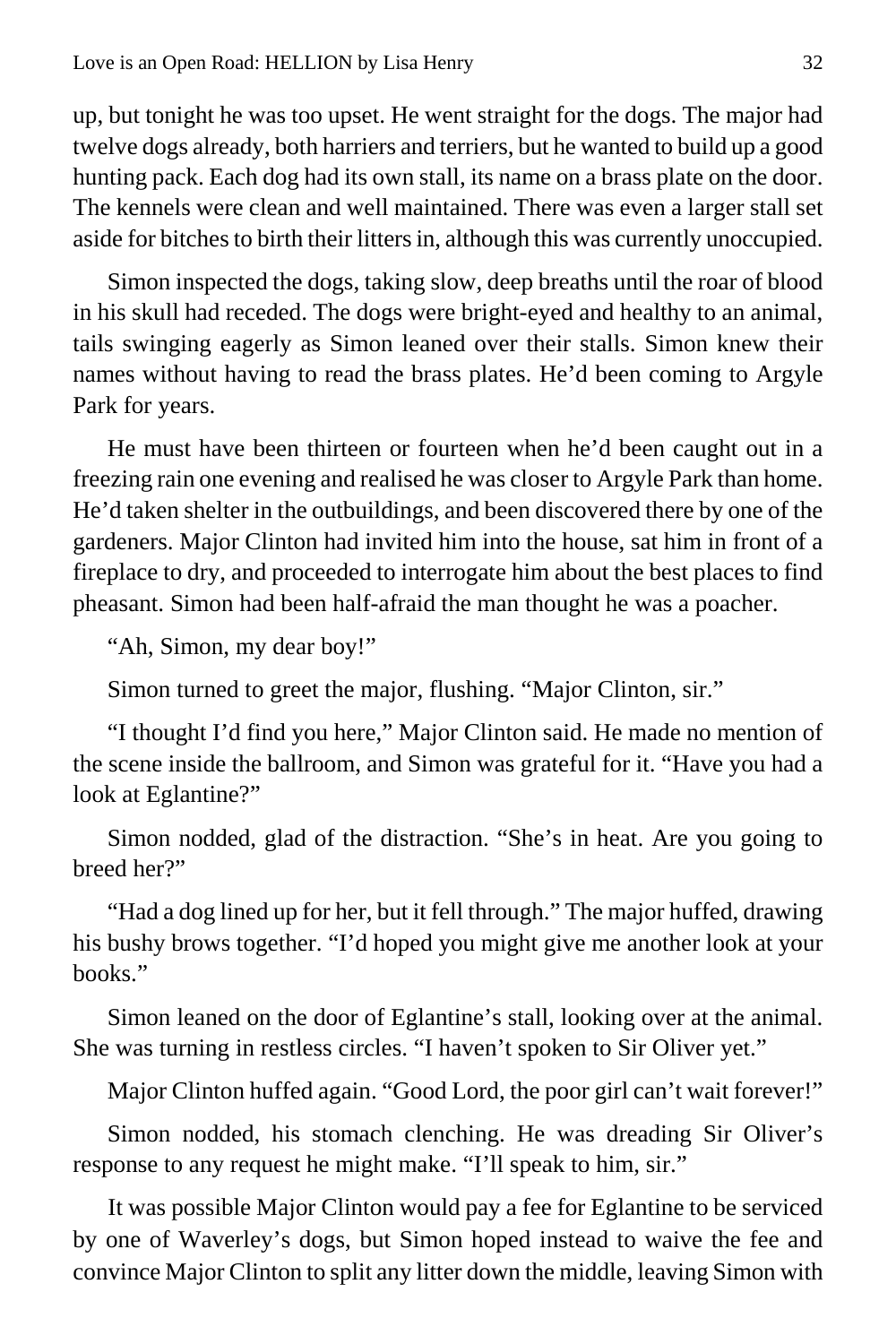a few pups to sell on, or to use to introduce Eglantine's bloodlines to his stock. Eglantine was a harrier. She was smart, obedient, and healthy.

Simon was afraid, though, that Sir Oliver would only sneer at him, or ignore him just like Captain Durant always did. And, of course, breeding dogs was no occupation for a gentleman. Well, it would be, perhaps, if it was just a hobby. If, like Major Clinton, Simon just supervised and left the actual work to hired men, but Simon didn't want that. He liked feeding the dogs and mucking out the kennels himself. The dogs were his, and so was the responsibility.

Well, the dogs were his until he turned twenty-one and Sir Oliver no longer had any reason to let him stay at Waverley. He didn't want a commission in the army, or to be a schoolmaster, or a minister in the church, or anything that Sir Oliver, and a long line of tutors, deemed a respectable position for a gentleman with no capital. He wished that Sir Oliver would just go back to London and forget about Waverley, and him.

Simon watched Eglantine and tried to ignore the knot of anxiety in his stomach. Waverley was the only home he'd ever known. He loved Waverley, and the thought of having to leave it was both terrifying and heartbreaking.

It was his home.

It was his *home*.

When he'd been fifteen, and Sir William had died, when Sir Oliver had arrived, Simon had hated him because of the strength of that single word: *home.* Because Sir Oliver was some blow-in from London who had never even visited Waverley before, and suddenly he was its master, and he was Simon's guardian, and he had no *right*. He didn't even *like* the countryside, and he certainly didn't like Simon. Now though, the word was wrapped in soft regret in Simon's mind, as though he'd already left Waverley far behind and was only free to return there in memories and in dreams.

It was his home.

From her stall, Eglantine looked up at him and whined.

Simon managed a smile for the major. "I'll speak to him tonight, sir."

Something like pity crossed over the major's craggy face, and he clapped Simon on the shoulder. "He wants what's best for you, I expect."

"Yes, sir," Simon said, and wished he could believe it.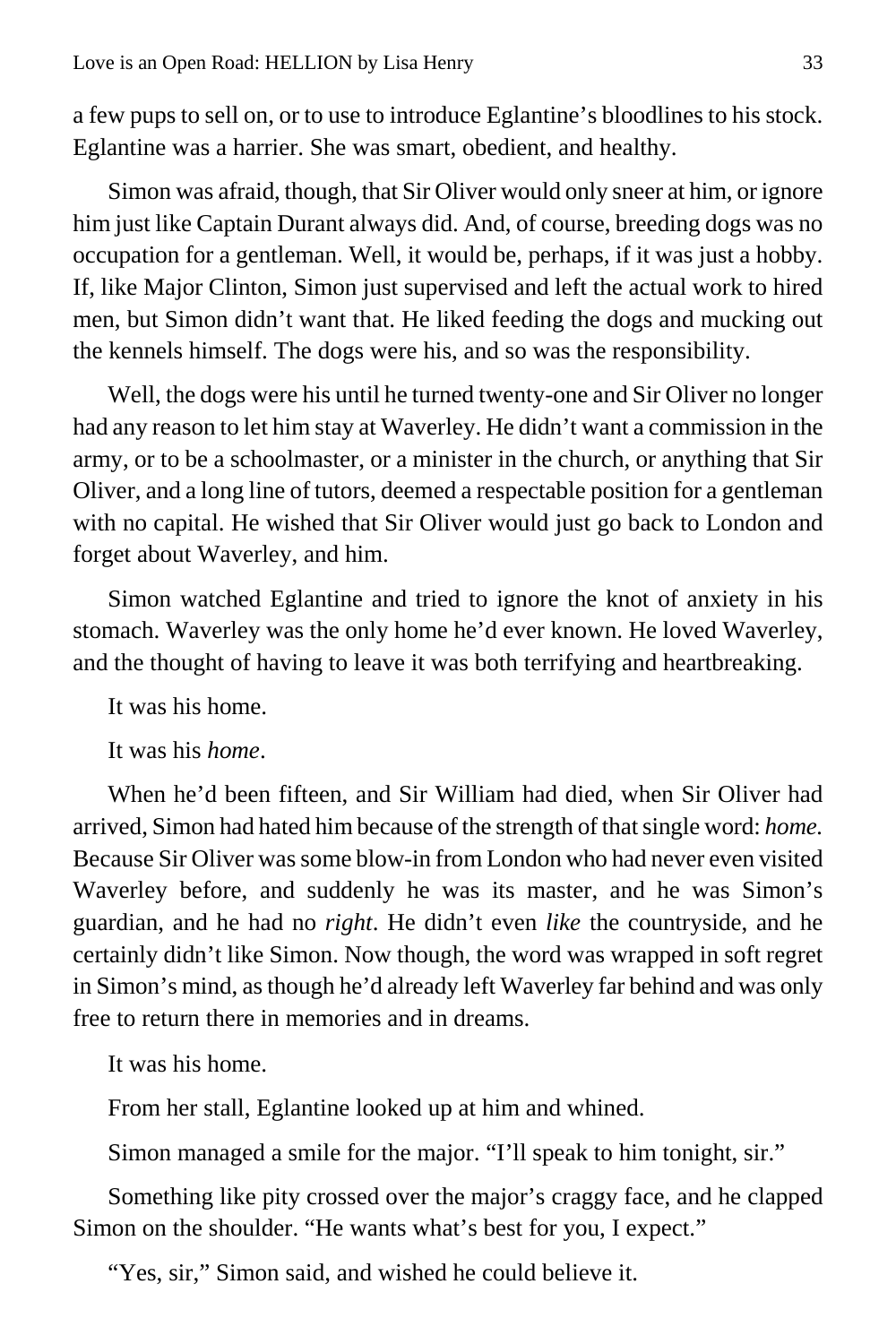How could Sir Oliver know what was best for him, when Simon didn't know himself?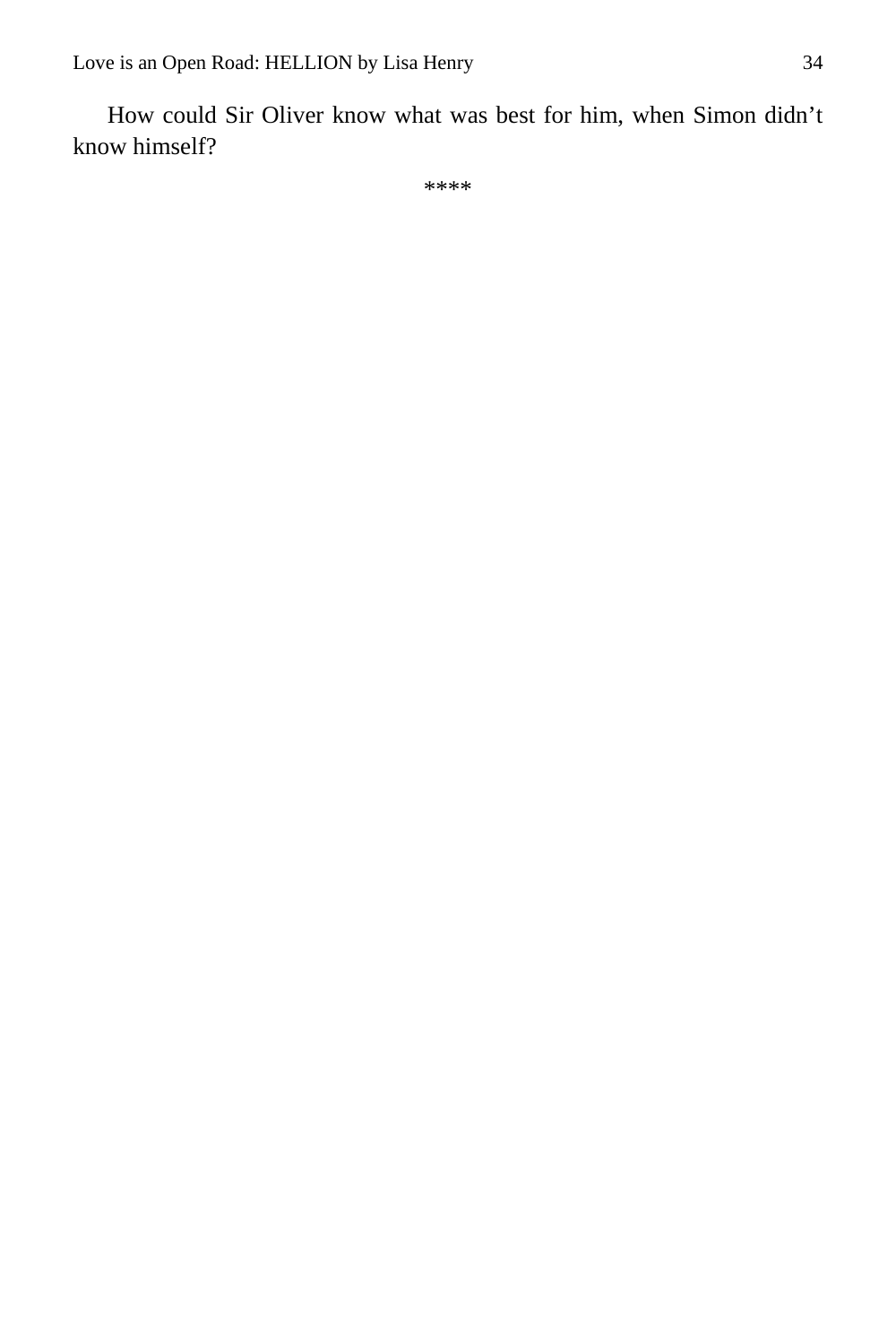#### **Chapter Five**

<span id="page-34-0"></span>"Well," said Oliver several hours later when they arrived back at Waverley, "that was a wasted evening."

There had not been enough sherry in the world to make the ball enjoyable. Oliver liked a good scandal as much as the next person, but Simon's behaviour hadn't even been scandalous, it had just been just ill-mannered. Well, perhaps it had been scandalous for Suffolk. Really, the boy was no better than a brat. Oliver should have wrenched his breeches down in the middle of the ballroom and spanked him until he'd wailed like the child he obviously was.

It was best not to follow that thought. Oliver was sure it would lead him to entirely inappropriate places. It had been incredibly difficult to avoid thinking about Simon's naked arse on the drive home, when Oliver's knees had rubbed against Simon's at every jolt.

"Nonsense," Jane said, adjusting her shawl. "I met some charming people."

"Oh, quite," Nicholas said, clambering out of the carriage last. His face was flushed, and his nose was a little pinker than usual.

Oliver hadn't noticed that Simon was keeping pace with them as they headed up the steps toward the front door, until the brat spoke, "Sir Oliver?"

Oliver turned, faintly surprised. "What?"

Simon held his gaze. "Could I speak to you, sir? About—" The brat looked like he wanted the earth to open up and swallow him. "About estate business, sir?"

"I should think Captain Durant is better versed in that than I am."

"Yes, sir." Simon lifted his chin. "But—"

"Talk to Captain Durant," Oliver said. He could hardly believe Simon had the gall to approach him after he'd been so disrespectful earlier. "If he considers it worth my attention, he'll raise it with me."

Simon looked aggrieved. "Sir, I—"

"Four hours, Simon," Oliver said, cutting him off before he had another chance to insult him. "Four hours we spent at Argyle Park, and you hid in the damned kennels the entire time! Did you even bother to get an introduction to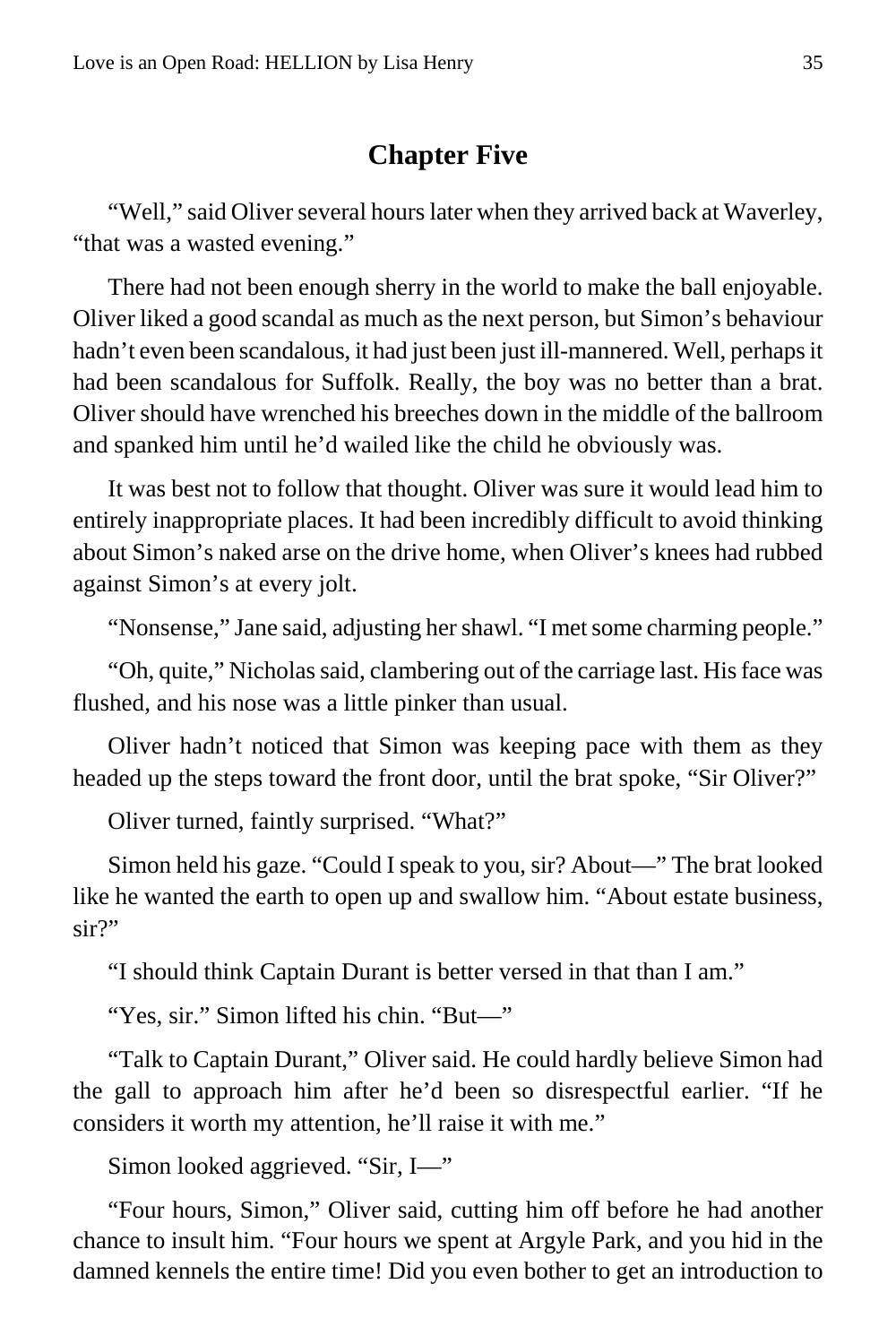the deacon's daughters? Or to speak to people? Or did you only lurk in the outbuildings like a shiftless urchin? How the hell do you expect to ever find yourself a suitable occupation if you insist on behaving like a—like a petulant child, in front of half of Suffolk?"

Oliver was aware of Nicholas drawing Jane inside.

He jabbed a finger toward Simon. "It's not difficult, Simon. You need to find yourself a profession, and find yourself a wife, because the day you turn twenty-one, you're not my responsibility any longer, and I have thrown more than enough good money after bad in your case." Oliver really should have stopped there, but the way the brat's dark eyes widened, and his jaw dropped? Exhilarating. "There are tuppenny whores in Vauxhall Gardens, Simon, who are a better return on investment than you!"

Simon looked shocked.

Oliver jabbed his finger at him again, this time close enough to poke him in the chest. "You're a disgrace, and the entire county knows it. And tonight, when you had the chance to display something other than your typical childish behaviour, you couldn't even bring yourself to talk to Haywood's daughters, let alone dance with one!"

"I don't know how to dance!" the brat blurted suddenly.

Oliver paused for a moment, and then blinked. "I beg your pardon?"

Simon scowled. "I don't know how to dance, and I don't want a wife, and I don't want to be a minister or a soldier! I just want you to go back to London and your fancy balls and your fancy friends and leave me alone! You don't care about me, or about Waverley, so why don't you just go? Just *go*, and never come back!"

Oliver felt a hot coil of anger unwind in his gut. He grabbed Simon by the wrist and pulled him up the steps and into the house. Past the started servants, past Jane and Nicholas, past a flustered Mrs Forster… all the way from the front door to the back door, and then out into the yard. Simon struggled, but he had the good sense to keep his mouth shut, because Oliver really didn't trust himself not to slam the brat head first into the ground if he started talking back again.

One of the grooms was still in the stables when Oliver dragged Simon in. "Out," he told the man shortly.

The groom scrambled away.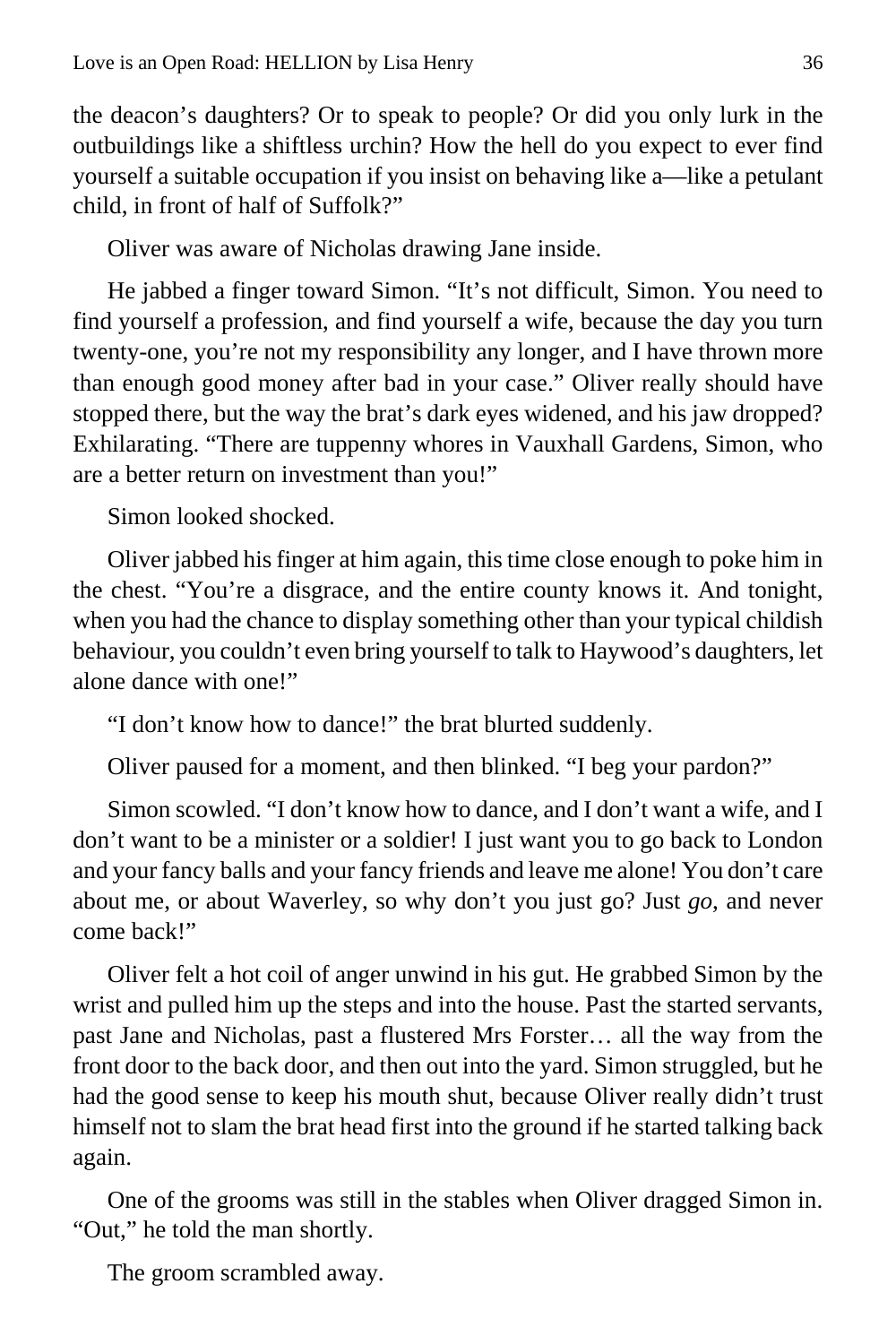Oliver thrust Simon away from him. The boy stood, half hunched over like he was ready to run, his face pale, his dark eyes wide.

Oliver began to unbutton his coat. "You are the most uncouth, ill-mannered, disrespectful little brat I've ever had the misfortune to meet." Simon's gaze flicked to Oliver's hands, and then back to his face. "It's high time someone showed you your place."

The boy looked like he was frozen to the spot. Good.

Oliver tossed his coat aside, then stepped forward. He tugged the knot of Simon's cravat open, and pulled it free. Then he tugged at the buttons of Simon's coat, a part of him marvelling that the brat hadn't tried to fight back yet. Perhaps, like the Reverend Mr Bletchley believed, the boy secretly craved guidance and a firm hand. Most likely he was just in a state of shock. Oliver turned Simon around and wrenched his coat off his shoulders.

"Wh-what are you doing?" Simon managed at last.

"Teaching you some manners," Oliver said. He pulled Simon over toward a little three-legged stool by one of the stalls, and sat. He twisted Simon's arm around behind him, and applied pressure. The boy's breath left him in a startled *whumph* as he found himself lying over Oliver's lap.

Oliver kept one of the boy's arms twisted behind his back. With his free hand, he plucked Simon's shirttails out of his breeches, then tugged the breeches down.

Simon yowled and writhed like a scalded cat.

"Enough!" Oliver snapped. "If you want to act like a child, then you'll damn well be treated like one!"

He raised his hand and delivered a sharp smack to the boy's glorious arse.

Simon jerked forward, a surprised yelp escaping him.

Oliver stared down at the handprint he'd left on the smooth skin. It was red, the blood rushing to the spot. His palm tingled, throbbing slightly at the force of the blow, and Oliver resisted the urge to smooth it over the boy's arse and feel the heat rising there. God, but that arse was a thing of beauty, and Oliver wanted nothing more than to defile it in a thousand filthy ways.

He raised his hand again, and brought it down sharply. The crack of skin against skin was louder this time. Simon's legs kicked out reflexively, the toes of his boots scrabbling for purchase against the stable floor, and the muscles in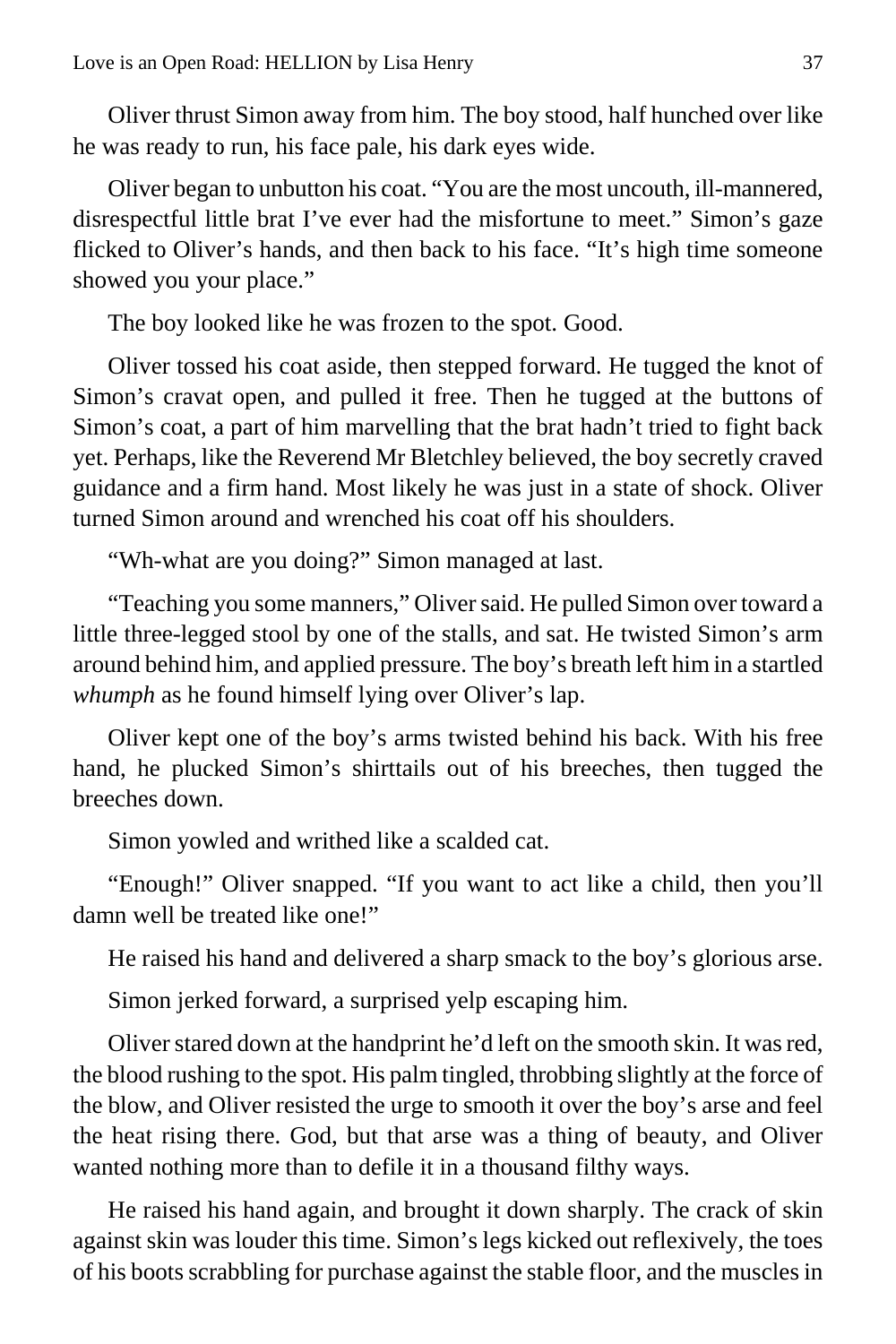his arse twitching and jerking under Oliver's hand. He struggled, and Oliver pressed more firmly on his arm.

"Take your punishment, brat."

Simon gabbled something unintelligible.

"What's that?" Oliver asked, raising his hand again.

"Sir!" Simon exclaimed, breathless, tremulous. "I'm sorry, sir!"

Oliver responded with another resounding smack, relishing the small noise that escaped Simon as another red mark bloomed over the pale skin of his arse: humiliation, and astonishment, and distress. Yes, the boy needed to be brought down a peg or two. Really, someone should have done this years ago.

Oliver was no stranger to spanking either pretty girls or boys. For a few extra pennies, one could very easily buy the privilege of having a dainty young thing squirming in one's lap. It was a simple pleasure, as far as Oliver was concerned, although spanking an unwilling body as part of an actual punishment was certainly new to him.

He was surprised when Simon ceased struggling, but took the opportunity to land another few smacks.

"You are a gentleman, and I expect you to behave accordingly." Oliver let his hand linger for a moment on Simon's left arse cheek. Had this been a friendly transaction, he easily could have moved his palm over the curve of the boy's cheek, savouring the marks he'd left on that otherwise unblemished canvas, and perhaps even slid his thumb into the boy's crease and teased the crinkled flesh that guarded the boy's hole.

He lifted his hand again, regretfully, and a shudder ran through Simon. Oliver wasn't sure if it was because of the loss of his touch, or anticipation for the next blow.

"Five more, I think," he said, his voice a little hoarse.

Simon made a strangled noise.

Oliver brought his hand down again, and Simon grunted as the force of the blow drove him heavily against Oliver's lap. Oliver rubbed his palm over the mark, and Simon shivered.

The noises coming out of him now were tiny noises of distress and, if Oliver wasn't mistaken, a few tears as well. Unseemly, probably, in a boy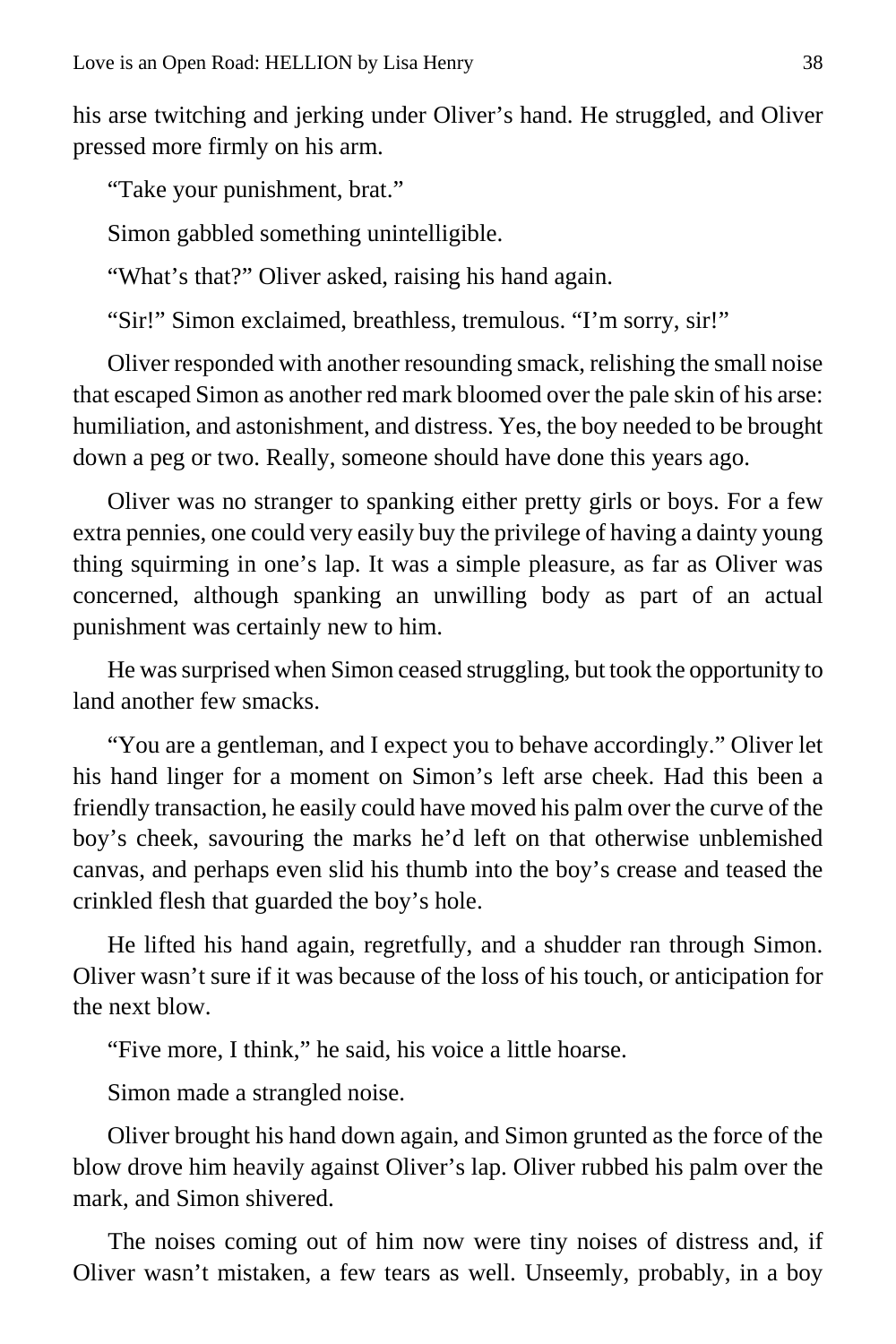nineteen years of age, but Oliver was prepared to chalk that up to his shame at being spanked like a child.

Until a more obvious reason for his shame poked Oliver in his thigh.

Good Lord.

The brat was *hard*.

Well, never let it be said that Oliver didn't know how to rise to a challenge. He swiped his palm over Simon's burning arse, and let a finger slip into the crease. Simon jerked in his lap like a landed fish, boots scrabbling on the floor. The movement only served to grind his erection more firmly against Oliver's thigh.

What an unexpected, yet serendipitous, turn of events. Oliver adjusted his position, widening his legs so that the brat's erection could rub between them, at the same time pulling Simon more securely onto his lap so that he couldn't get any leverage.

"Three more," he said.

Simon choked out a whimper, and Oliver smiled. Yes, the real reason for the boy's distress was more than evident now. Who would have thought that he'd actually enjoy his punishment so thoroughly? And perhaps the hostility he'd always exuded hadn't been as unsophisticated as Oliver had always assumed. Perhaps there had always been the added piquancy of desire smouldering just under the surface. How unexpectedly delightful.

He slipped a hand between the boy's legs, into the tangle of his breeches, and cupped his balls. "I'm not sure you're taking this punishment in the spirit I'd intended, Simon."

Simon moaned. "Sir, please don't… sir!"

Oliver withdrew his hand again. "Three, wasn't it? Let's see how well you can take them."

Simon mumbled something, his voice strained. His legs shifted, the muscles in his arse shifting under his skin. He was as lean and long-legged as a colt, Oliver thought. And as twitchy as one. He smoothed his palm briefly over the brat's arse, feeling Simon's muscles twitch at the contact.

"Settle down," he said, his tone the exact same one he'd use for a skittish animal. He felt Simon shift again. The hand that Oliver held behind his back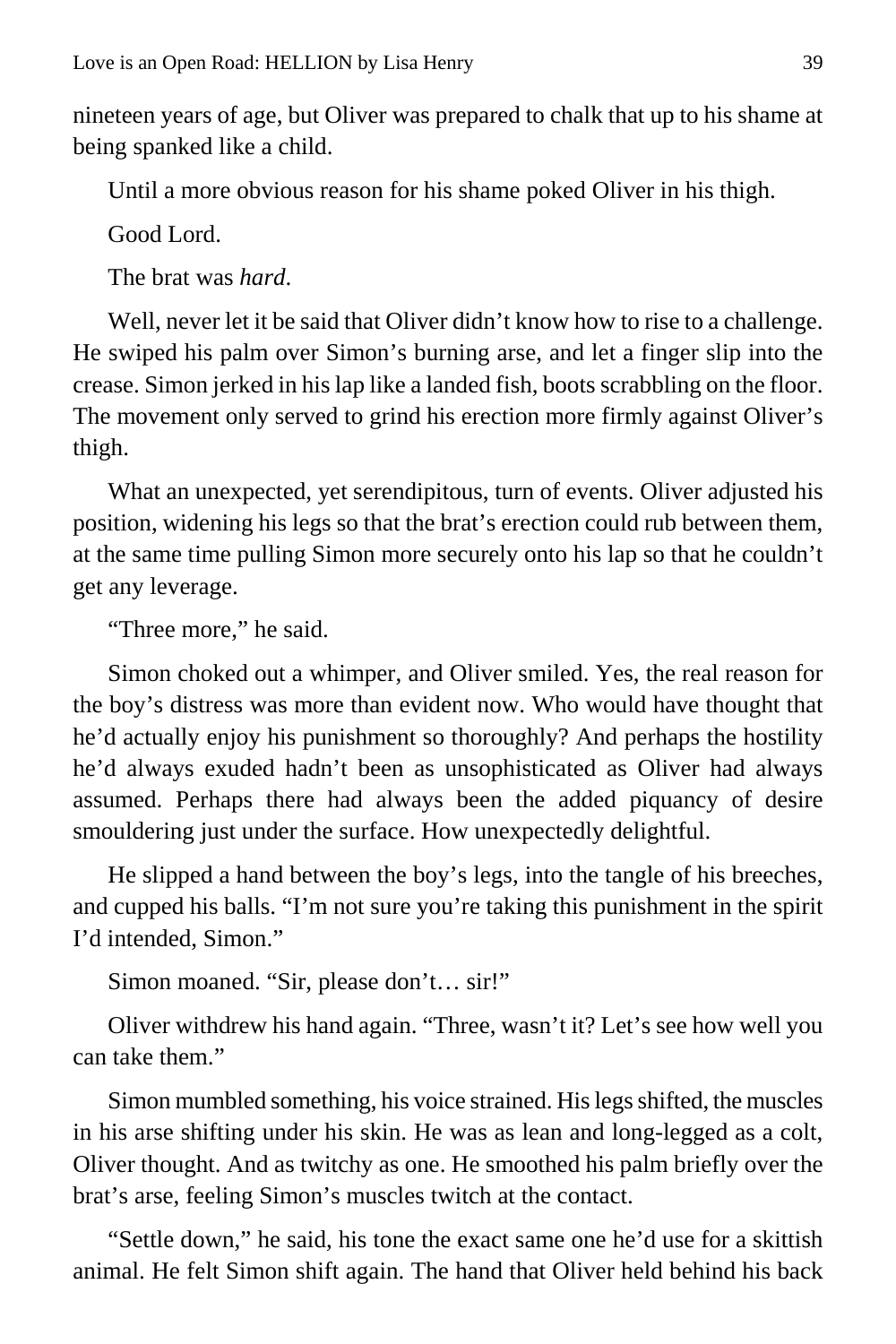had been clenched into a fist, and Oliver marvelled as it opened slightly, Simon's fingers shaking. "Good boy."

#### *Crack*.

Simon moaned, a shudder running through him. He arched his back slightly as Oliver rubbed his stinging arse, pushing back into the touch. His cock was hot and hard against Oliver's thigh. Oliver wasn't unaffected himself.

"Two more," Oliver said, unsure if he was reminding himself or Simon.

#### *Crack*.

Simon whimpered, rocking his hips, grinding himself against Oliver. Oliver doubted he even fully realised what he was doing. He raised his hand again, flexed his fingers for good measure, and landed one fast, final stinging smack to Simon's arse.

#### *Crack*.

Simon arched up again, his body convulsing. He was already scrambling free of Oliver's grip before Oliver realised what the hot, wet sensation spreading across his breeches was. The boy had come.

Oliver breathed heavily for a moment, as Simon slumped on his knees on the straw-covered floor of the stables, his breeches around his knees. In the stalls around them, the horses huffed and stamped, and the dogs snuffled and scrabbled.

#### Well.

This was certainly going to be an awkward conversation, wasn't it?

"Simon," Oliver said at last, reaching out hesitantly to touch the boy's back.

Simon whirled on him suddenly, pushing himself up into a crouch and then, before Oliver even knew what was happening, the brat had launched himself at him. Oliver landed on his back on the stable floor, the stool spinning away. Simon landed on top of him. For a moment Oliver was sure Simon meant to try and strangle him—there was a dangerous light in the boy's narrow stare—but then Simon did something far more unexpected: he twisted a fist in Oliver's cravat and jerked his head up so that he could swoop in for a rough kiss.

#### *Oh*.

Rough, unpractised, messy, and wild. Just like the brat himself.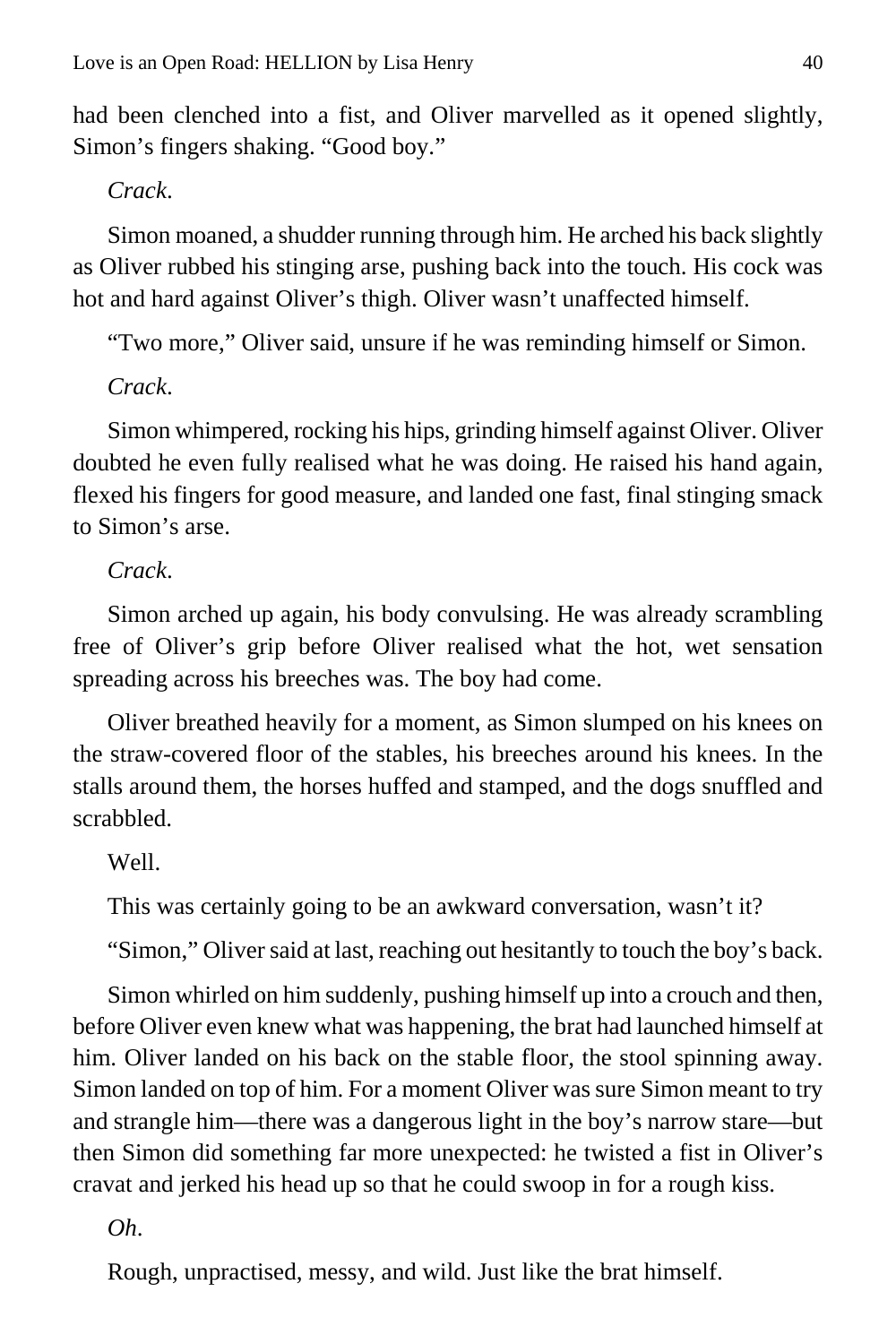Oliver gripped Simon by the hips and rolled him underneath him.

Unbridled enthusiasm was one thing, but had the boy learned *nothing*?

Oliver was in charge.

\*\*\*\*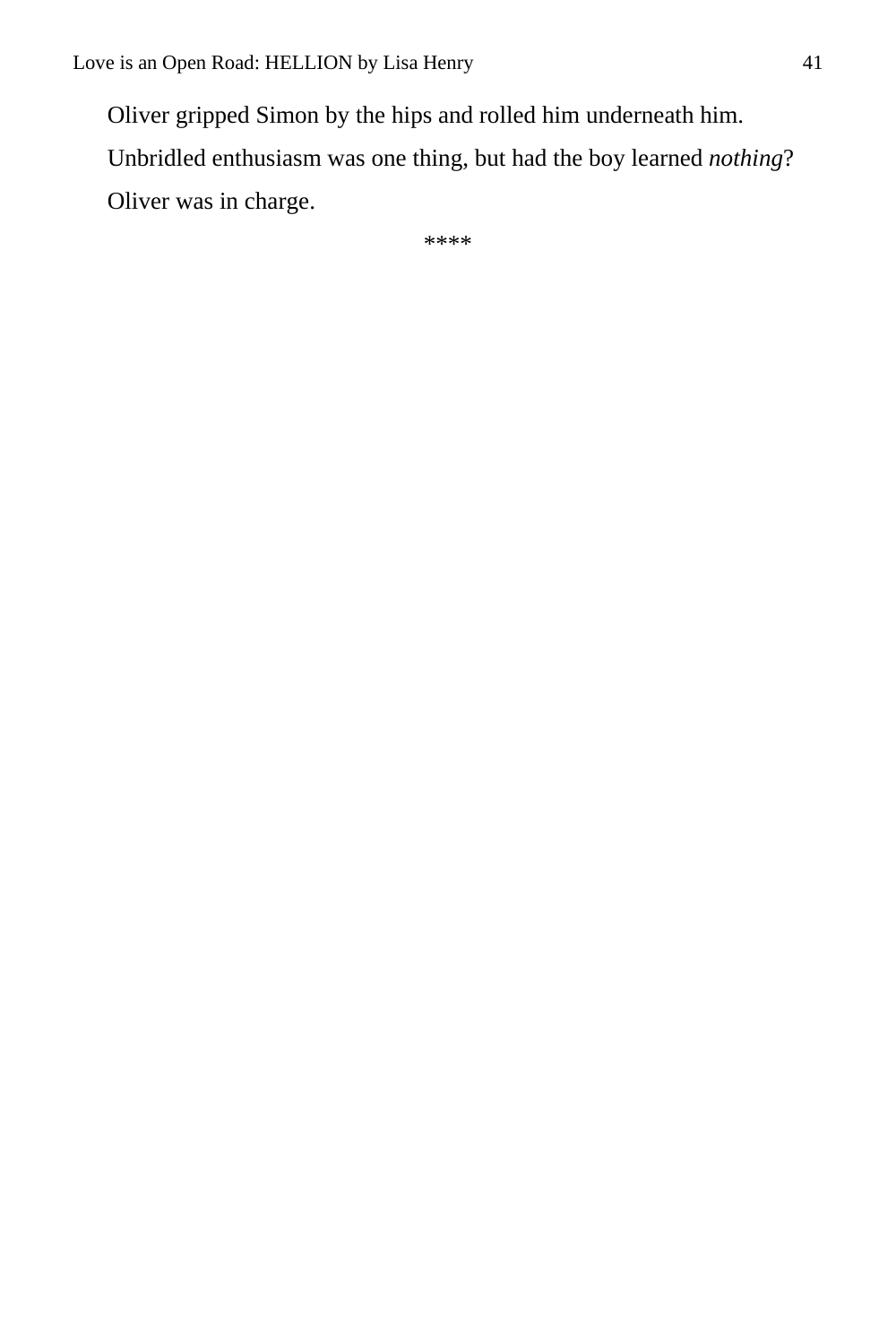#### **Chapter Six**

<span id="page-41-0"></span>Simon twisted his fingers in Sir Oliver's hair, tugging him closer, and trying to bring him in for another kiss.

"Brat," Sir Oliver growled against his ear.

"Bastard," Simon gasped, baring his throat as Sir Oliver's mouth traced a path along his jaw.

Sir Oliver curled a hand around the back of Simon's neck. "Language like that will only earn you another spanking."

Simon groaned and fumbled with the fastening of his breeches. He needed to be naked, now, and he needed Sir Oliver to be naked as well. Sinfully, godlessly naked. He shoved his breeches down, his cock already rallying after he'd spilled when Sir Oliver had spanked him. His breeches caught at his knees, his boots thwarting him, and he put his hands against Sir Oliver's chest and shoved him backward.

"Just let me…"

Sir Oliver saw his difficulty, and leaned up to help him pull his boots off. "Impatient."

Yes. Simon felt like he'd been waiting for a moment like this his entire life. How easily hatred slid into another primal feeling: lust. But he'd always thought Sir Oliver handsome in a cruel patrician sort of way, and the knot of heat in his gut whenever the man spoke to him, or cocked a cynical eyebrow, had always wavered on the edge of something like this. Something hot and dangerous. He and Sir Oliver were like flint and steel. Whenever they crashed together, sparks burst forth.

"Bastard," he said again, tugging Sir Oliver's shirt open.

Sir Oliver grinned down at him, opening his breeches to expose his cock. It was hard and rampant, standing upright from a nest of reddish curls. "Brat."

Simon pulled him back down into a rough embrace, moaning as Sir Oliver laved his tongue over his nipple and teased it with the scrape of his teeth.

"I hate you," he managed, shuddering as Sir Oliver got a hand between them and closed his fingers around both their cocks.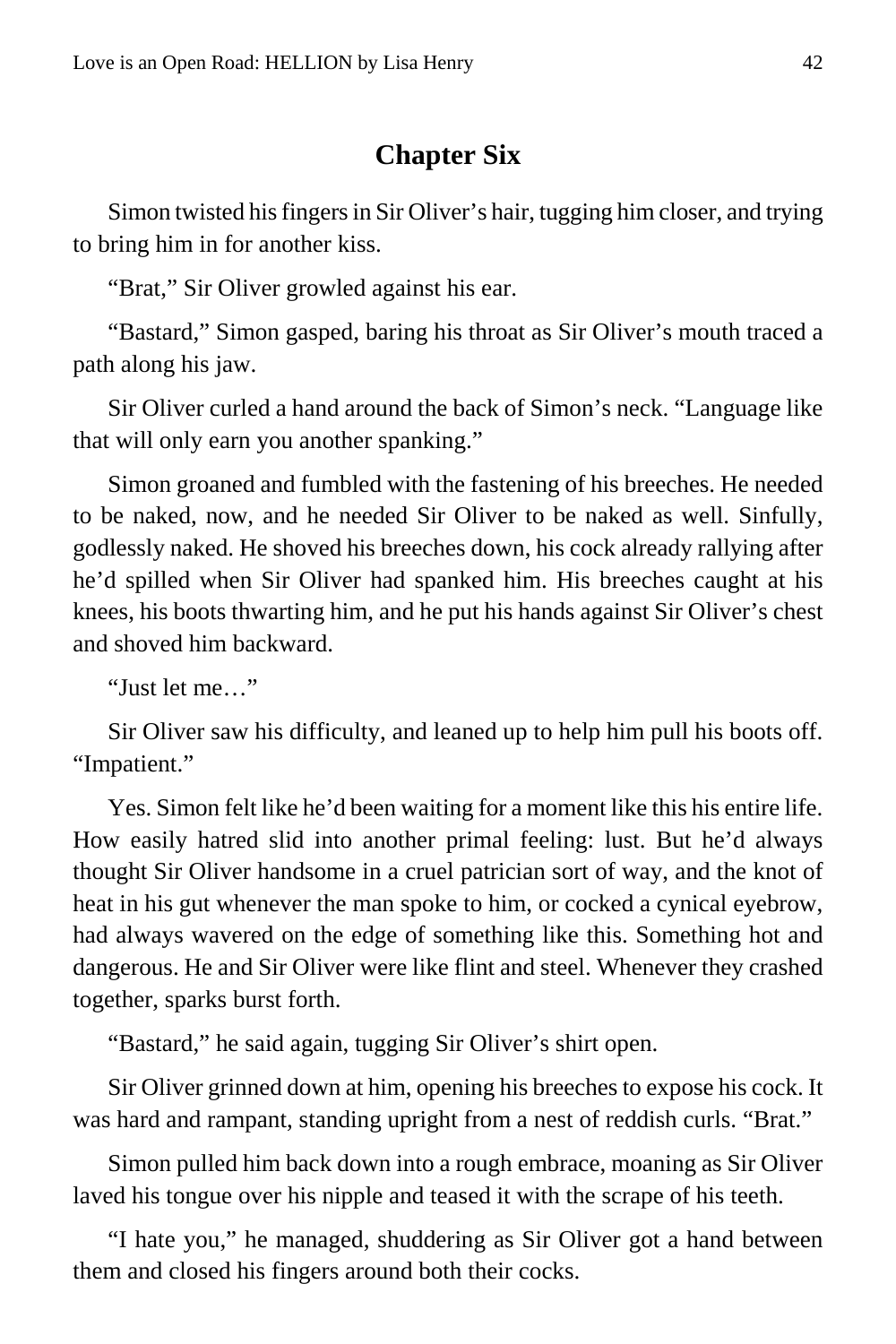"I hate you too," Sir Oliver groaned, and began to thrust into his hand.

Simon hooked a leg around Sir Oliver's arse.

He closed his eyes and rocked with Sir Oliver's thrusts. His cock was hard once more, leaking hotly, and he knew it wouldn't take long before he came again. The straw was rough against his abraded arse, but the sting only added to the waves of pleasure threatening to crash over him. The pressure built tightly inside him, coiling like a spring, and then his balls drew up, and he came, burying his cry of ecstasy in Sir Oliver's shoulder. Sir Oliver shuddered as he came too, and then leaned down and kissed Simon properly for the first time, open-mouthed, his tongue finding Simon's as they both shook and panted on the stable floor.

Simon closed his eyes, and lifted his hands to card his fingers through Sir Oliver's hair. "Please, sir," he whispered before he even knew what he was saying, "please don't make me leave you."

"Simon," Sir Oliver said quietly.

Simon opened his eyes, horrified at what he'd said, and suddenly afraid of what he might see in Sir Oliver's gaze; of what had changed between them. He pushed Sir Oliver away and rolled out from under him.

Oh God. Why had he said it? He didn't even *like* Sir Oliver. He wanted to stay at Waverley because it was his home, not because Sir Oliver spent six months of the year here. He didn't like Sir Oliver. He *hated* Sir Oliver. Except what had just happened between them was like no form of hate Simon was familiar with.

"Simon," Sir Oliver said again.

Simon climbed to his feet, shaking out his breeches and stepping into them. He didn't look back at the man. "I have to check on the dogs now, sir."

\*\*\*\*

Simon had thought that Sir Oliver would go inside now, but he didn't. Simon was glad to let himself into the stall with Lady and the pups, and shut the door firmly behind him. He busied himself with checking that Lady had fresh water, and patted all the pups, and scooped up Waverley Sextillis and let her burrow into his throat. When he turned around, Sir Oliver was leaning on the stall door watching.

Heat rose in Simon's face. What had happened between them was… well, Simon had no words to describe it, and he certainly had no idea of how to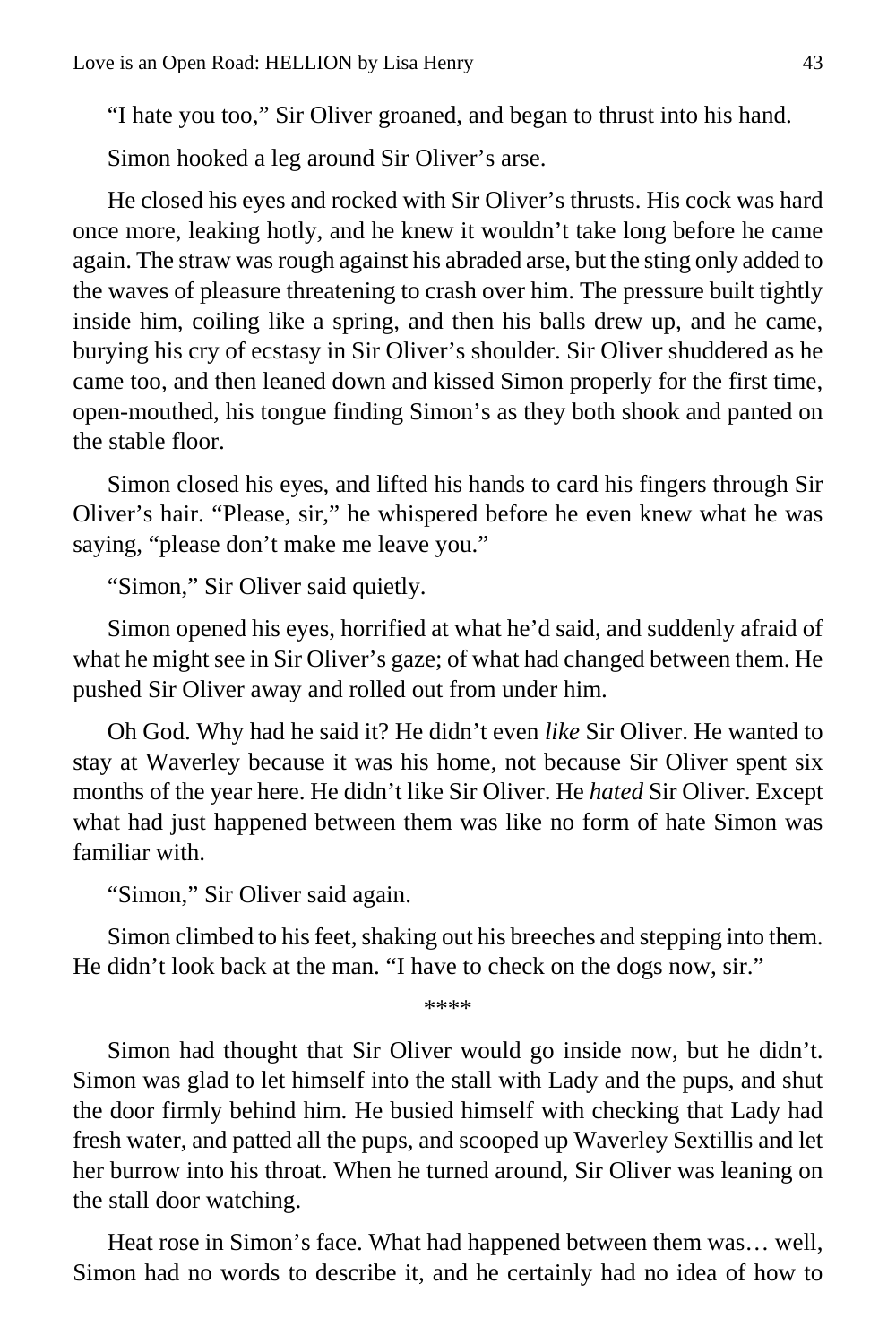broach the subject with Sir Oliver. He hoped that he would never have to, except despite his shame, there was a part of him crying out to do it all over again.

And to do more.

He chewed his lower lip anxiously.

Sir Oliver regarded him silently for a moment, and then said, "Do you really think you can sell them for forty pounds?"

Simon was almost overcome with relief that they were talking about the dogs. Dogs, he knew. Sir Oliver, and the spanking, and the way his body had reacted to it, and that *kiss,* and that foolish plea that had spilled unbidden out of his mouth… those things were mysteries to him.

"Them, I can," Simon answered, nodding at the rest of the litter. He dragged a shaking hand down Sextillis's spine, making her squirm with delight. "This one, I doubt it."

"I had no idea there was so much money in dogs."

"People like to hunt," Simon said cautiously.

"And what does Captain Durant think of your little enterprise?" Sir Oliver asked, arching his brows.

"The captain doesn't think much of it at all, sir," Simon said. "But he's not a hunter."

"Neither are you."

"No," Simon agreed. "But I know dogs." He swallowed. "And I can… I can contribute to the estate."

"Five pups at forty pounds each isn't much of a contribution."

Simon stood his ground. "Not yet, it isn't. But if I had proper kennels, and more dogs, I could bring in more money."

Sir Oliver held his gaze. "It's no job for a gentleman, Simon."

Simon jutted out his chin. He was no longer afraid of Sir Oliver. Well, mostly not. Or at least, after his shameful display of lust, he felt he had nothing left to lose. "No, sir."

"Is this the estate business you wanted to discuss?"

Simon nodded.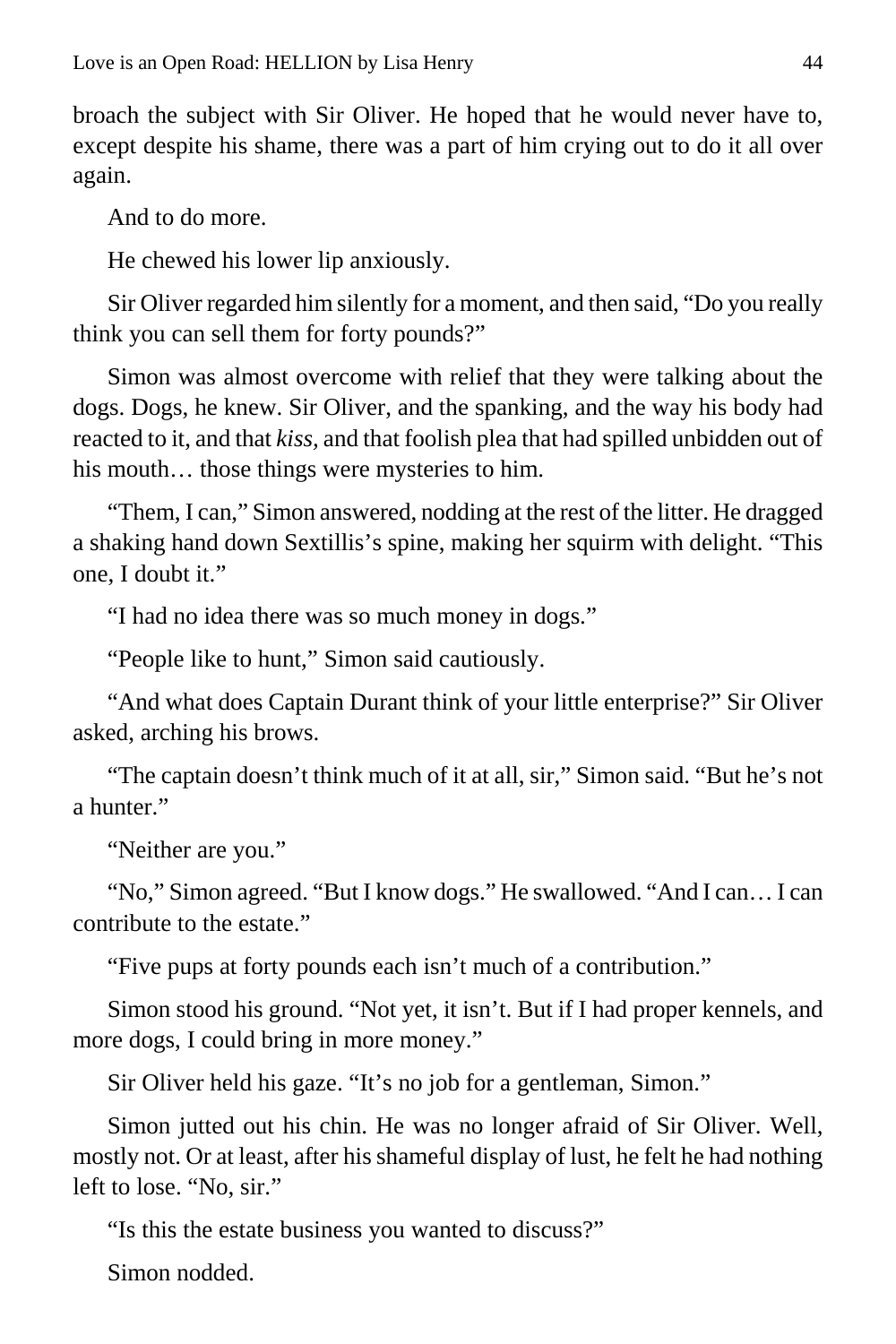Sir Oliver was silent for a long while. "Tomorrow, bring me your books on the bloodlines, and any ledgers that you're keeping on costs. I'll give you two years, Simon."

"Two years, sir?"

"You have until you're twenty-one to prove to me that this endeavour of yours is worth pursuing. If you can make a success of it, then I expect you to start working under Captain Durant."

Simon frowned, cautious hope creeping in at his edges. "Sir?"

"The man will want to retire someday," Sir Oliver said. "And, Simon? Mucking about with dogs isn't a suitable position for a gentleman, but being manager of Waverley? That's a respectable path."

A wave of relief crashed over him. "Yes, sir. I can do that, sir!"

Waverley was his home, and he knew it easily as well as Captain Durant did, and two years was plenty of time to come to grips with the financial workings of the estate. And to live here, forever, to be here whenever Sir Oliver came back from Town… Simon wanted that too. He hadn't known it until tonight; he hadn't understood his own complicated feelings that had been twisted up inside him like a knotted ball of yarn for years now, that Sir Oliver had untangled in mere minutes.

Sir Oliver's thin mouth turned up into something that wasn't quite a smile. "And in those two years, I also expect you to learn to conduct yourself like a gentleman."

"So no more spankings?" Simon asked, and then flushed, mortified at his own recklessness.

"Well," Sir Oliver said, and that was definitely a smile. "Not unless you play your cards right."

Simon couldn't stop the burst of shocked laughter that came out of him.

Sir Oliver cocked a brow. "And do come inside when you're finished here. Gentlemen sleep in houses, not in stables."

"Yes, sir," Simon said. "I can do that, sir."

\*\*\*\*

Simon sat on the library floor with Miss Hammond, while Sir Oliver, seated on the chaise longue, went through his ledgers silently. The morning sunlight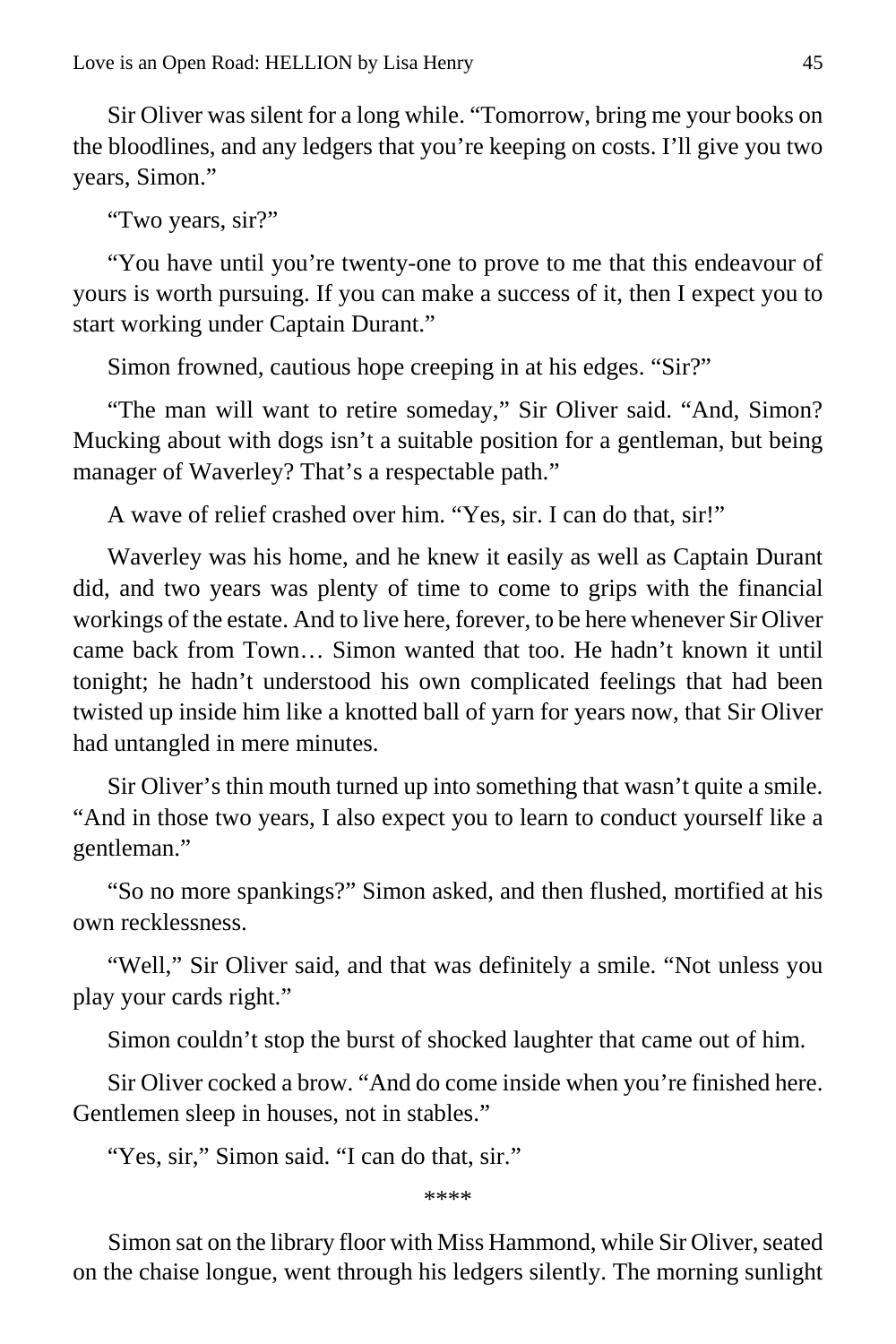cast the library in soft, golden light. Waverley Sextillis wriggled on her back, tangling herself up in the hem of Miss Hammond's morning gown, and showed off her belly.

"She's a darling," Miss Hammond said, tickling Sextillis's belly. Then she laughed as the pup nipped at her fingertips. "Naughty girl, Tilly!"

Simon smiled. "She likes you."

"She likes the taste of my fingers."

Simon lifted his hand and rubbed the bruise that Sir Oliver had made when he sucked on his throat sometime before dawn. Fortunately, it was covered by his shirt. *Gentlemen sleep in houses*, Sir Oliver had said last night, but it turned out what he'd meant was for Simon to sleep in his bed.

It had been revelatory.

Simon had woken in the morning with his face pressed against Sir Oliver's chest, his lips just above his clavicle, and Sir Oliver's arms around him. He could have stayed there for hours, but he'd been afraid the servants might discover him there, and of course, he'd had to feed the dogs. He'd left the bed regretfully, hoping that it wouldn't be both the first and the last time.

In the night, Sir Oliver was different. He was warmer, all his hard edges softened, all his touches both solicitous and exciting.

Simon glanced up as Sir Nicholas entered the library.

"Zounds," Sir Nicholas said, frowning down at Simon. "This is a disturbing turn of events!"

Simon almost jumped out of his skin.

Sir Nicholas wrinkled his nose. "If the pup's allowed in the house now, how will I ever convince Muffin to play in here with me again?"

"I'm sure you'll find the strength to carry on," Sir Oliver commented dryly.

"Very droll!" Sir Nicholas sat beside Sir Oliver and looked curiously at the ledgers. "What are you reading?"

"Simon's ledgers," Sir Oliver answered without looking up.

Simon caught Sir Nicholas's gaze and flushed slightly.

Sir Nicholas smiled at him, and then turned back to Sir Oliver. "It's good to see you finally getting interested in country pursuits, Oliver," he said. "Perhaps you won't be so keen to rush back to Town next January."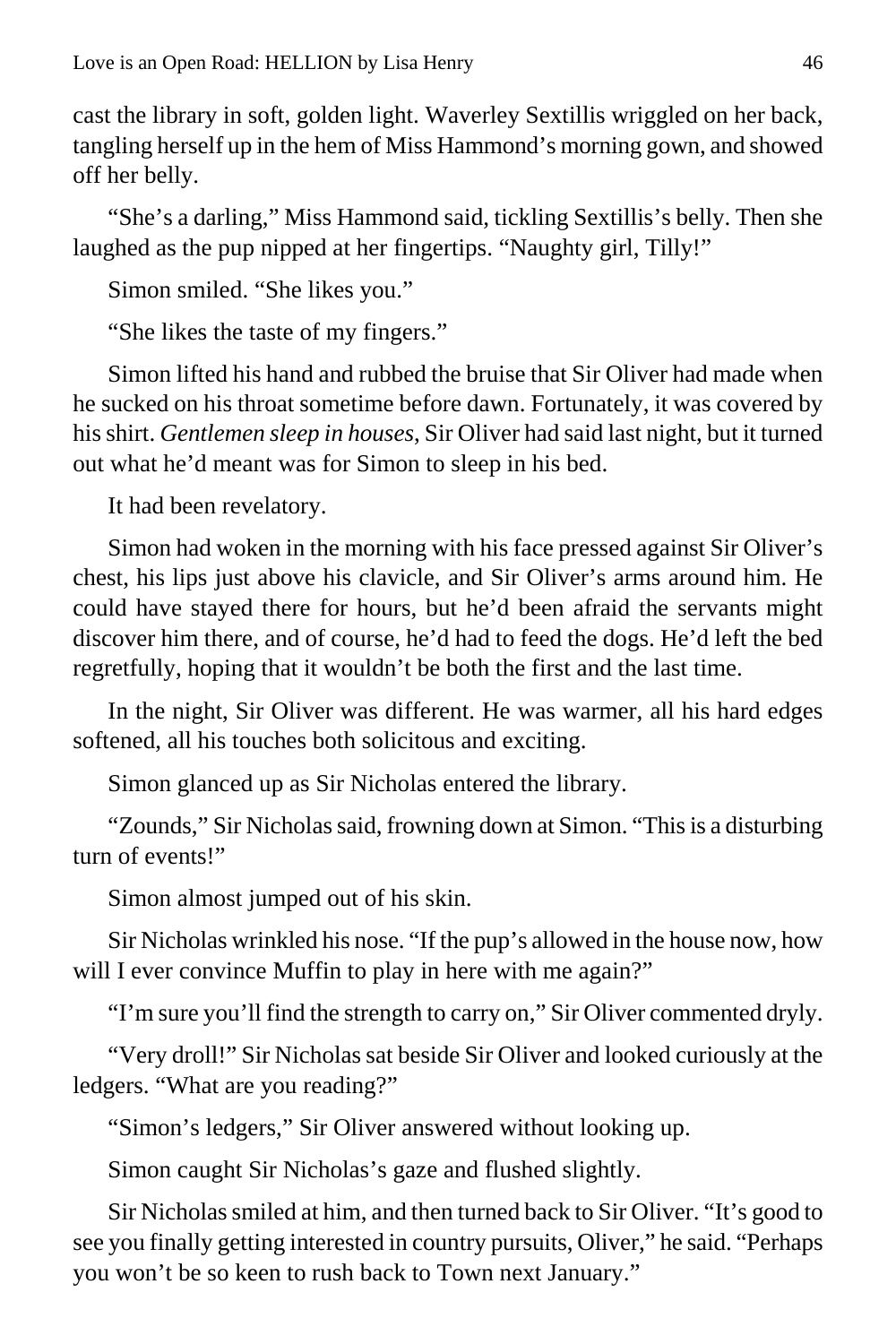Simon bit his lip and scratched Sextillis's belly.

"Hmmm," said Sir Oliver thoughtfully, and glanced at Simon. "I allow there might be one or two distractions in the country that I've previously overlooked."

"One or two, hmmm?" Sir Nicholas asked in a teasing tone.

"Well," Sir Oliver said, and caught Simon's gaze. "One."

\*\*\*\*

"I hate you," Simon hissed that night, latching his teeth onto Oliver's earlobe and tugging.

"Brat," Oliver murmured, shoving him against the library wall.

The house was dark, both servants and guests abed. Or at least they should have been. Which is why, when they heard footsteps in the corridor, both Simon and Oliver froze.

"Oh, Captain Durant," came Mrs Forster's voice, her tone both gentle and chiding. "You really ought to give Simon a chance. He's a good boy!"

"Ha!" the captain huffed as they passed the doorway. "He's a blasted hellion! Good for Sir Oliver for giving him a damned good seeing to!"

Simon slapped a hand over Oliver's mouth as the man choked out a laugh. "Shh!"

They listened until they could no longer hear the captain and Mrs Forster's footsteps.

"Well," said Oliver at last, his breath hot on Simon's ear. "I'm glad to know the captain approves of my methods."

"You are the devil," Simon muttered, tugging on a lock of Oliver's hair.

"And you are a hellion," Oliver said fondly, leaning in to claim Simon's mouth in a kiss.

#### **The End**